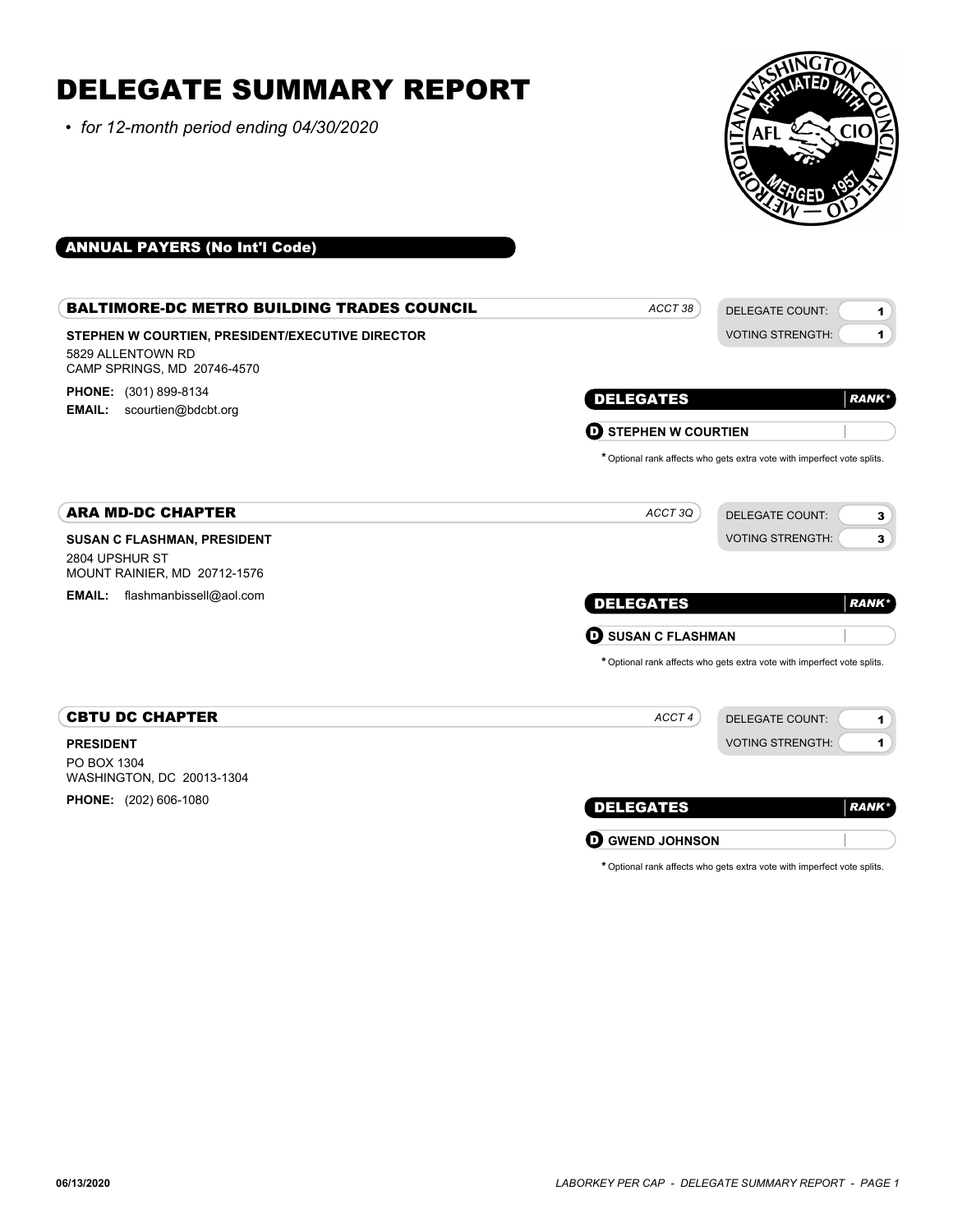| <b>CLUW, METRO DC CHAPTER (AFGE 32)</b>                     | ACCT L                     | DELEGATE COUNT:<br>1                                                    |
|-------------------------------------------------------------|----------------------------|-------------------------------------------------------------------------|
| <b>DONNA BROCKINGTON, CHAPTER PRESIDENT</b>                 |                            | <b>VOTING STRENGTH:</b><br>$\blacksquare$                               |
| 912 GALLATIN ST NW APT 101<br>WASHINGTON, DC 20011-3951     |                            |                                                                         |
| <b>PHONE:</b> (202) 606-0357                                | <b>DELEGATES</b>           | <b>RANK*</b>                                                            |
| <b>EMAIL:</b><br>dmbrocki@opm.gov                           |                            |                                                                         |
|                                                             | <b>D</b> DONNA BROCKINGTON | * Optional rank affects who gets extra vote with imperfect vote splits. |
|                                                             |                            |                                                                         |
| <b>APALA-DC</b>                                             | ACCT 3F                    | <b>DELEGATE COUNT:</b><br>0                                             |
| <b>KATRINA DIZON, PRESIDENT</b>                             |                            | <b>VOTING STRENGTH:</b><br>$\mathbf 0$                                  |
| 815 16TH ST NW<br>WASHINGTON, DC 20006-4101                 |                            |                                                                         |
| <b>PHONE:</b> (202) 639-6237                                | <b>DELEGATES</b>           | <b>RANK*</b>                                                            |
| <b>EMAIL:</b><br>katrina.dizon@gmail.com                    | <b>D</b> KATRINA DIZON     |                                                                         |
|                                                             |                            | <b>TOO MANY DELEGATES ASSIGNED</b>                                      |
| <b>DC-BALTIMORE PRIDE AT WORK</b>                           | ACCT 4F                    | <b>DELEGATE COUNT:</b><br>0                                             |
| <b>ASHER HUEY, CHAIR</b>                                    |                            | $\mathbf 0$<br><b>VOTING STRENGTH:</b>                                  |
| 555 NEW JERSEY AVE NW<br>WASHINGTON, DC 20001-2029          |                            |                                                                         |
| <b>EMAIL:</b><br>asherhuey@gmail.com                        | <b>DELEGATES</b>           | <b>RANK*</b>                                                            |
|                                                             | <b>O</b> ASHER HUEY        |                                                                         |
|                                                             |                            | TOO MANY DELEGATES ASSIGNED                                             |
|                                                             |                            | * Optional rank affects who gets extra vote with imperfect vote splits. |
| <b>LABOR COUNCIL FOR LATIN AMERICAN ADVANCEMENT (LCLAA)</b> | ACCT 67                    | <b>DELEGATE COUNT:</b>                                                  |
| <b>KARLA PINEDA, OPERATIONS MANAGER</b>                     |                            | 0<br>$\mathbf{0}$<br><b>VOTING STRENGTH:</b>                            |
| 815 16TH ST NW FL 3<br>WASHINGTON, DC 20006-4101            |                            |                                                                         |
| <b>PHONE:</b> (202) 508-6919                                | <b>DELEGATES</b>           | <b>RANK*</b>                                                            |
| <b>EMAIL:</b><br>kpineda@lclaa.org                          |                            |                                                                         |

**(No Delegates or Alternates Entered)**

\*Optional rank affects who gets extra vote with imperfect vote splits.

 $\mathcal{A}$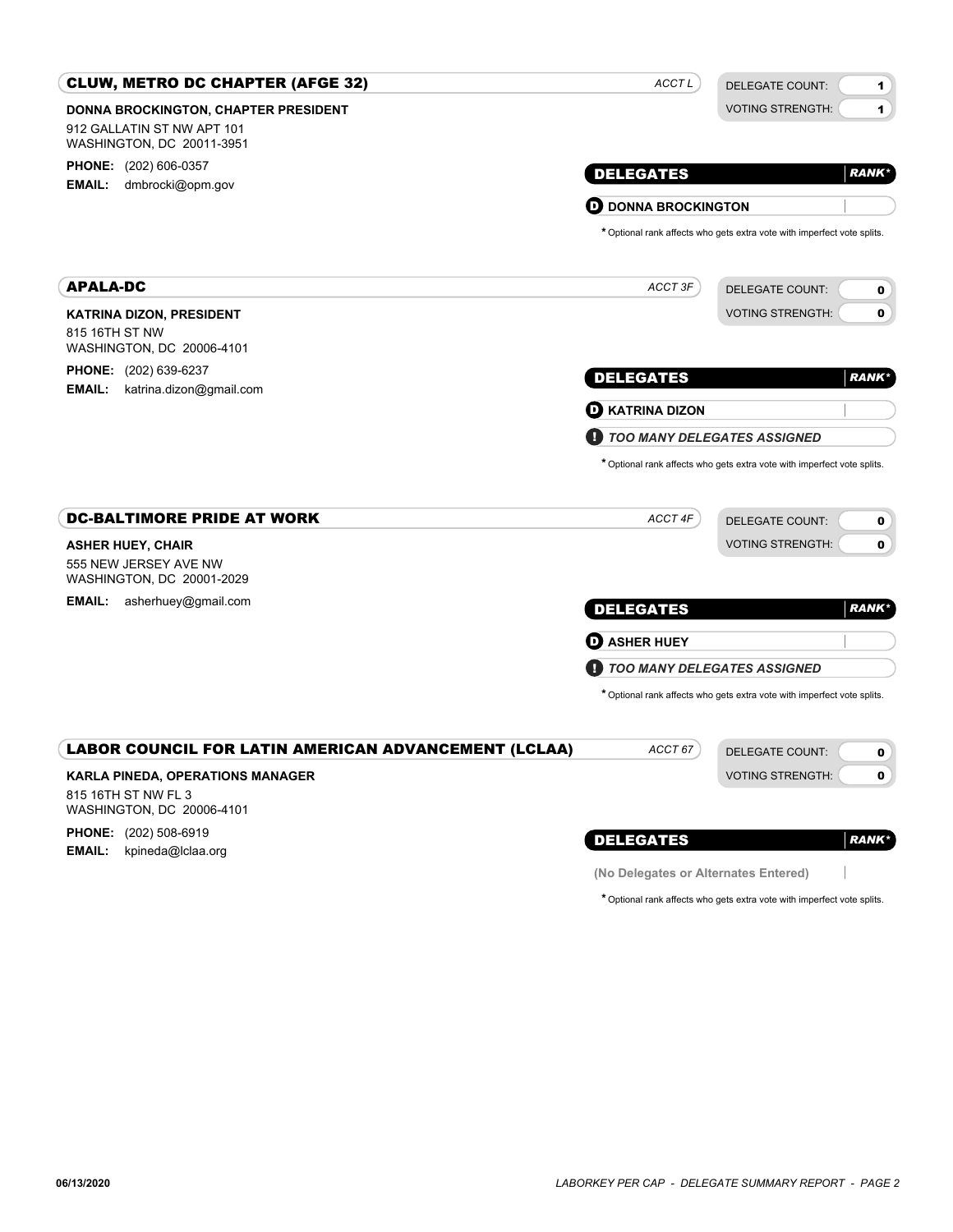## CLUW CHESAPEAKE BAY CHAPTER

## **BRENDA SAVOY** PO BOX 242 CHELTENHAM, MD 20623-0242 **EMAIL:** 1949phoenix@gmail.com

| <b>VOTING STRENGTH:</b> |  |
|-------------------------|--|
|                         |  |

*ACCT 6N*

DELEGATE COUNT:

1

| [ DELEGATES           | $RANK^*$ |
|-----------------------|----------|
| <b>D</b> BRENDA SAVOY |          |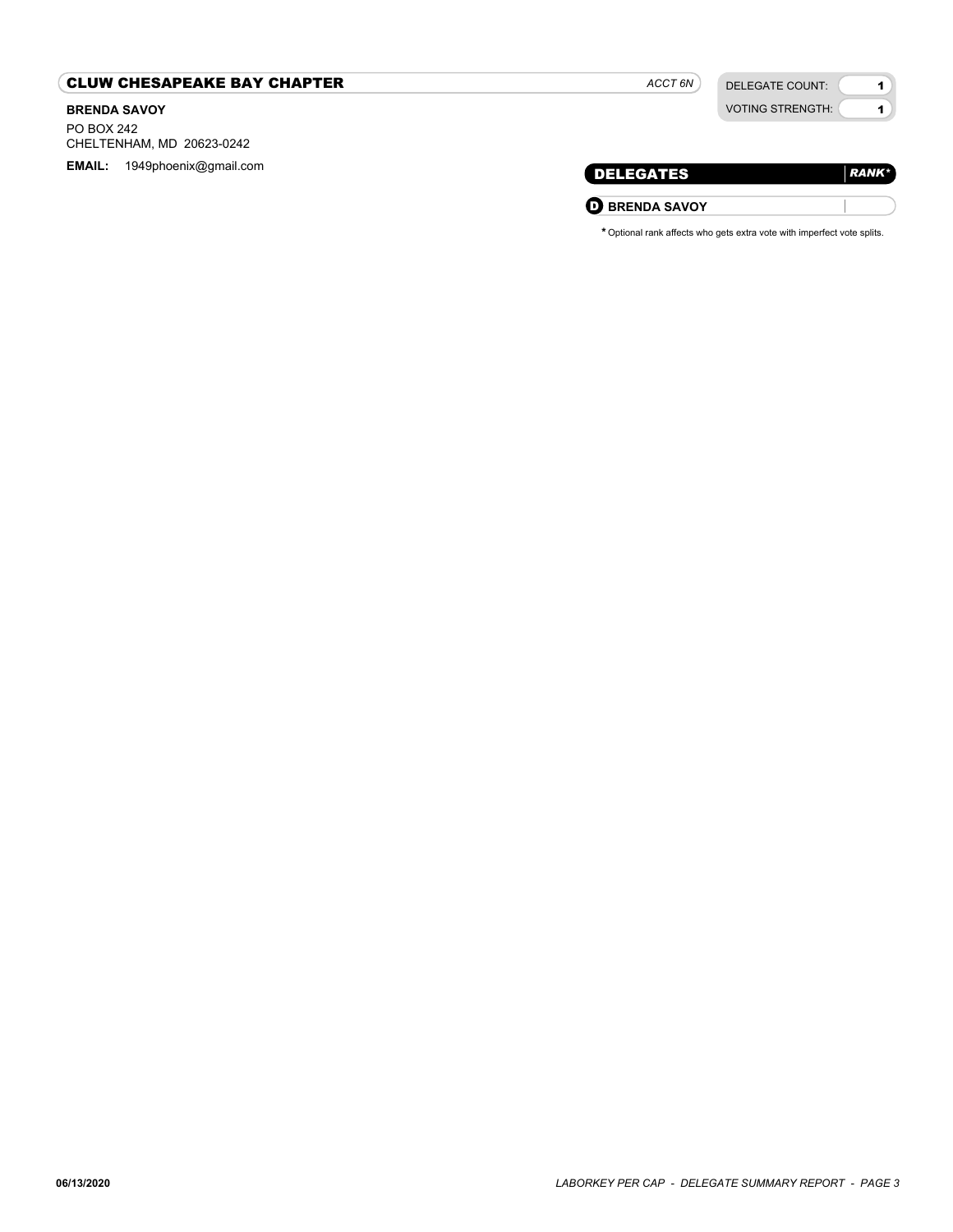| <b>AFGE 12</b>                                                                                          | ACCT 7Q<br><b>DELEGATE COUNT:</b>                                       | 5             |
|---------------------------------------------------------------------------------------------------------|-------------------------------------------------------------------------|---------------|
| RHONDA D. GAMBLE, MA, MHRM, PRESIDENT<br>200 CONSTITUTION AVE NW RM N-1503<br>WASHINGTON, DC 20210-0001 | <b>VOTING STRENGTH:</b>                                                 | 740           |
| <b>PHONE:</b> (202) 693-6430                                                                            | <b>DELEGATES</b>                                                        | <b>RANK*</b>  |
| <b>EMAIL:</b><br>Gamble.LaRhonda@dol.gov                                                                | <b>D</b> PHILLIP BOARD                                                  |               |
|                                                                                                         | <b>D</b> LARHONDA D. GAMBLE                                             |               |
|                                                                                                         | <b>O</b> STEPHANIE GRAF                                                 |               |
|                                                                                                         | <b>OD</b> DAVID HERSHFIELD                                              |               |
|                                                                                                         | <b>D</b> DAVID H RICHARDSON                                             |               |
|                                                                                                         | * Optional rank affects who gets extra vote with imperfect vote splits. |               |
| <b>AFGE 17</b>                                                                                          | ACCT 5E<br><b>DELEGATE COUNT:</b>                                       | 5             |
| <b>DOUGLAS MASSEY, PRESIDENT</b>                                                                        | <b>VOTING STRENGTH:</b>                                                 | 925           |
| 810 VERMONT AVE NW RM B-30<br>WASHINGTON, DC 20420-0001                                                 |                                                                         |               |
| <b>PHONE:</b> (202) 461-5457                                                                            | <b>DELEGATES</b>                                                        | <b>RANK</b> * |
| <b>EMAIL:</b><br>douglas.massey@hotmail.com                                                             |                                                                         |               |
|                                                                                                         | <b>D</b> DOUGLAS MASSEY                                                 |               |
|                                                                                                         | * Optional rank affects who gets extra vote with imperfect vote splits. |               |
| <b>AFGE 32</b>                                                                                          | ACCT 56<br><b>DELEGATE COUNT:</b>                                       | 3             |
| <b>MARLO BRYANT-CUNNINGHAM, PRESIDENT</b>                                                               | <b>VOTING STRENGTH:</b>                                                 | 218           |
| 894 LOWE RD<br>MIDDLE RIVER, MD 21220                                                                   |                                                                         |               |
| <b>EMAIL:</b><br>marlo.bryantcunningham@gmail.com                                                       | <b>DELEGATES</b>                                                        | <b>RANK*</b>  |
|                                                                                                         | <b>O MARLO BRYANT-CUNNINGHAM</b>                                        |               |
|                                                                                                         | <b>ERIC BRYANT</b>                                                      |               |
|                                                                                                         | <b>TAMALA DOTSON</b>                                                    |               |

**LORETTA REEVES**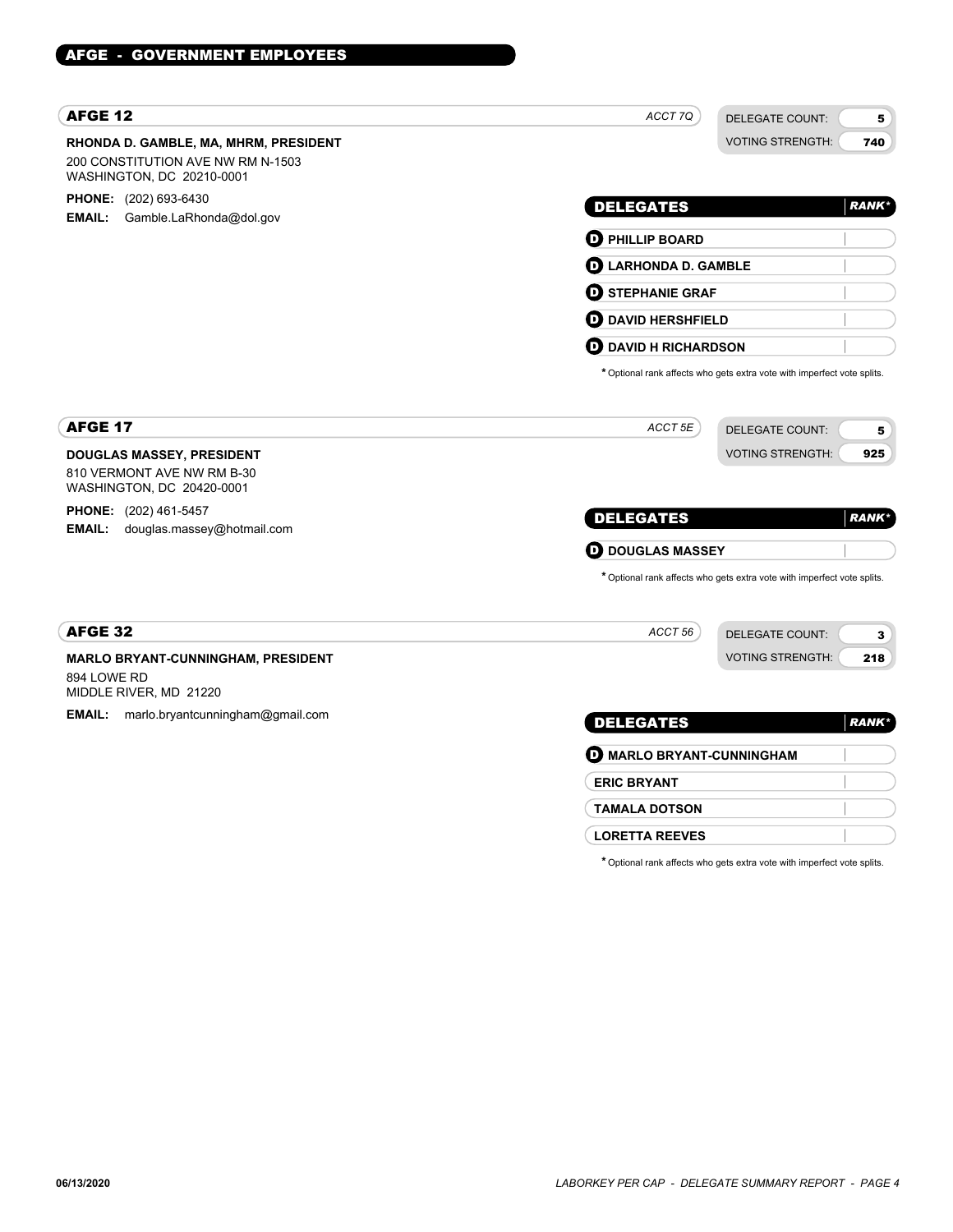| <b>AFGE 65</b>                                                                            | ACCT 4Q<br><b>DELEGATE COUNT:</b>                                       | $\mathbf{1}$ |
|-------------------------------------------------------------------------------------------|-------------------------------------------------------------------------|--------------|
| DAVID SCHLEIN, PRESIDENT<br>402 G ST SE<br>WASHINGTON, DC 20770-2618                      | <b>VOTING STRENGTH:</b>                                                 | 64           |
| <b>EMAIL:</b><br>davidschlein@gmail.com                                                   | <b>DELEGATES</b>                                                        | <b>RANK*</b> |
|                                                                                           | <b>O ROSCOE RIDLEY</b>                                                  |              |
|                                                                                           | * Optional rank affects who gets extra vote with imperfect vote splits. |              |
| <b>AFGE 383</b>                                                                           | ACCT 5G<br><b>DELEGATE COUNT:</b>                                       | 4            |
| <b>BETH MCBRIDE, PRESIDENT</b><br>PO BOX 77933<br>WASHINGTON, DC 20013-8933               | <b>VOTING STRENGTH:</b>                                                 | 337          |
| <b>PHONE:</b> (202) 442-9315<br><b>EMAIL:</b><br>bj2375@gmail.com                         | <b>DELEGATES</b>                                                        | <b>RANK*</b> |
|                                                                                           | <b>O GREG CAUGHMAN</b>                                                  |              |
|                                                                                           | <b>O BETH MCBRIDE</b>                                                   |              |
|                                                                                           | <b>O KENNETH PITTS</b>                                                  |              |
|                                                                                           | <b>D</b> ANIKA WALKER                                                   |              |
|                                                                                           | * Optional rank affects who gets extra vote with imperfect vote splits. |              |
| <b>AFGE 476</b>                                                                           | ACCT 6H<br>DELEGATE COUNT:                                              | 5            |
| ASHAKI ROBINSON-JOHNS, PRESIDENT<br>4151 7TH ST SW ROOM 3240<br>WASHINGTON, DC 20410-0001 | <b>VOTING STRENGTH:</b>                                                 | 401          |
| PHONE: (202) 402-7545<br><b>EMAIL:</b><br>ashaki.robinson-johns@hud.gov                   | <b>DELEGATES</b>                                                        | <b>RANK*</b> |
|                                                                                           | <b>D</b> MONIQUE S BIGGS                                                |              |
|                                                                                           | <b>O CYNTHIA CARTER</b>                                                 |              |
|                                                                                           | <b>O CHRISTOPHER MCLENNON</b>                                           |              |
|                                                                                           | <b>D</b> ASHAKI ROBINSON-JOHNS                                          |              |
|                                                                                           | <b>D</b> RODNEY ROSE                                                    |              |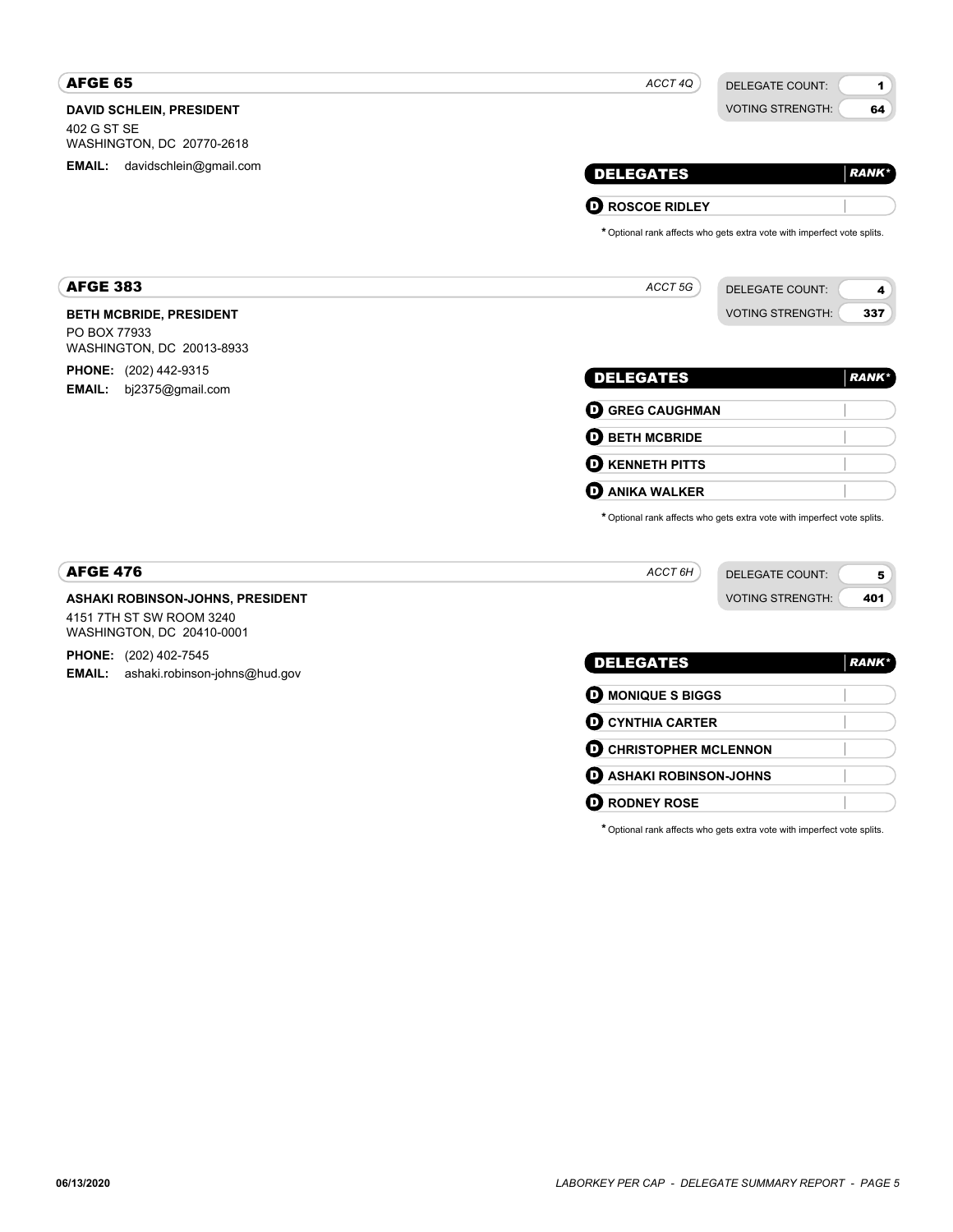| <b>AFGE 631</b>                                             | ACCT 5S<br><b>DELEGATE COUNT:</b><br>3                                  |
|-------------------------------------------------------------|-------------------------------------------------------------------------|
| <b>BARBARA J. MILTON, PRESIDENT</b>                         | <b>VOTING STRENGTH:</b><br>220                                          |
| PO BOX 54585, 620 54TH ST NE<br>WASHINGTON, DC 20032-9185   |                                                                         |
| PHONE: (202) 787-2405                                       |                                                                         |
| <b>EMAIL:</b><br>bjm1277@aol.com                            | <b>DELEGATES</b><br><b>RANK*</b>                                        |
|                                                             | <b>D</b> BARBARA MILTON                                                 |
|                                                             | <b>LEROY STATEN</b><br>D                                                |
|                                                             | * Optional rank affects who gets extra vote with imperfect vote splits. |
| <b>AFGE 1000</b>                                            | ACCTE<br><b>DELEGATE COUNT:</b><br>3                                    |
| <b>LISA BLACKWELL, PRESIDENT</b>                            | <b>VOTING STRENGTH:</b><br>263                                          |
| 4058 MINNESOTA AVE NE STE 2500<br>WASHINGTON, DC 20019-3540 |                                                                         |
| <b>PHONE:</b> (202) 698-5042                                | <b>DELEGATES</b><br><b>RANK*</b>                                        |
| <b>EMAIL:</b><br>afgel1000@yahoo.com                        |                                                                         |
|                                                             | <b>D</b> TANYA BARNES                                                   |
|                                                             | <b>LISA BLACKWELL</b><br>O                                              |
|                                                             | * Optional rank affects who gets extra vote with imperfect vote splits. |
| <b>AFGE 1410</b>                                            | ACCT 6R<br><b>DELEGATE COUNT:</b><br>6                                  |
| <b>FELICIA SHARP, PRESIDENT</b>                             | <b>VOTING STRENGTH:</b><br>1,145                                        |
| 9300 DEWITT LOOP<br>FORT BELVOIR, VA 22060-5285             |                                                                         |
| <b>PHONE:</b> (571) 231-0234                                | <b>DELEGATES</b><br><b>RANK*</b>                                        |
| <b>EMAIL:</b><br>contactus@afgelocal1410.org                |                                                                         |
|                                                             | <b>D</b> TEMEKA BELLAMY                                                 |
|                                                             | <b>FELICIA ELLISON</b><br>D.                                            |
|                                                             | <b>KATHY SPENCER</b><br>D                                               |
|                                                             | * Optional rank affects who gets extra vote with imperfect vote splits. |
| <b>AFGE 1456</b>                                            | ACCT <sub>8J</sub><br>DELEGATE COUNT:<br>3                              |
| NICHOLAS GIANNAKOPOULOS, PRESIDENT                          | <b>VOTING STRENGTH:</b><br>216                                          |
| 633 INDIANA AVENUE NW<br>WASHINGTON, DC 20004               |                                                                         |
| EMAIL: nickg1456@gmail.com                                  | <b>DELEGATES</b><br><b>RANK*</b>                                        |
|                                                             |                                                                         |
|                                                             | <b>O NICHOLAS GIANNAKOPOULOS</b>                                        |
|                                                             | <b>D</b> FRANCIS NICHOLS                                                |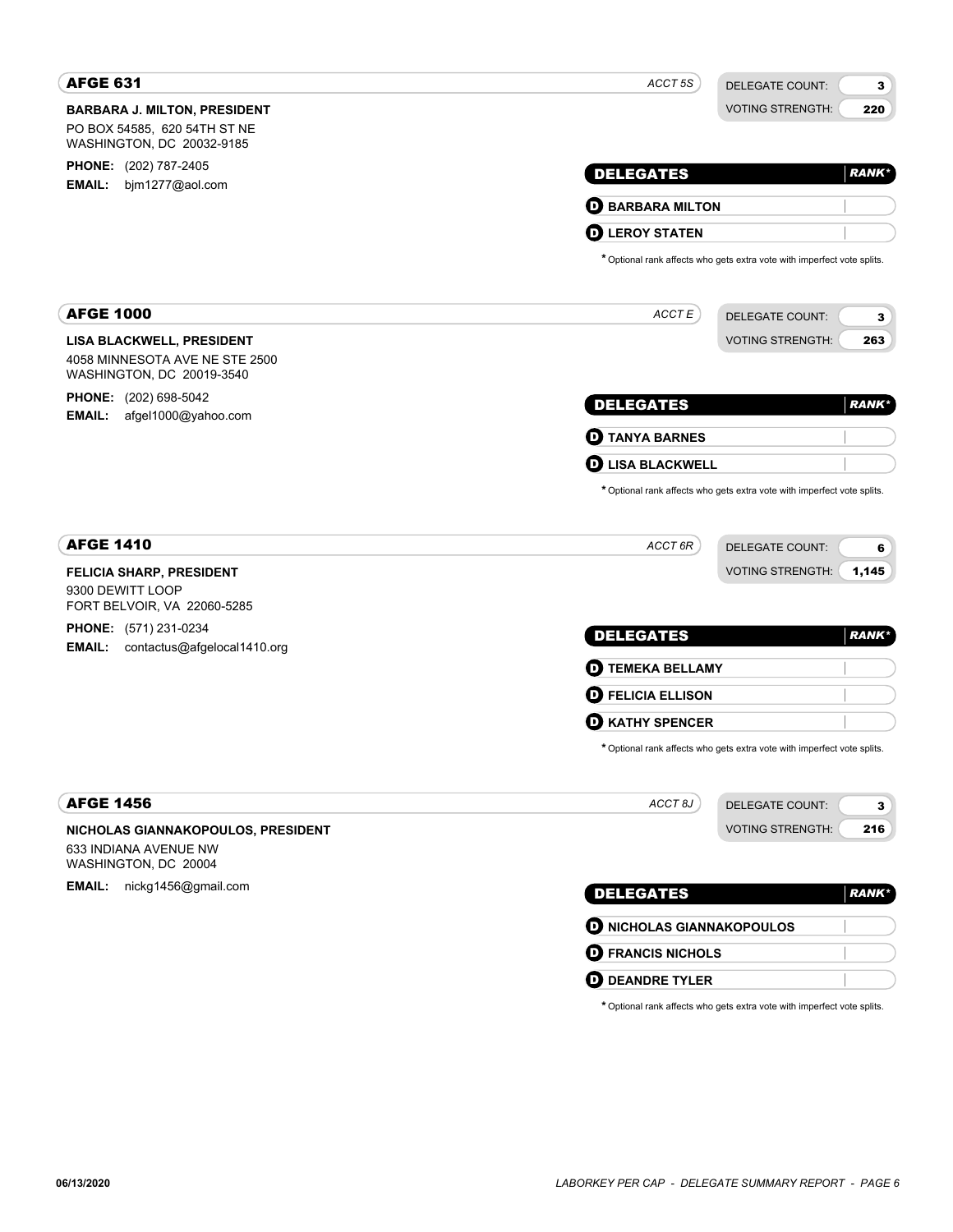#### **OTTIS JOHNSON, PRESIDENT AFGE 1831** DELEGATE COUNT: VOTING STRENGTH: 2 104 DELEGATES **EMAIL:** kingjay067@gmail.com *ACCT 8E RANK\** D **TAMBRA JACKSON D** OTTIS JOHNSON \*Optional rank affects who gets extra vote with imperfect vote splits. **CLIFFORD J LOWERY, PRESIDENT** AFGE 1975 100 M STREET SE ( SUITE 600 ) WASHINGTON, DC 20003 **PHONE:** (202) 729-8468 **EMAIL:** Cliffordjlowery1975@gmail.com DELEGATE COUNT: VOTING STRENGTH: 5 660 DELEGATES *ACCT 7F RANK\** **O CINDY MCNEIL O** GINA WALTON **D** JOHNICE WALTON **D** LETITIA WEST **O** ANTHONY LEE WRIGHT \*Optional rank affects who gets extra vote with imperfect vote splits. **PATHENIA PROCTOR, PRESIDENT (ACTING)** AFGE 2211 PO BOX 44782, L ENFANT PLAZA STATION WASHINGTON, DC 20026-4782 **PHONE:** (202) 205-2054 **EMAIL:** patheniam.proctor@gmail.com DELEGATE COUNT: VOTING STRENGTH: 2 153 DELEGATES *ACCT 6A RANK\** D **PATHENIA PROCTOR** D **JIM REMINES** \*Optional rank affects who gets extra vote with imperfect vote splits. **MIRANDA GILLIS, PRESIDENT** AFGE 2725 PO BOX 75960 WASHINGTON, DC 20013-0960 **PHONE:** (202) 842-4540 **EMAIL:** mgillis@afge2725.com DELEGATE COUNT: VOTING STRENGTH: 5 700 DELEGATES *ACCT 3X RANK\** **D** DOREEN BROOMFIELD **D** MIRANDA GILLIS **D** ROBERT HAYDEN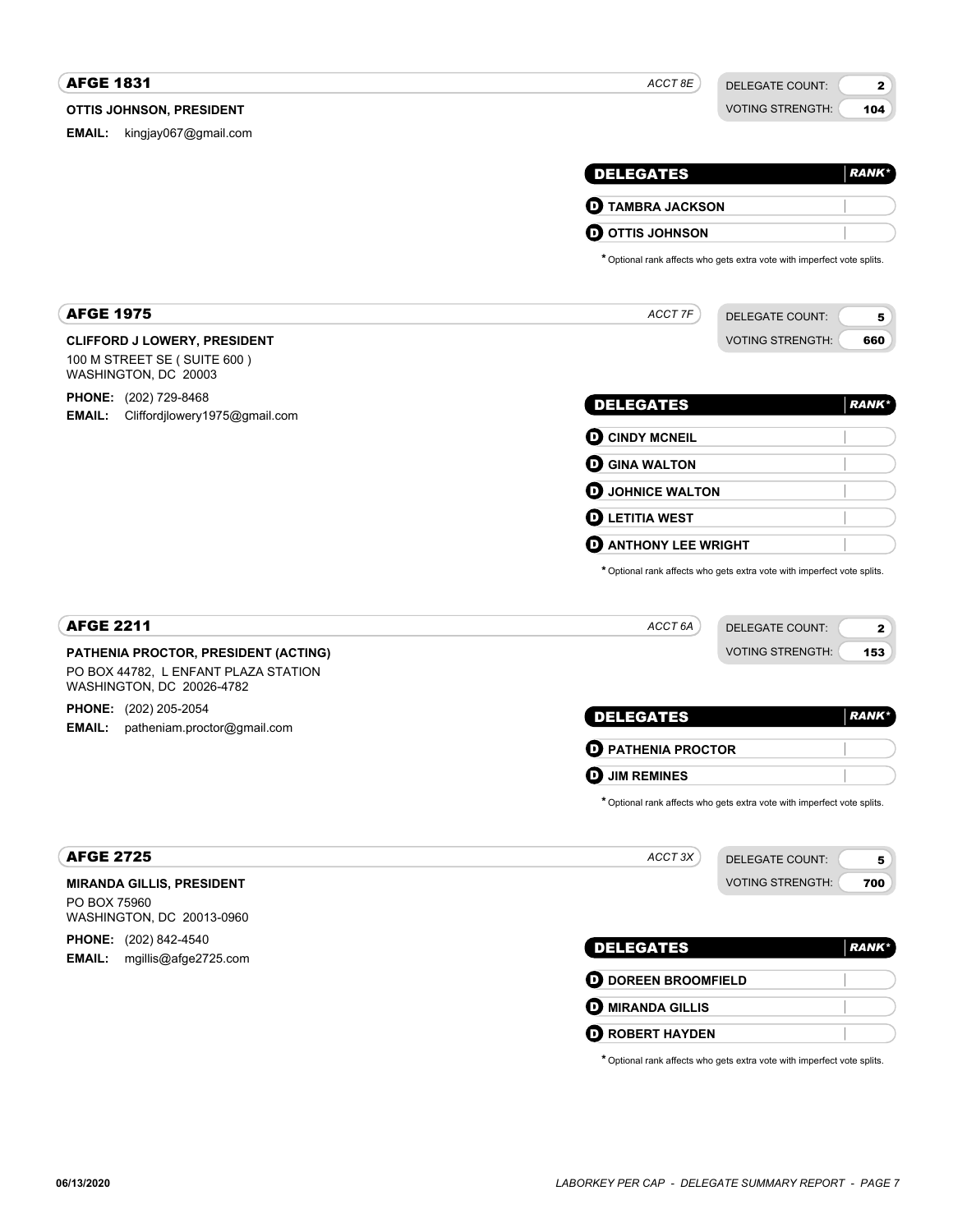| <b>AFGE 2741</b>                               | ACCT 4W                                | <b>DELEGATE COUNT:</b>                                                  | 5             |
|------------------------------------------------|----------------------------------------|-------------------------------------------------------------------------|---------------|
| <b>BARBARA JONES, PRESIDENT</b>                |                                        | <b>VOTING STRENGTH:</b>                                                 | 483           |
| 105 MADISON ST NW<br>WASHINGTON, DC 20011-2311 |                                        |                                                                         |               |
| <b>EMAIL:</b> jonesbj21@yahoo.com              | <b>DELEGATES</b>                       |                                                                         | <b>RANK*</b>  |
|                                                |                                        |                                                                         |               |
|                                                | <b>D</b> KARENA J HOUSER               |                                                                         |               |
|                                                | <b>BARBARA JONES</b><br>o              |                                                                         |               |
|                                                | O<br><b>KIM MCPHERSON</b>              |                                                                         |               |
|                                                | <b>ANTHONY SHERMAN</b><br>o            |                                                                         |               |
|                                                |                                        | * Optional rank affects who gets extra vote with imperfect vote splits. |               |
| <b>AFGE 2782</b>                               | ACCT 7Y                                | <b>DELEGATE COUNT:</b>                                                  | 5             |
| JOHNNY T ZUAGAR, PRESIDENT                     |                                        | <b>VOTING STRENGTH:</b>                                                 | 650           |
| PO BOX 130<br>SUITLAND, MD 20752-0130          |                                        |                                                                         |               |
| PHONE: (301) 763-3175                          | <b>DELEGATES</b>                       |                                                                         | <b>RANK*</b>  |
| <b>EMAIL:</b><br>johnny.t.zuagar@census.gov    |                                        |                                                                         |               |
|                                                | <b>D</b> RUSS DAVIS                    |                                                                         |               |
|                                                | 0<br><b>EDWARD HILL</b>                |                                                                         |               |
|                                                | D<br>JOHNNY T ZUAGAR                   |                                                                         |               |
|                                                |                                        | * Optional rank affects who gets extra vote with imperfect vote splits. |               |
| <b>AFGE 2876</b>                               | ACCT <sub>5U</sub>                     | <b>DELEGATE COUNT:</b>                                                  | 2             |
| <b>TINA MINGO</b>                              |                                        | <b>VOTING STRENGTH:</b>                                                 | 146           |
| PO BOX 2990<br>WASHINGTON, DC 20013-2990       |                                        |                                                                         |               |
| PHONE: (202) 512-2010                          |                                        |                                                                         | <b>RANK*</b>  |
| <b>EMAIL:</b><br>tmingo@gpo.gov                | <b>DELEGATES</b>                       |                                                                         |               |
|                                                | $\boldsymbol{\Theta}$ SYBIL O WILLIAMS |                                                                         |               |
|                                                |                                        | * Optional rank affects who gets extra vote with imperfect vote splits. |               |
| <b>AFGE 2978</b>                               | ACCT 7G                                | <b>DELEGATE COUNT:</b>                                                  | $\mathbf{2}$  |
| <b>CARROLL WARD, PRESIDENT</b>                 |                                        | <b>VOTING STRENGTH:</b>                                                 | 166           |
| PO BOX 77441<br>WASHINGTON, DC 20013-8441      |                                        |                                                                         |               |
| PHONE: (202) 609-7182                          |                                        |                                                                         |               |
| afgecarroll2978@gmail.com<br><b>EMAIL:</b>     | <b>DELEGATES</b>                       |                                                                         | <b>RANK</b> * |
|                                                | <b>O CARROLL WARD</b>                  |                                                                         |               |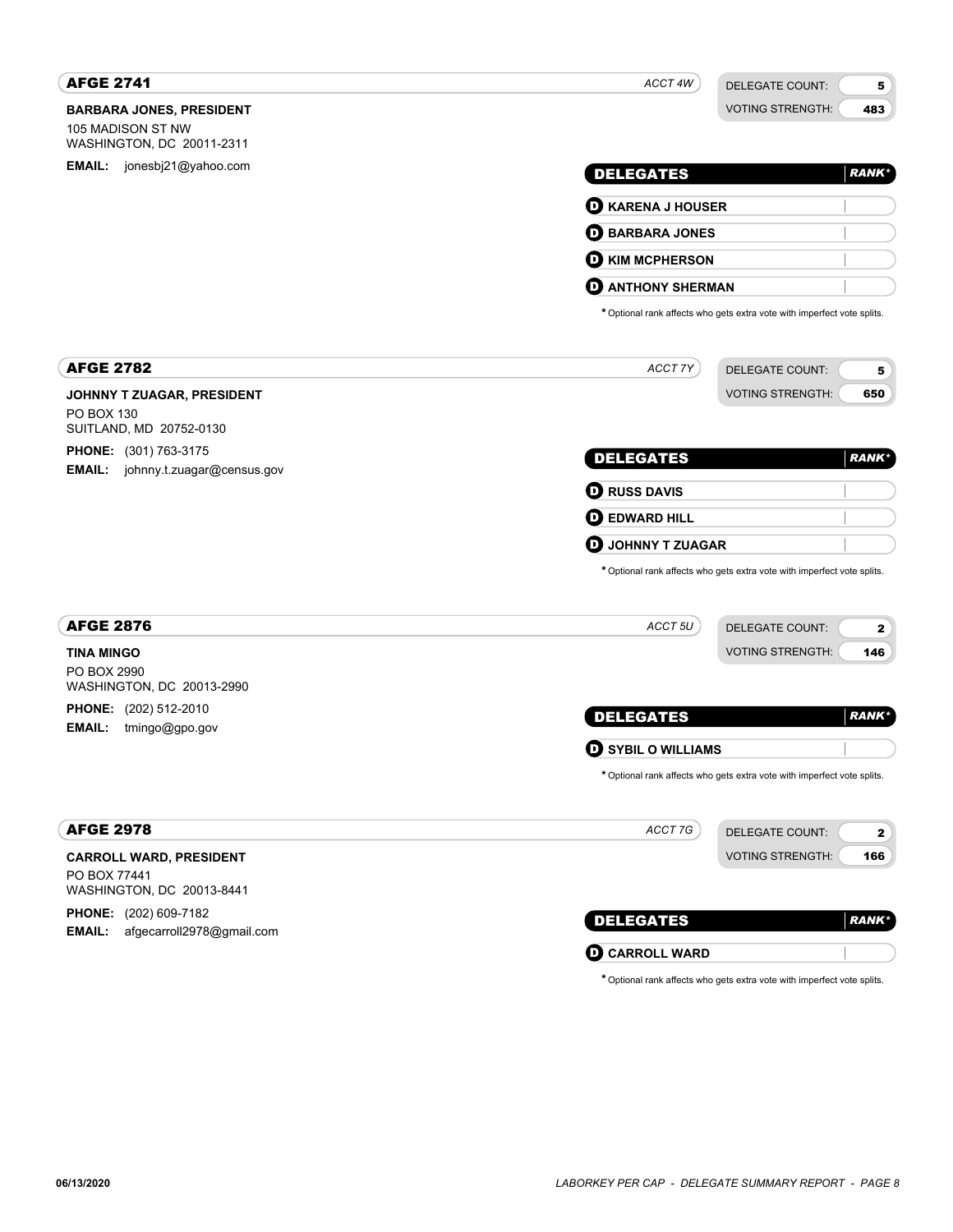| <b>AFGE 3331</b>                                                                              | ACCT 4M<br><b>DELEGATE COUNT:</b>                                       | 1            |
|-----------------------------------------------------------------------------------------------|-------------------------------------------------------------------------|--------------|
| <b>NATE JAMES, PRESIDENT</b><br>PO BOX 1320<br>LAUREL, MD 20725-1320                          | <b>VOTING STRENGTH:</b>                                                 | 96           |
| <b>PHONE:</b> (202) 304-4741<br>james.nathaniel@epa.gov<br><b>EMAIL:</b>                      | <b>DELEGATES</b>                                                        | <b>RANK*</b> |
|                                                                                               | <b>D</b> ARELIA DOUGLAS                                                 |              |
|                                                                                               | <b>D</b> STEVE HOPKINS                                                  |              |
|                                                                                               | <b>D</b> NATE JAMES                                                     |              |
|                                                                                               | <b>D</b> STEVE SHAPIRO                                                  |              |
|                                                                                               | П<br><b>TOO MANY DELEGATES ASSIGNED</b>                                 |              |
|                                                                                               | * Optional rank affects who gets extra vote with imperfect vote splits. |              |
| <b>AFGE 3403</b>                                                                              | ACCT 7C<br><b>DELEGATE COUNT:</b>                                       | 0            |
| <b>DAVID VERARDO, PRESIDENT</b><br>C/O NSF, 2415 EISENHOWER AVENUE 8W<br>ALEXANDRIA, VA 22314 | <b>VOTING STRENGTH:</b>                                                 | 0            |
| PHONE: (703) 292-4695<br>EMAIL:<br>dverardo@nsf.gov                                           | <b>DELEGATES</b>                                                        | <b>RANK*</b> |
|                                                                                               | (No Delegates or Alternates Entered)                                    |              |
|                                                                                               | * Optional rank affects who gets extra vote with imperfect vote splits. |              |
| <b>AFGE 3615</b>                                                                              | ACCT <sub>7H</sub><br><b>DELEGATE COUNT:</b>                            | 4            |
| <b>LEGLORIA WARRICK</b><br>5107 LEESBURG PIKE STE 603B<br>FALLS CHURCH, VA 22041-3223         | <b>VOTING STRENGTH:</b>                                                 | 367          |
| <b>PHONE:</b> (703) 605-8331<br><b>EMAIL:</b><br>glow3615@gmail.com                           | <b>DELEGATES</b>                                                        | <b>RANK*</b> |
|                                                                                               | <b>D</b> PATREESE BROCK                                                 |              |
|                                                                                               | <b>D</b> LASHON HARRISON                                                |              |
|                                                                                               | $\boldsymbol{\Theta}$ drue neil                                         |              |
|                                                                                               | <b>D</b> LEGLORIA WARRICK                                               |              |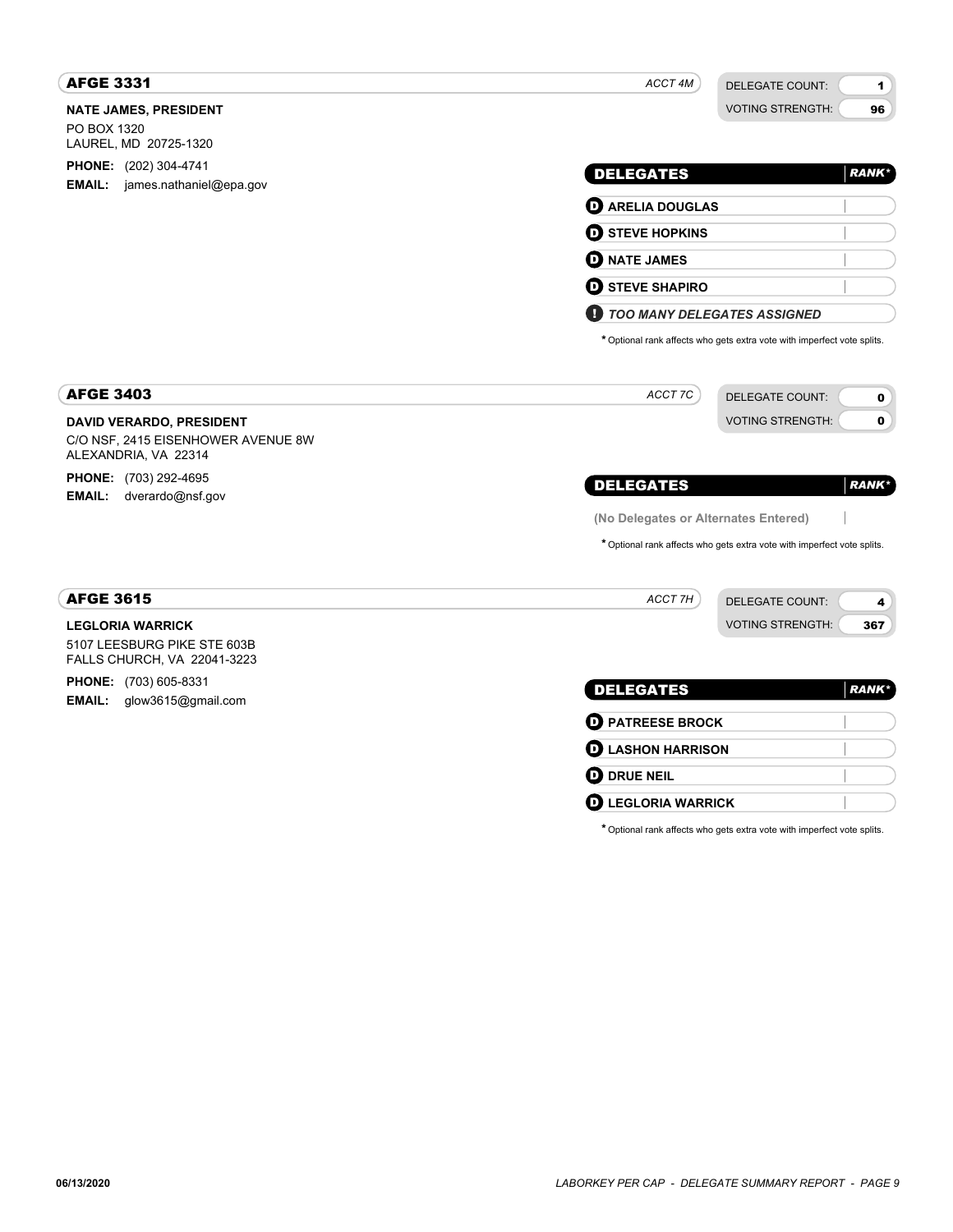| <b>AFGE COUNCIL 1</b>                                                                                | ACCT 4V                              | DELEGATE COUNT:<br>1                                                            |
|------------------------------------------------------------------------------------------------------|--------------------------------------|---------------------------------------------------------------------------------|
| <b>DEANDRE TYLER, PRESIDENT</b><br>9528 MARY GENEVA LN<br>OWINGS MILLS, MD 21117-6984                |                                      | <b>VOTING STRENGTH:</b><br>1                                                    |
| <b>PHONE:</b> (202) 842-6140                                                                         | <b>DELEGATES</b>                     | <b>RANK*</b>                                                                    |
| <b>EMAIL:</b><br>kingjay067@gmail.com                                                                | <b>D</b> DEANDRE TYLER               |                                                                                 |
|                                                                                                      |                                      | * Optional rank affects who gets extra vote with imperfect vote splits.         |
| <b>AFGE DISTRICT 14</b>                                                                              | ACCT T                               | <b>DELEGATE COUNT:</b><br>1                                                     |
| EVERETT B. KELLEY, ACTING NATIONAL VICE PRESIDENT<br>80 M ST SE STE 340<br>WASHINGTON, DC 20003-3554 |                                      | <b>VOTING STRENGTH:</b><br>1                                                    |
| <b>PHONE:</b> (202) 639-6447<br>EMAIL:<br>Kellee@afge.org                                            | <b>DELEGATES</b>                     | <b>RANK*</b>                                                                    |
|                                                                                                      | <b>D</b> ERIC BUNN                   |                                                                                 |
| <b>AFGE COUNCIL 211</b>                                                                              | ACCT 9Y                              | <b>DELEGATE COUNT:</b><br>$\mathbf 0$<br><b>VOTING STRENGTH:</b><br>$\mathbf 0$ |
|                                                                                                      | <b>DELEGATES</b>                     | <b>RANK*</b>                                                                    |
|                                                                                                      | (No Delegates or Alternates Entered) |                                                                                 |
|                                                                                                      |                                      | * Optional rank affects who gets extra vote with imperfect vote splits.         |
| <b>AFGE COUNCIL 222</b>                                                                              | ACCT 6M                              | <b>DELEGATE COUNT:</b><br>1                                                     |
| HOLLY SALAMIDO, PRESIDENT<br>P.O. BOX 23462<br>WASHINGTON, DC 20026                                  |                                      | <b>VOTING STRENGTH:</b><br>1                                                    |
| <b>PHONE:</b> (202) 402-5243<br><b>EMAIL:</b><br>holly.salamido@hud.gov                              | <b>DELEGATES</b>                     | <b>RANK</b> *                                                                   |
|                                                                                                      | <b>D</b> ASHAKI ROBINSON             |                                                                                 |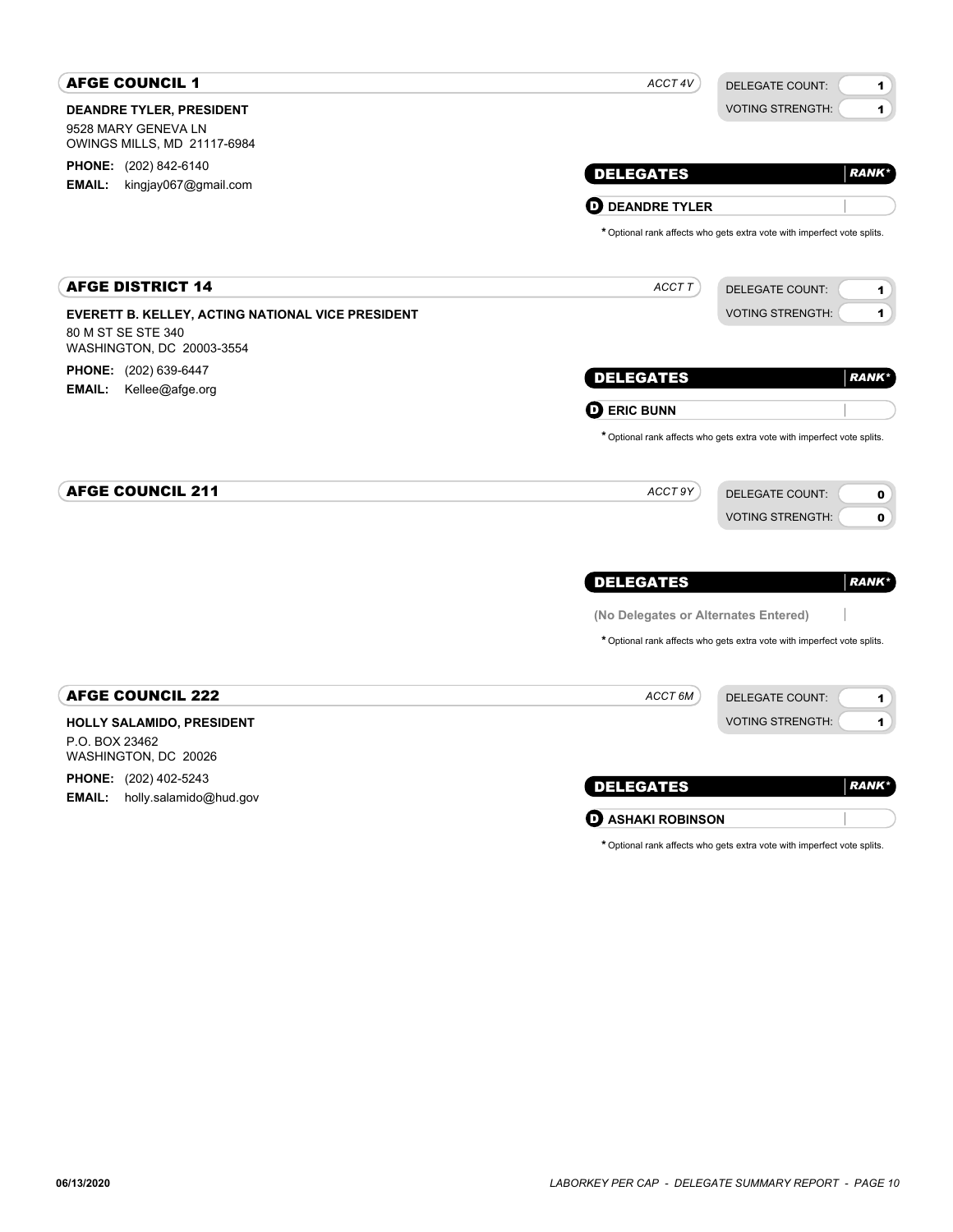#### AFM 161-710

#### **ED MALAGA, PRESIDENT**

4400 MACARTHUR BLVD NW STE 306 WASHINGTON, DC 20007-2521

**PHONE:** (202) 337-9325

**EMAIL:** emalagajr@gmail.com

# VOTING STRENGTH: 400 DELEGATES *RANK\** D **ANNIE AMENT**

*ACCT 5C*

DELEGATE COUNT:

4

| <b>U</b> ANNIE AMENT     |  |
|--------------------------|--|
| <b>O PATTY HURD</b>      |  |
| <b>O</b> ED MALAGA       |  |
| <b>OD</b> DOUG ROSENTHAL |  |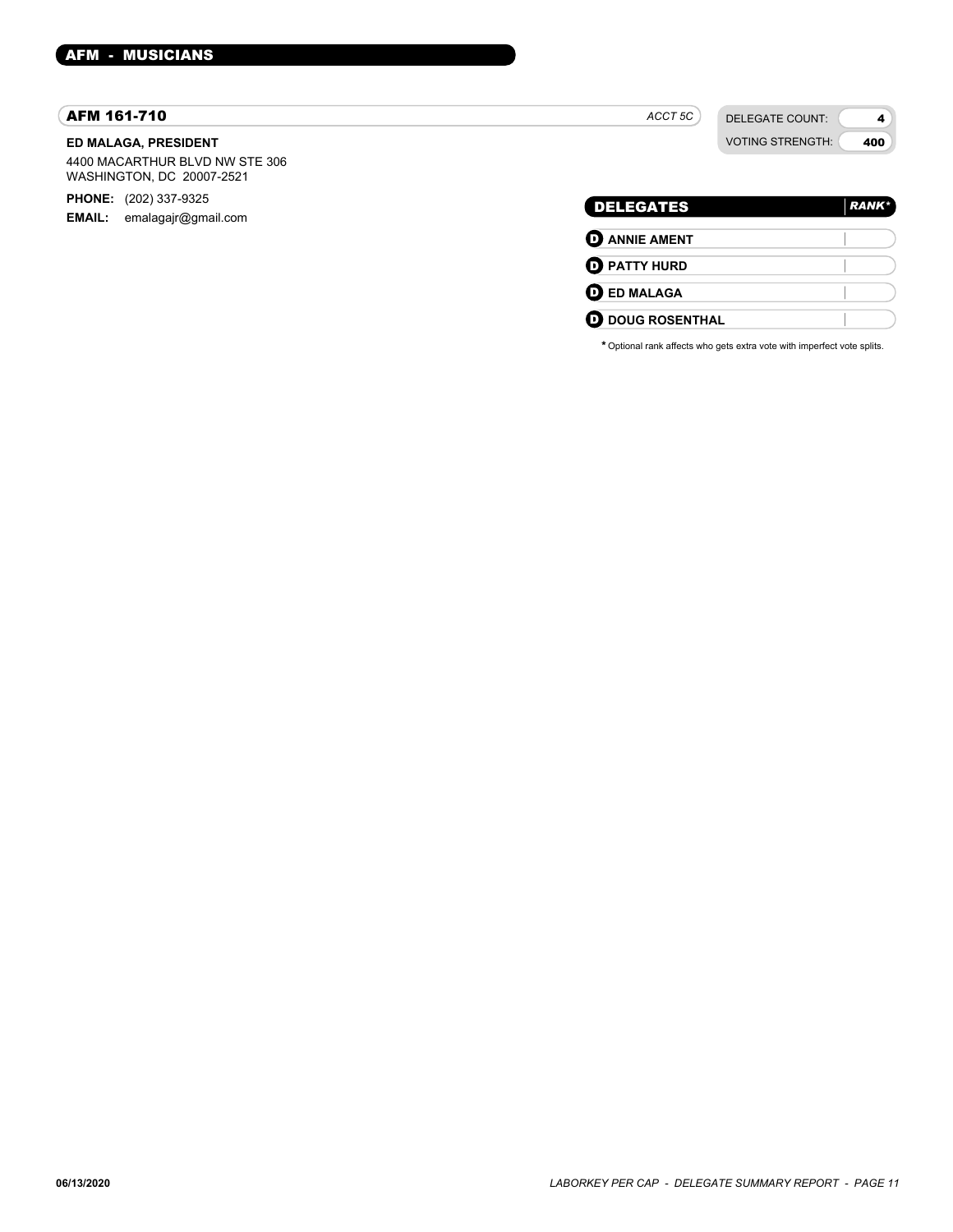#### AFSA/CSO 4

#### **RICHARD JACKSON, PRESIDENT**

2120 BLADENSBURG RD NE STE 205 WASHINGTON, DC 20018-1440

**PHONE:** (202) 526-4700

**EMAIL:** rjackson@councilofschoolofficers.org

|                            | <b>VOTING STRENGTH:</b> | 270           |
|----------------------------|-------------------------|---------------|
| <b>DELEGATES</b>           |                         | <b>RANK</b> * |
| $\mathbf 0$ BARBARA CHILDS |                         |               |
| <b>D</b> RICHARD JACKSON   |                         |               |
| <b>ARTHUR LINDER</b>       |                         |               |

*ACCT 4L*

DELEGATE COUNT:

3  $\overline{a}$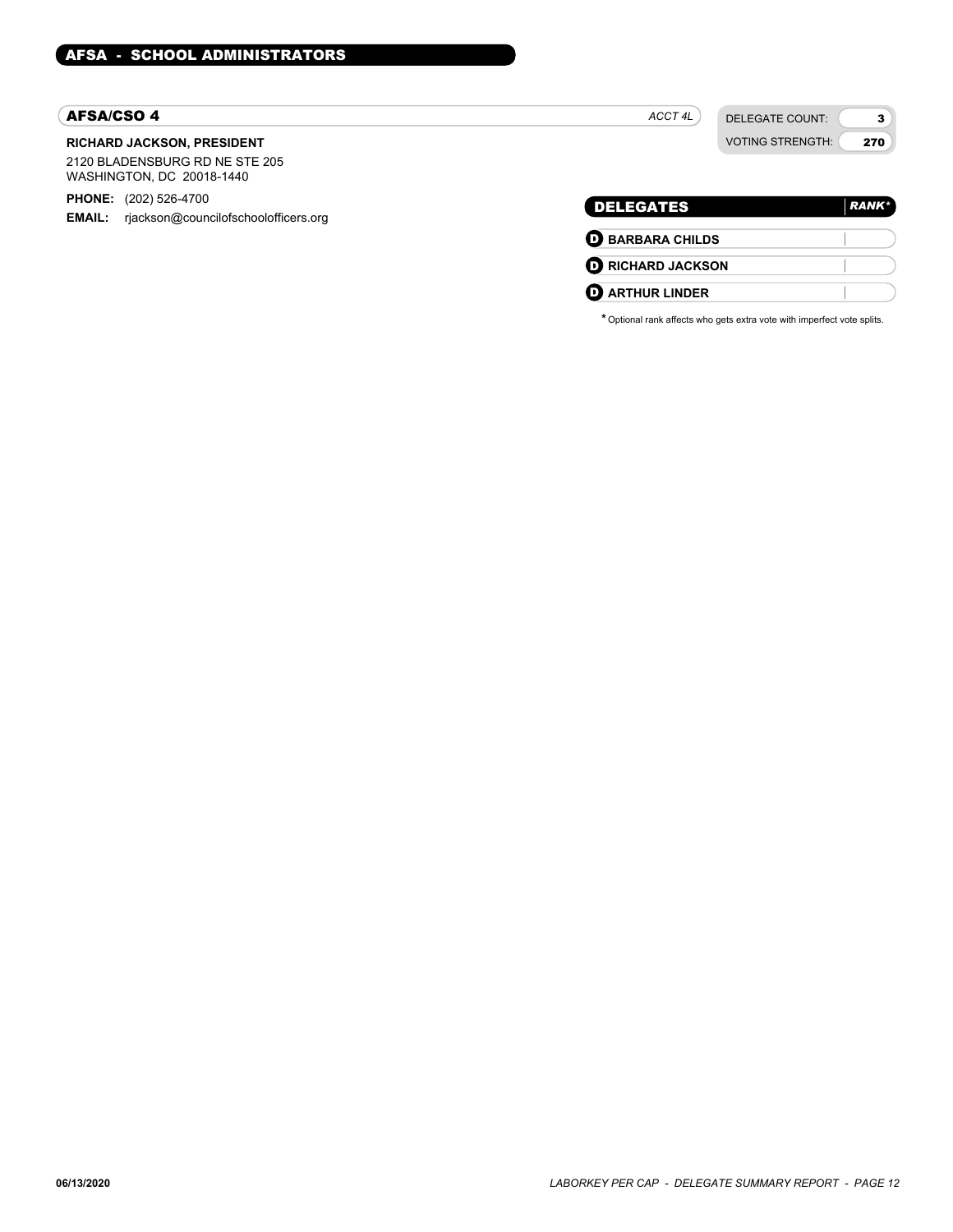# AFSCME - STATE, COUNTY & MUNICIPAL EMPLOYEES

| <b>VOTING STRENGTH:</b><br>70<br>WANDA J GRAY, PRESIDENT<br>3334 PUMPHREY DR<br>DISTRICT HEIGHTS, MD 20747-4307<br><b>PHONE:</b> (240) 882-9834<br><b>DELEGATES</b><br><b>RANK</b> *<br><b>EMAIL:</b><br>wvaughan45@gmail.com<br><b>D</b> DORIS BURROUGHS<br><b>D</b> WANDA J GRAY<br><b>TOO MANY DELEGATES ASSIGNED</b><br>* Optional rank affects who gets extra vote with imperfect vote splits.<br><b>AFSCME 626</b><br>ACCT 6D<br><b>DELEGATE COUNT:</b><br>1<br><b>VOTING STRENGTH:</b><br>35<br><b>TYREE DOUGLASS, PRESIDENT</b><br>1110 DEVONSHIRE DRIVE<br>OXON HILL, MD 20745<br><b>PHONE:</b> (443) 455-0267<br><b>DELEGATES</b><br><i><b>RANK*</b></i><br><b>EMAIL:</b><br>tyfindmeatm@gmail.com<br><b>CATHERINE REID</b><br>D<br>* Optional rank affects who gets extra vote with imperfect vote splits.<br><b>AFSCME 631</b><br>ACCT 4U<br>DELEGATE COUNT:<br>3<br><b>VOTING STRENGTH:</b><br>294<br><b>WYNTON JOHNSON, PRESIDENT</b><br>209 POST OAK CT<br>HYATTSVILLE, MD 20785-4735<br>PHONE: (702) 453-6310<br><b>DELEGATES</b><br><b>RANK</b> *<br><b>EMAIL:</b><br>kentlandboxing@yahoo.com<br><b>O WYNTON JOHNSON</b><br><b>O MICHELLE MCINTYRE</b><br>D.<br><b>MARCELLE WILLIAMS</b><br>* Optional rank affects who gets extra vote with imperfect vote splits. | <b>AFSCME 241</b> | ACCT 42<br>DELEGATE COUNT: | 1 |
|---------------------------------------------------------------------------------------------------------------------------------------------------------------------------------------------------------------------------------------------------------------------------------------------------------------------------------------------------------------------------------------------------------------------------------------------------------------------------------------------------------------------------------------------------------------------------------------------------------------------------------------------------------------------------------------------------------------------------------------------------------------------------------------------------------------------------------------------------------------------------------------------------------------------------------------------------------------------------------------------------------------------------------------------------------------------------------------------------------------------------------------------------------------------------------------------------------------------------------------------------------------------------------------|-------------------|----------------------------|---|
|                                                                                                                                                                                                                                                                                                                                                                                                                                                                                                                                                                                                                                                                                                                                                                                                                                                                                                                                                                                                                                                                                                                                                                                                                                                                                       |                   |                            |   |
|                                                                                                                                                                                                                                                                                                                                                                                                                                                                                                                                                                                                                                                                                                                                                                                                                                                                                                                                                                                                                                                                                                                                                                                                                                                                                       |                   |                            |   |
|                                                                                                                                                                                                                                                                                                                                                                                                                                                                                                                                                                                                                                                                                                                                                                                                                                                                                                                                                                                                                                                                                                                                                                                                                                                                                       |                   |                            |   |
|                                                                                                                                                                                                                                                                                                                                                                                                                                                                                                                                                                                                                                                                                                                                                                                                                                                                                                                                                                                                                                                                                                                                                                                                                                                                                       |                   |                            |   |
|                                                                                                                                                                                                                                                                                                                                                                                                                                                                                                                                                                                                                                                                                                                                                                                                                                                                                                                                                                                                                                                                                                                                                                                                                                                                                       |                   |                            |   |
|                                                                                                                                                                                                                                                                                                                                                                                                                                                                                                                                                                                                                                                                                                                                                                                                                                                                                                                                                                                                                                                                                                                                                                                                                                                                                       |                   |                            |   |
|                                                                                                                                                                                                                                                                                                                                                                                                                                                                                                                                                                                                                                                                                                                                                                                                                                                                                                                                                                                                                                                                                                                                                                                                                                                                                       |                   |                            |   |
|                                                                                                                                                                                                                                                                                                                                                                                                                                                                                                                                                                                                                                                                                                                                                                                                                                                                                                                                                                                                                                                                                                                                                                                                                                                                                       |                   |                            |   |
|                                                                                                                                                                                                                                                                                                                                                                                                                                                                                                                                                                                                                                                                                                                                                                                                                                                                                                                                                                                                                                                                                                                                                                                                                                                                                       |                   |                            |   |
|                                                                                                                                                                                                                                                                                                                                                                                                                                                                                                                                                                                                                                                                                                                                                                                                                                                                                                                                                                                                                                                                                                                                                                                                                                                                                       |                   |                            |   |
|                                                                                                                                                                                                                                                                                                                                                                                                                                                                                                                                                                                                                                                                                                                                                                                                                                                                                                                                                                                                                                                                                                                                                                                                                                                                                       |                   |                            |   |
|                                                                                                                                                                                                                                                                                                                                                                                                                                                                                                                                                                                                                                                                                                                                                                                                                                                                                                                                                                                                                                                                                                                                                                                                                                                                                       |                   |                            |   |
|                                                                                                                                                                                                                                                                                                                                                                                                                                                                                                                                                                                                                                                                                                                                                                                                                                                                                                                                                                                                                                                                                                                                                                                                                                                                                       |                   |                            |   |
|                                                                                                                                                                                                                                                                                                                                                                                                                                                                                                                                                                                                                                                                                                                                                                                                                                                                                                                                                                                                                                                                                                                                                                                                                                                                                       |                   |                            |   |
|                                                                                                                                                                                                                                                                                                                                                                                                                                                                                                                                                                                                                                                                                                                                                                                                                                                                                                                                                                                                                                                                                                                                                                                                                                                                                       |                   |                            |   |
|                                                                                                                                                                                                                                                                                                                                                                                                                                                                                                                                                                                                                                                                                                                                                                                                                                                                                                                                                                                                                                                                                                                                                                                                                                                                                       |                   |                            |   |
|                                                                                                                                                                                                                                                                                                                                                                                                                                                                                                                                                                                                                                                                                                                                                                                                                                                                                                                                                                                                                                                                                                                                                                                                                                                                                       |                   |                            |   |
|                                                                                                                                                                                                                                                                                                                                                                                                                                                                                                                                                                                                                                                                                                                                                                                                                                                                                                                                                                                                                                                                                                                                                                                                                                                                                       |                   |                            |   |
|                                                                                                                                                                                                                                                                                                                                                                                                                                                                                                                                                                                                                                                                                                                                                                                                                                                                                                                                                                                                                                                                                                                                                                                                                                                                                       |                   |                            |   |
|                                                                                                                                                                                                                                                                                                                                                                                                                                                                                                                                                                                                                                                                                                                                                                                                                                                                                                                                                                                                                                                                                                                                                                                                                                                                                       |                   |                            |   |
|                                                                                                                                                                                                                                                                                                                                                                                                                                                                                                                                                                                                                                                                                                                                                                                                                                                                                                                                                                                                                                                                                                                                                                                                                                                                                       |                   |                            |   |
|                                                                                                                                                                                                                                                                                                                                                                                                                                                                                                                                                                                                                                                                                                                                                                                                                                                                                                                                                                                                                                                                                                                                                                                                                                                                                       |                   |                            |   |
| <b>AFSCME 658</b><br>ACCT 4H<br><b>DELEGATE COUNT:</b><br>1                                                                                                                                                                                                                                                                                                                                                                                                                                                                                                                                                                                                                                                                                                                                                                                                                                                                                                                                                                                                                                                                                                                                                                                                                           |                   |                            |   |
| <b>VOTING STRENGTH:</b><br>19<br><b>CARRIE GALLAGHER, PRESIDENT</b>                                                                                                                                                                                                                                                                                                                                                                                                                                                                                                                                                                                                                                                                                                                                                                                                                                                                                                                                                                                                                                                                                                                                                                                                                   |                   |                            |   |
| 10806 BURR OAK WAY<br><b>BURKE, VA 22015</b>                                                                                                                                                                                                                                                                                                                                                                                                                                                                                                                                                                                                                                                                                                                                                                                                                                                                                                                                                                                                                                                                                                                                                                                                                                          |                   |                            |   |
| <b>PHONE:</b> (517) 488-3642<br><b>RANK</b> *                                                                                                                                                                                                                                                                                                                                                                                                                                                                                                                                                                                                                                                                                                                                                                                                                                                                                                                                                                                                                                                                                                                                                                                                                                         |                   | <b>DELEGATES</b>           |   |
|                                                                                                                                                                                                                                                                                                                                                                                                                                                                                                                                                                                                                                                                                                                                                                                                                                                                                                                                                                                                                                                                                                                                                                                                                                                                                       |                   | <b>O LAUREL MARTIN</b>     |   |
| <b>EMAIL:</b> carriegallagher@gmail.com                                                                                                                                                                                                                                                                                                                                                                                                                                                                                                                                                                                                                                                                                                                                                                                                                                                                                                                                                                                                                                                                                                                                                                                                                                               |                   |                            |   |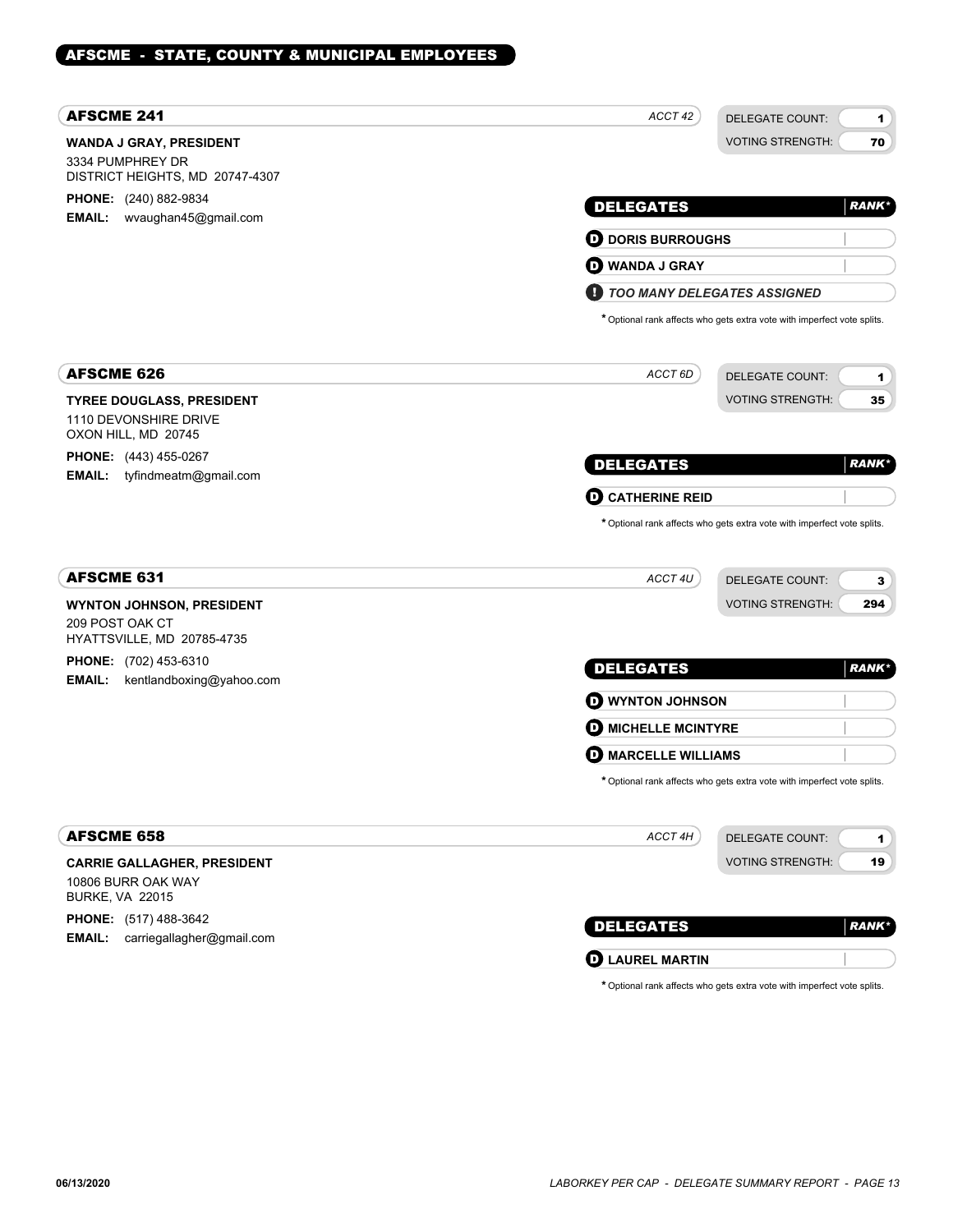| <b>AFSCME 709</b>                                                                  | ACCT 7D<br>DELEGATE COUNT:<br>$\mathbf{2}$                              |
|------------------------------------------------------------------------------------|-------------------------------------------------------------------------|
| <b>DEBRA WALKER, PRESIDENT</b>                                                     | <b>VOTING STRENGTH:</b><br>118                                          |
| 100 M ST SE STE 250<br>WASHINGTON, DC 20003-3542                                   |                                                                         |
| PHONE: (202) 234-6506                                                              |                                                                         |
| EMAIL: dcwalk12@gmail.com                                                          | <b>DELEGATES</b><br><b>RANK</b> *                                       |
|                                                                                    | <b>O</b> APRIL L NICKENS                                                |
|                                                                                    | <b>D</b> DEBRA WALKER                                                   |
|                                                                                    | * Optional rank affects who gets extra vote with imperfect vote splits. |
| <b>AFSCME 877</b>                                                                  | ACCT 6F<br><b>DELEGATE COUNT:</b><br>1                                  |
| <b>DARRIN ROACH, PRESIDENT</b><br>100 M ST SE STE 250<br>WASHINGTON, DC 20003-3542 | <b>VOTING STRENGTH:</b><br>39                                           |
| <b>PHONE:</b> (202) 395-2908                                                       | <b>DELEGATES</b><br><b>RANK*</b>                                        |
| <b>EMAIL:</b><br>darrin.roach@dc.gov                                               |                                                                         |
|                                                                                    | (No Delegates or Alternates Entered)                                    |
|                                                                                    | * Optional rank affects who gets extra vote with imperfect vote splits. |
|                                                                                    |                                                                         |
| <b>AFSCME 1072</b>                                                                 | ACCT 4K<br><b>DELEGATE COUNT:</b><br>5                                  |
| <b>DAWN JACKSON, PRESIDENT</b>                                                     | <b>VOTING STRENGTH:</b><br>497                                          |
| PO BOX 5720<br>TAKOMA PARK, MD 20913-5720                                          |                                                                         |
| <b>PHONE:</b> (301) 405-4922                                                       |                                                                         |
| <b>EMAIL:</b><br>dawn@afscme1072.org                                               | <b>DELEGATES</b><br><b>RANK*</b>                                        |
|                                                                                    | <b>D</b> DAWN JACKSON                                                   |
|                                                                                    | * Optional rank affects who gets extra vote with imperfect vote splits. |
| <b>AFSCME 1170</b>                                                                 | ACCT 7E<br><b>DELEGATE COUNT:</b><br>1                                  |
| <b>RHONDA WALLACE, PRESIDENT</b>                                                   | <b>VOTING STRENGTH:</b><br>52                                           |
| 1400 MERCANTILE LN STE 188<br>UPPER MARLBORO, MD 20774-5394                        |                                                                         |
|                                                                                    |                                                                         |
|                                                                                    |                                                                         |
| <b>PHONE:</b> (301) 583-3170<br><b>EMAIL:</b><br>rkwallace@co.pg.md.us             | <b>RANK*</b><br><b>DELEGATES</b>                                        |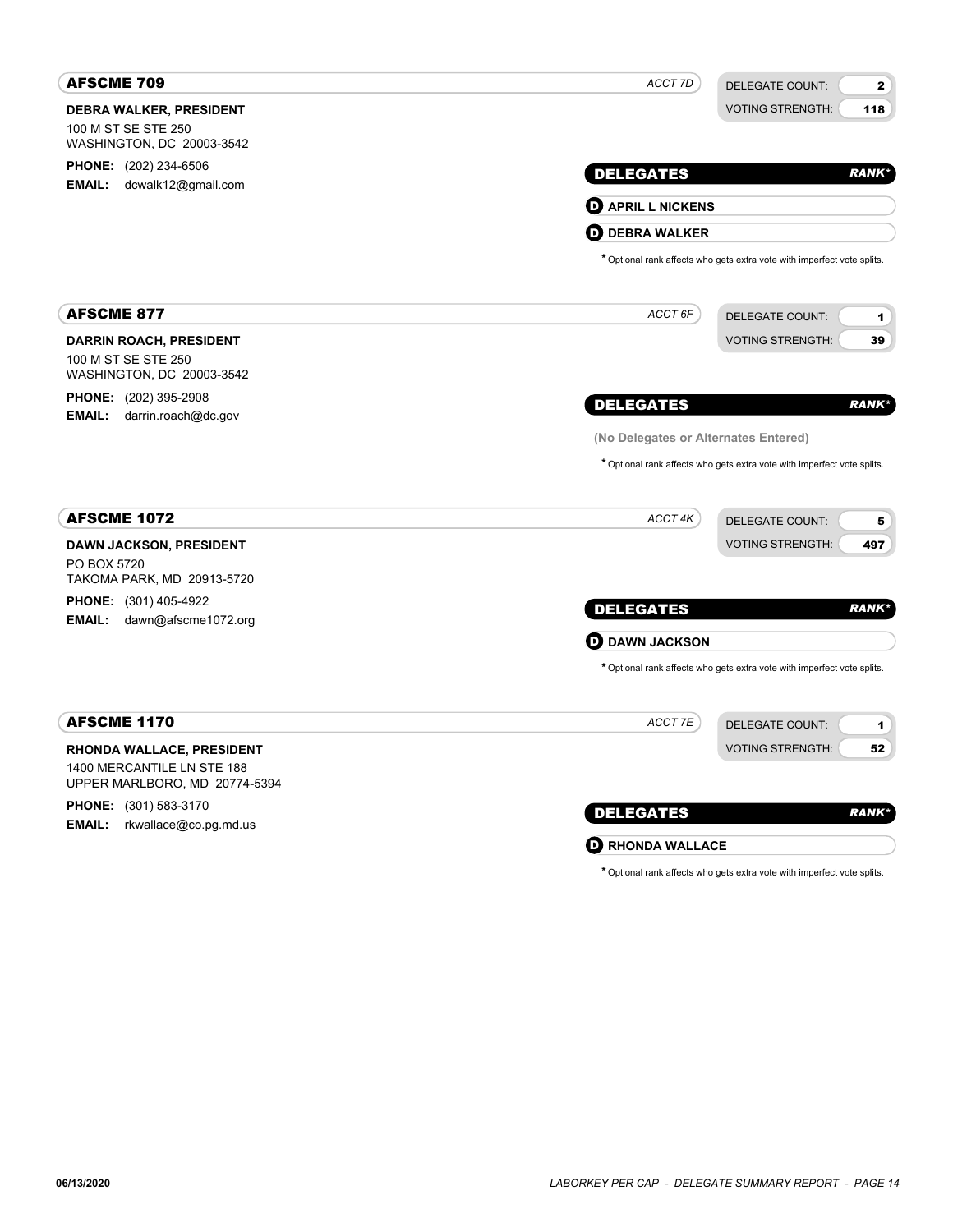| <b>AFSCME NUHHCE 1199DC</b>                               | ACCT 6S                       | <b>DELEGATE COUNT:</b>                                                  | 6            |
|-----------------------------------------------------------|-------------------------------|-------------------------------------------------------------------------|--------------|
| WANDA SHELTON-MARTIN, EXECUTIVE DIRECTOR                  |                               | <b>VOTING STRENGTH:</b>                                                 | 1,110        |
| 8181 PROFESSIONAL PL STE 101<br>LANDOVER, MD 20785-7213   |                               |                                                                         |              |
| <b>PHONE:</b> (301) 577-0800                              |                               |                                                                         | <b>RANK*</b> |
| <b>EMAIL:</b><br>wsheltonmartin@nuhhce1199dc.org          | <b>DELEGATES</b>              |                                                                         |              |
|                                                           | <b>D</b> SIRENA CHILDRESS     |                                                                         |              |
|                                                           | <b>O OCTAVIA E FLETCHER</b>   |                                                                         |              |
|                                                           | <b>O WANDA JENKINS</b>        |                                                                         |              |
|                                                           | <b>D</b> WANDA SHELTON-MARTIN |                                                                         |              |
|                                                           | <b>O CLINTRECE SIMMONS</b>    |                                                                         |              |
|                                                           | <b>D</b> FELICIA WHITE-SIMS   |                                                                         |              |
|                                                           |                               | * Optional rank affects who gets extra vote with imperfect vote splits. |              |
|                                                           |                               |                                                                         |              |
| <b>AFSCME 1200</b>                                        | ACCT 34                       | <b>DELEGATE COUNT:</b>                                                  | 1            |
| <b>MICHAEL COLEY, PRESIDENT</b>                           |                               | <b>VOTING STRENGTH:</b>                                                 | 78           |
| 5029 BLAINE ST NE                                         |                               |                                                                         |              |
| WASHINGTON, DC 20019-5315<br><b>PHONE:</b> (202) 442-8267 |                               |                                                                         |              |
| <b>EMAIL:</b><br>mhcjazz@hotmail.com                      | <b>DELEGATES</b>              |                                                                         | <b>RANK*</b> |
|                                                           | <b>O MICHAEL COLEY</b>        |                                                                         |              |
|                                                           |                               | * Optional rank affects who gets extra vote with imperfect vote splits. |              |
|                                                           |                               |                                                                         |              |
| <b>AFSCME 1207</b>                                        | ACCT 45                       | <b>DELEGATE COUNT:</b>                                                  | 1            |
| <b>MARY BREW, PRESIDENT</b>                               |                               | <b>VOTING STRENGTH:</b>                                                 | 61           |
| 848 21ST STREET, NE, APT 11                               |                               |                                                                         |              |
| WASHINGTON, DC 20002<br>Marybrew843@gmail.com<br>EMAIL:   |                               |                                                                         |              |
|                                                           | <b>DELEGATES</b>              |                                                                         | <b>RANK*</b> |
|                                                           | <b>D</b> PERNELL VINSON       |                                                                         |              |
|                                                           |                               | * Optional rank affects who gets extra vote with imperfect vote splits. |              |
|                                                           |                               |                                                                         |              |
| <b>AFSCME 1209B</b>                                       | ACCT 75                       | <b>DELEGATE COUNT:</b>                                                  | 1            |
| <b>DEANDRE THOMPSON, PRESIDENT</b>                        |                               | <b>VOTING STRENGTH:</b>                                                 | 47           |
| 9907 GRANT ST                                             |                               |                                                                         |              |
| LANHAM, MD 20706-4719                                     |                               |                                                                         |              |
| <b>EMAIL:</b><br>deandrebutch69@yahoo.com                 | <b>DELEGATES</b>              |                                                                         | <b>RANK*</b> |
|                                                           | <b>O DEANDRE THOMPSON</b>     |                                                                         |              |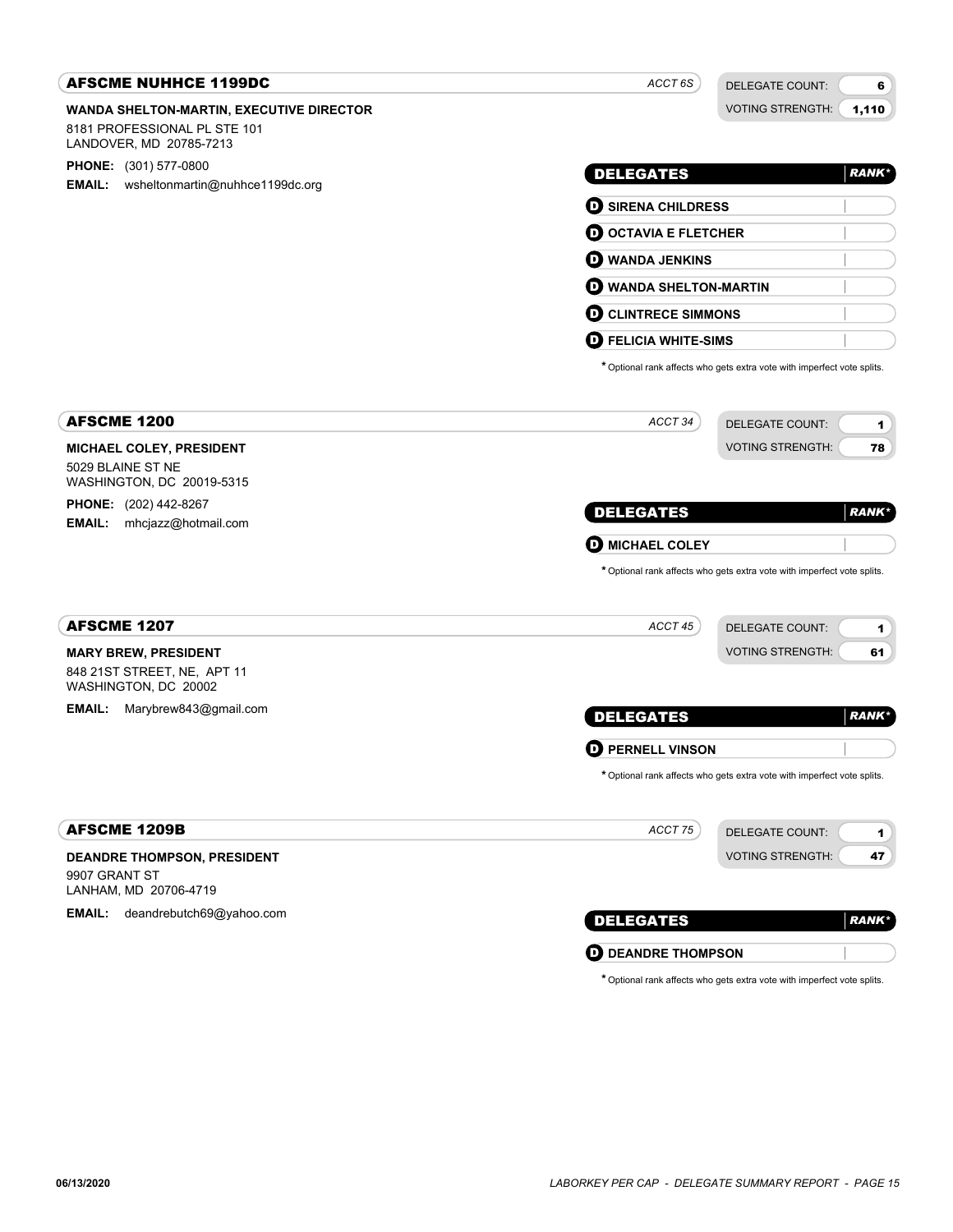| <b>AFSCME 1209C</b>                                                                      | ACCT 4Z                    | DELEGATE COUNT:<br>$\mathbf 1$                                                                         |
|------------------------------------------------------------------------------------------|----------------------------|--------------------------------------------------------------------------------------------------------|
| <b>TIMOTHY KALINE, PRESIDENT</b><br>4906 BLACKFOOT RD<br>COLLEGE PARK, MD 20740-1820     |                            | 19<br><b>VOTING STRENGTH:</b>                                                                          |
| <b>PHONE:</b> (301) 474-9491<br><b>EMAIL:</b><br>tkeifine@comcast.net                    | <b>DELEGATES</b>           | <b>RANK*</b>                                                                                           |
|                                                                                          | <b>TIMOTHY KALINE</b><br>o |                                                                                                        |
|                                                                                          |                            | * Optional rank affects who gets extra vote with imperfect vote splits.                                |
| <b>AFSCME 1297</b>                                                                       | ACCT M                     | <b>DELEGATE COUNT:</b><br>1                                                                            |
| <b>MARY BROOKS, PRESIDENT</b><br>98 GALVESTON ST SW APT 102<br>WASHINGTON, DC 20032-1951 |                            | <b>VOTING STRENGTH:</b><br>74                                                                          |
| <b>PHONE:</b> (301) 860-3700<br>bsulocal1297@yahoo.com<br><b>EMAIL:</b>                  | <b>DELEGATES</b>           | <b>RANK</b> *                                                                                          |
|                                                                                          | <b>D</b> MARY BROOKS       |                                                                                                        |
| <b>AFSCME 1418</b>                                                                       | ACCTW                      | * Optional rank affects who gets extra vote with imperfect vote splits.<br><b>DELEGATE COUNT:</b><br>1 |
| <b>JONAH CUMMINGS, PRESIDENT</b><br>3421 ELMWOOD DRIVE<br>ALEXANDRIA, VA 22303           |                            | <b>VOTING STRENGTH:</b><br>21                                                                          |
| <b>PHONE:</b> (912) 441-2737<br><b>EMAIL:</b> jonah@jonahcummings.com                    | <b>DELEGATES</b>           | <b>RANK</b> *                                                                                          |
|                                                                                          | <b>D</b> JONAH CUMMINGS    |                                                                                                        |
|                                                                                          |                            | * Optional rank affects who gets extra vote with imperfect vote splits.                                |
| <b>AFSCME 1453</b>                                                                       | ACCT 4R                    | <b>DELEGATE COUNT:</b><br>1                                                                            |
| <b>JERROD JOHNSON, PRESIDENT</b><br>1369 LONG CORNER RD<br>MOUNT AIRY, MD 21771-3822     |                            | <b>VOTING STRENGTH:</b><br>88                                                                          |
| <b>EMAIL:</b><br>jjohnson@rockvillemd.gov                                                | <b>DELEGATES</b>           | <b>RANK</b> *                                                                                          |
|                                                                                          | <b>D</b> RAYMOND FOREMAN   |                                                                                                        |

| * Optional rank affects who gets extra vote with imperfect vote splits. |  |  |  |
|-------------------------------------------------------------------------|--|--|--|
|-------------------------------------------------------------------------|--|--|--|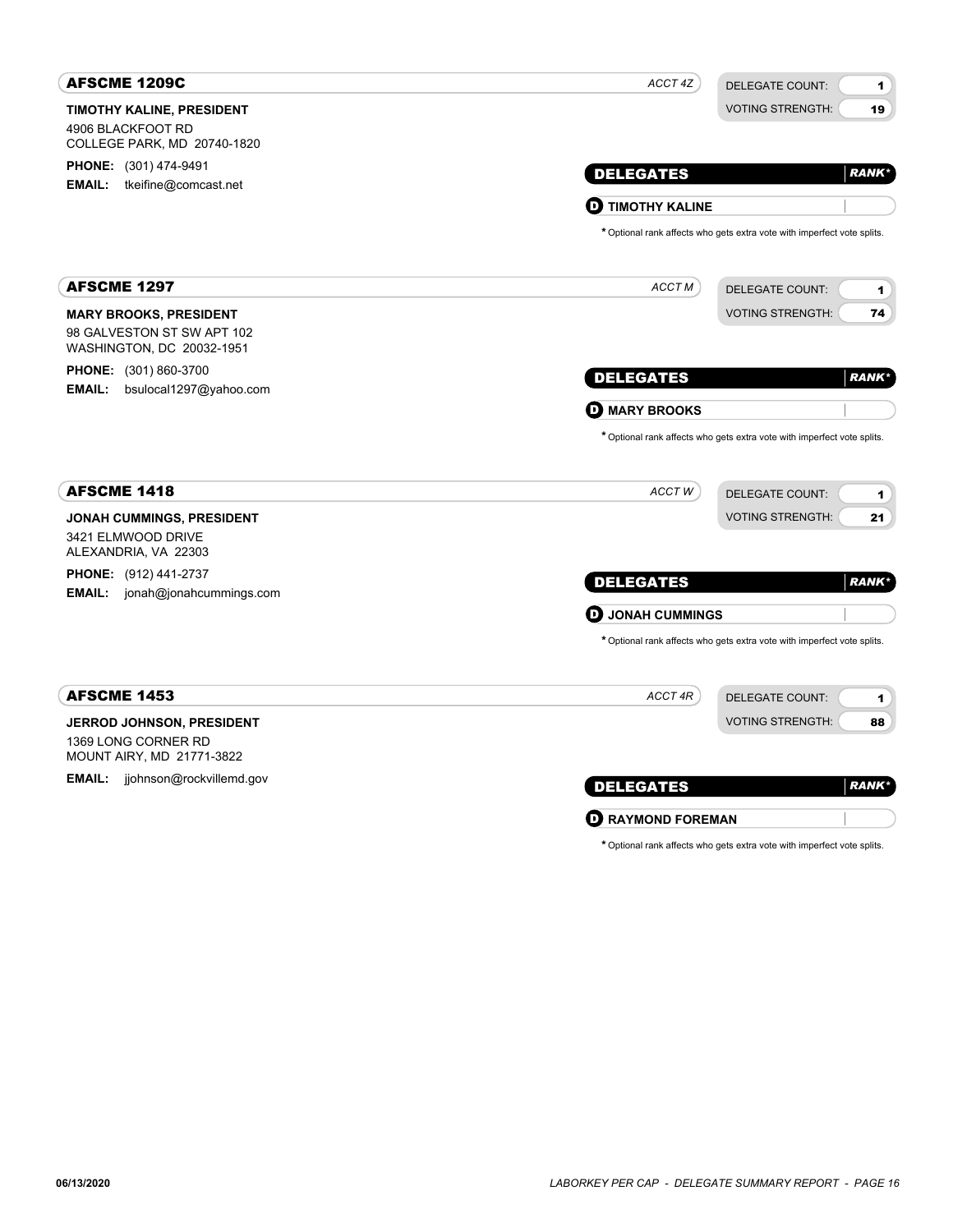| <b>AFSCME 1646</b>                                                                     | ACCT 9S                                                                 | <b>DELEGATE COUNT:</b>  | 1             |
|----------------------------------------------------------------------------------------|-------------------------------------------------------------------------|-------------------------|---------------|
|                                                                                        |                                                                         | <b>VOTING STRENGTH:</b> | 56            |
|                                                                                        |                                                                         |                         |               |
|                                                                                        | <b>DELEGATES</b>                                                        |                         | <b>RANK*</b>  |
|                                                                                        | (No Delegates or Alternates Entered)                                    |                         |               |
|                                                                                        | * Optional rank affects who gets extra vote with imperfect vote splits. |                         |               |
| <b>AFSCME 1653</b>                                                                     | ACCT 6J                                                                 | <b>DELEGATE COUNT:</b>  | 1             |
| <b>GREG MAUND, PRESIDENT</b>                                                           |                                                                         | <b>VOTING STRENGTH:</b> | 85            |
| 904 E. BISSELL DRIVE<br>PALATINE, IL 60074                                             |                                                                         |                         |               |
| <b>PHONE:</b> (202) 267-0189                                                           | <b>DELEGATES</b>                                                        |                         | <b>RANK</b> * |
| <b>EMAIL:</b><br>gmaund@gmail.com                                                      | <b>O GREGORY MAUND</b>                                                  |                         |               |
|                                                                                        | * Optional rank affects who gets extra vote with imperfect vote splits. |                         |               |
| <b>AFSCME 1808</b>                                                                     | ACCT 63                                                                 | DELEGATE COUNT:         | $\mathbf{2}$  |
| PORTIA OLIVER, PRESIDENT<br>MLK LIBRARY, 901 G ST NW STE 300<br>WASHINGTON, DC 20001   |                                                                         | <b>VOTING STRENGTH:</b> | 183           |
| <b>PHONE:</b> (202) 727-1276<br><b>EMAIL:</b><br>portia.oliver@dc.gov                  | <b>DELEGATES</b>                                                        |                         | <b>RANK*</b>  |
|                                                                                        | <b>D</b> ALEXANDRA ALLIE GENIA                                          |                         |               |
|                                                                                        | <b>D</b> PORTIA OLIVER                                                  |                         |               |
|                                                                                        | * Optional rank affects who gets extra vote with imperfect vote splits. |                         |               |
| <b>AFSCME 1959</b>                                                                     | ACCT 7A                                                                 | <b>DELEGATE COUNT:</b>  | 5             |
| <b>COREY J UPCHURCH, PRESIDENT</b><br>100 M ST SE STE 250<br>WASHINGTON, DC 20003-3542 |                                                                         | <b>VOTING STRENGTH:</b> | 679           |
| EMAIL: cupchurch1915@gmail.com                                                         | <b>DELEGATES</b>                                                        |                         | <b>RANK</b> * |
|                                                                                        | <b>D</b> ALISHA SCHOOLS                                                 |                         |               |
|                                                                                        | <b>O TESFE TECKLE</b>                                                   |                         |               |
|                                                                                        | <b>O COREY J UPCHURCH</b>                                               |                         |               |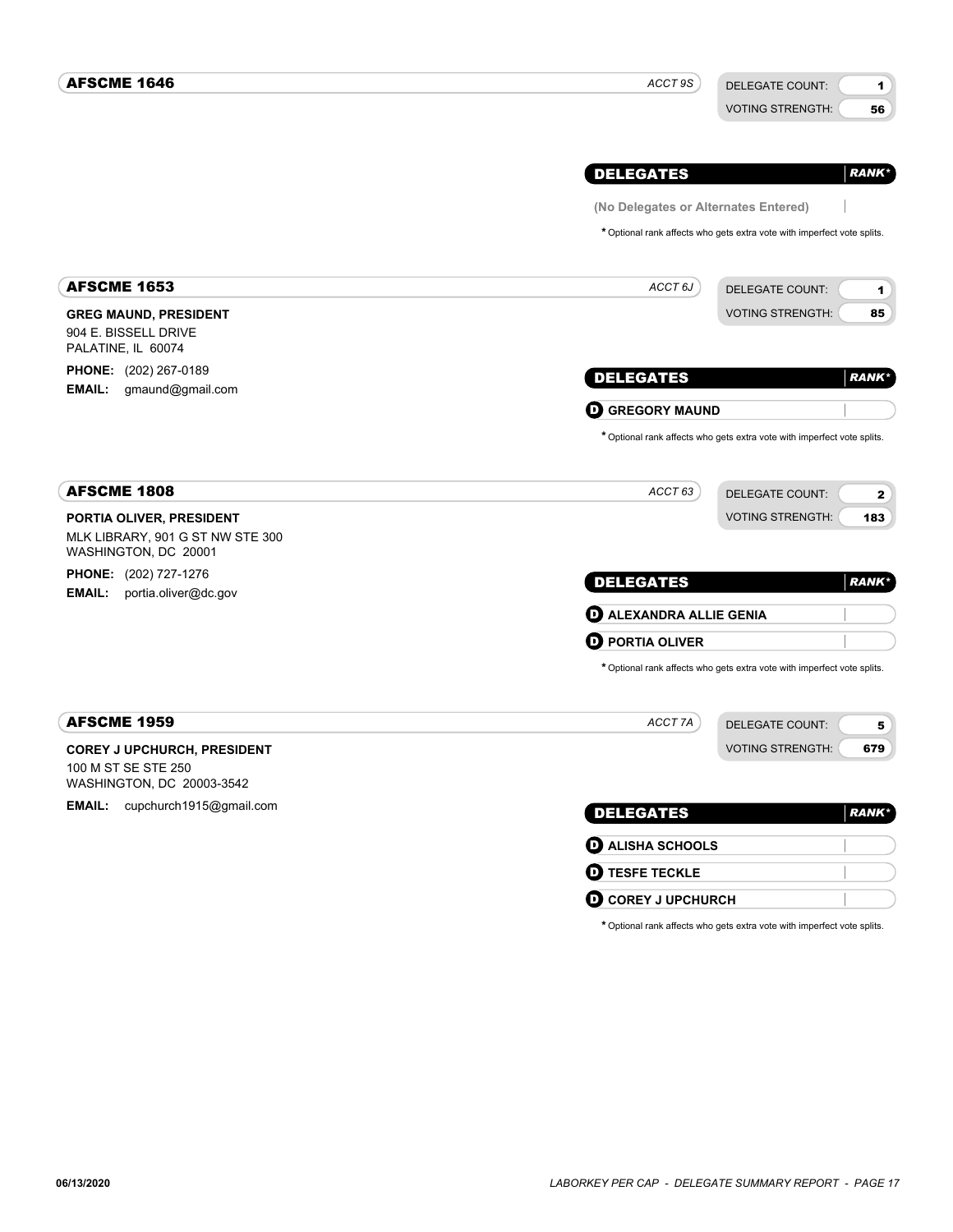| <b>AFSCME 2027</b>                                                 | ACCT 3B                              | <b>DELEGATE COUNT:</b><br>1                                             |
|--------------------------------------------------------------------|--------------------------------------|-------------------------------------------------------------------------|
| <b>KELLY DALY, PRESIDENT</b>                                       |                                      | <b>VOTING STRENGTH:</b><br>18                                           |
| 1663 SIERRA WOODS CT<br>RESTON, VA 20194-5610                      |                                      |                                                                         |
| <b>PHONE:</b> (202) 606-6849                                       |                                      |                                                                         |
| EMAIL:<br>kdaly@cns.gov                                            | <b>DELEGATES</b>                     | <b>RANK*</b>                                                            |
|                                                                    | (No Delegates or Alternates Entered) |                                                                         |
|                                                                    |                                      | * Optional rank affects who gets extra vote with imperfect vote splits. |
| <b>AFSCME 2087</b>                                                 | ACCT 3Z                              | <b>DELEGATE COUNT:</b><br>1                                             |
| <b>LAVERNE GOODING-JONES, PRESIDENT</b>                            |                                      | <b>VOTING STRENGTH:</b><br>82                                           |
| PO BOX 4863<br>WASHINGTON, DC 20008-0063                           |                                      |                                                                         |
| <b>PHONE:</b> (202) 274-6167<br><b>EMAIL:</b><br>local2087@aol.com | <b>DELEGATES</b>                     | <b>RANK*</b>                                                            |
|                                                                    | <b>O</b> ALFREDA ELLIS               |                                                                         |
|                                                                    |                                      | * Optional rank affects who gets extra vote with imperfect vote splits. |
| <b>AFSCME 2091</b>                                                 | ACCT Y                               | <b>DELEGATE COUNT:</b><br>5                                             |
| <b>BARRY CAREY, PRESIDENT</b>                                      |                                      | <b>VOTING STRENGTH:</b><br>483                                          |
| 100 M ST SE STE 250<br>WASHINGTON, DC 20003-3542                   |                                      |                                                                         |
| <b>PHONE:</b> (202) 561-0174<br>EMAIL:<br>barry.carey@yahoo.com    | <b>DELEGATES</b>                     | <b>RANK*</b>                                                            |
|                                                                    | <b>O BARRY CAREY</b>                 |                                                                         |
|                                                                    | <b>O</b> SHAWN EPPS                  |                                                                         |
|                                                                    | <b>O</b> JOHNNYRHETTE HARRIS         |                                                                         |
|                                                                    | <b>D</b> KEVIN POGE                  |                                                                         |
|                                                                    | <b>D</b> ERWIN SUTTON                |                                                                         |
|                                                                    |                                      | * Optional rank affects who gets extra vote with imperfect vote splits. |
| <b>AFSCME 2092</b>                                                 | ACCT 7L                              | <b>DELEGATE COUNT:</b><br>1                                             |
| <b>TANISHIA BARNES, PRESIDENT</b>                                  |                                      | <b>VOTING STRENGTH:</b><br>25                                           |
| 100 M ST SE STE 250<br>WASHINGTON, DC 20003-3542                   |                                      |                                                                         |
| PHONE: (202) 248-2075                                              | <b>DELEGATES</b>                     | <b>RANK*</b>                                                            |
| local2092@gmail.com<br><b>EMAIL:</b>                               | (No Delegates or Alternates Entered) |                                                                         |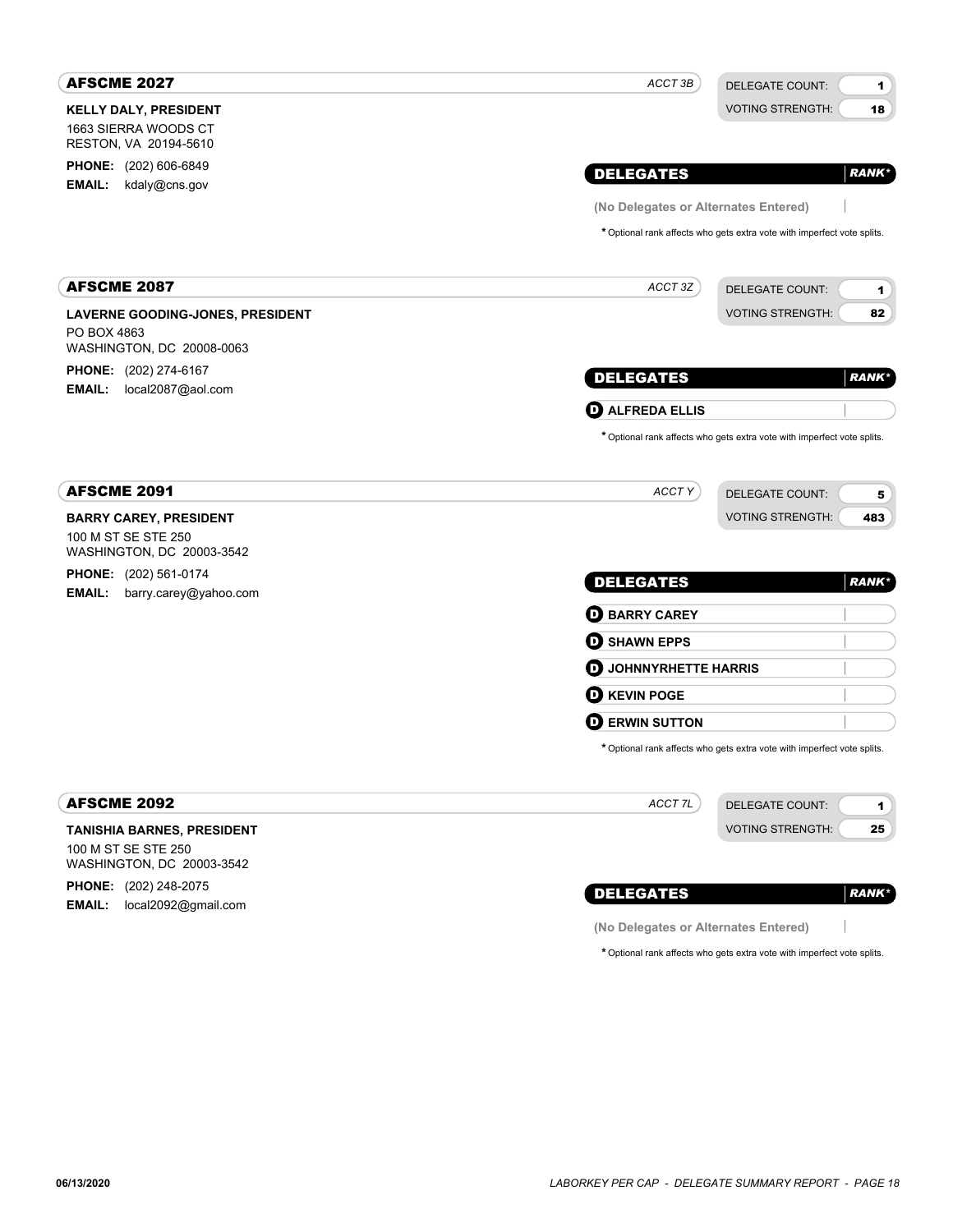| <b>NUHHCE/AFSCME 2095</b>                                                             | ACCT <sub>3M</sub>                   | <b>DELEGATE COUNT:</b>                                                  | 5             |
|---------------------------------------------------------------------------------------|--------------------------------------|-------------------------------------------------------------------------|---------------|
| <b>ALVIN ESKINS, PRESIDENT</b>                                                        |                                      | <b>VOTING STRENGTH:</b>                                                 | 706           |
| 8181 PROFESSIONAL PL STE 116<br>LANDOVER, MD 20785-2226                               |                                      |                                                                         |               |
| <b>PHONE:</b> (301) 577-0800                                                          | <b>DELEGATES</b>                     |                                                                         | <b>RANK*</b>  |
| <b>EMAIL:</b><br>alvin.deskins@dc.gov                                                 |                                      |                                                                         |               |
|                                                                                       | <b>O OCTAVIA FLETCHER</b>            |                                                                         |               |
|                                                                                       | <b>WANDA JENKINS</b><br>D.           |                                                                         |               |
|                                                                                       |                                      | * Optional rank affects who gets extra vote with imperfect vote splits. |               |
| <b>ACE-AFSCME 2250</b>                                                                | ACCT 7W                              | <b>DELEGATE COUNT:</b>                                                  | 10            |
| DENISE YORKSHIRE, PRESIDENT                                                           |                                      | <b>VOTING STRENGTH:</b>                                                 | 5,098         |
| 144400 OLD MILL ROAD<br>UPPER MARLBORO, MD 20772                                      |                                      |                                                                         |               |
| <b>PHONE:</b> (301) 809-0472                                                          |                                      |                                                                         |               |
| <b>EMAIL:</b><br>dyorkshire@ace-afscme.org                                            | <b>DELEGATES</b>                     |                                                                         | <b>RANK*</b>  |
|                                                                                       | <b>D</b> JESSE BENNETT               |                                                                         |               |
|                                                                                       | <b>D</b> MARIAN COLTER               |                                                                         |               |
|                                                                                       | <b>O</b> MONIQUE DANDRIDGE           |                                                                         |               |
|                                                                                       | <b>O KAREN JOHNSON</b>               |                                                                         |               |
|                                                                                       | <b>D</b> DENISE YON                  |                                                                         |               |
|                                                                                       | <b>D</b> DENISE YORKSHIRE            |                                                                         |               |
|                                                                                       |                                      | * Optional rank affects who gets extra vote with imperfect vote splits. |               |
| <b>AFSCME 2290</b>                                                                    | ACCT 7S                              | DELEGATE COUNT:                                                         | 1             |
| <b>LEON TRUESDALE, PRESIDENT</b>                                                      |                                      | <b>VOTING STRENGTH:</b>                                                 | 74            |
| 5266 MARLBORO PIKE, APT 401<br>CAPITOL HEIGHTS, MD 20743                              |                                      |                                                                         |               |
| PHONE: (202) 249-3333                                                                 |                                      |                                                                         |               |
| EMAIL:<br>Leontruesdale@hotmail.com                                                   | <b>DELEGATES</b>                     |                                                                         | <b>RANK</b> * |
|                                                                                       | <b>LEON TRUESDALE</b><br>D           |                                                                         |               |
|                                                                                       |                                      | * Optional rank affects who gets extra vote with imperfect vote splits. |               |
| <b>AFSCME 2380</b>                                                                    | ACCT 6Y                              | DELEGATE COUNT:                                                         | $\mathbf{2}$  |
| <b>CHRIS STANDING, PRESIDENT</b>                                                      |                                      | <b>VOTING STRENGTH:</b>                                                 | 139           |
| 3577 TABARD LN<br>FREDERICK, MD 21704-7385                                            |                                      |                                                                         |               |
| <b>PHONE:</b> (240) 567-5128<br><b>EMAIL:</b><br>chris.standing@montgomerycollege.edu | <b>DELEGATES</b>                     |                                                                         | <b>RANK*</b>  |
|                                                                                       | (No Delegates or Alternates Entered) |                                                                         |               |
|                                                                                       |                                      | * Optional rank affects who gets extra vote with imperfect vote splits. |               |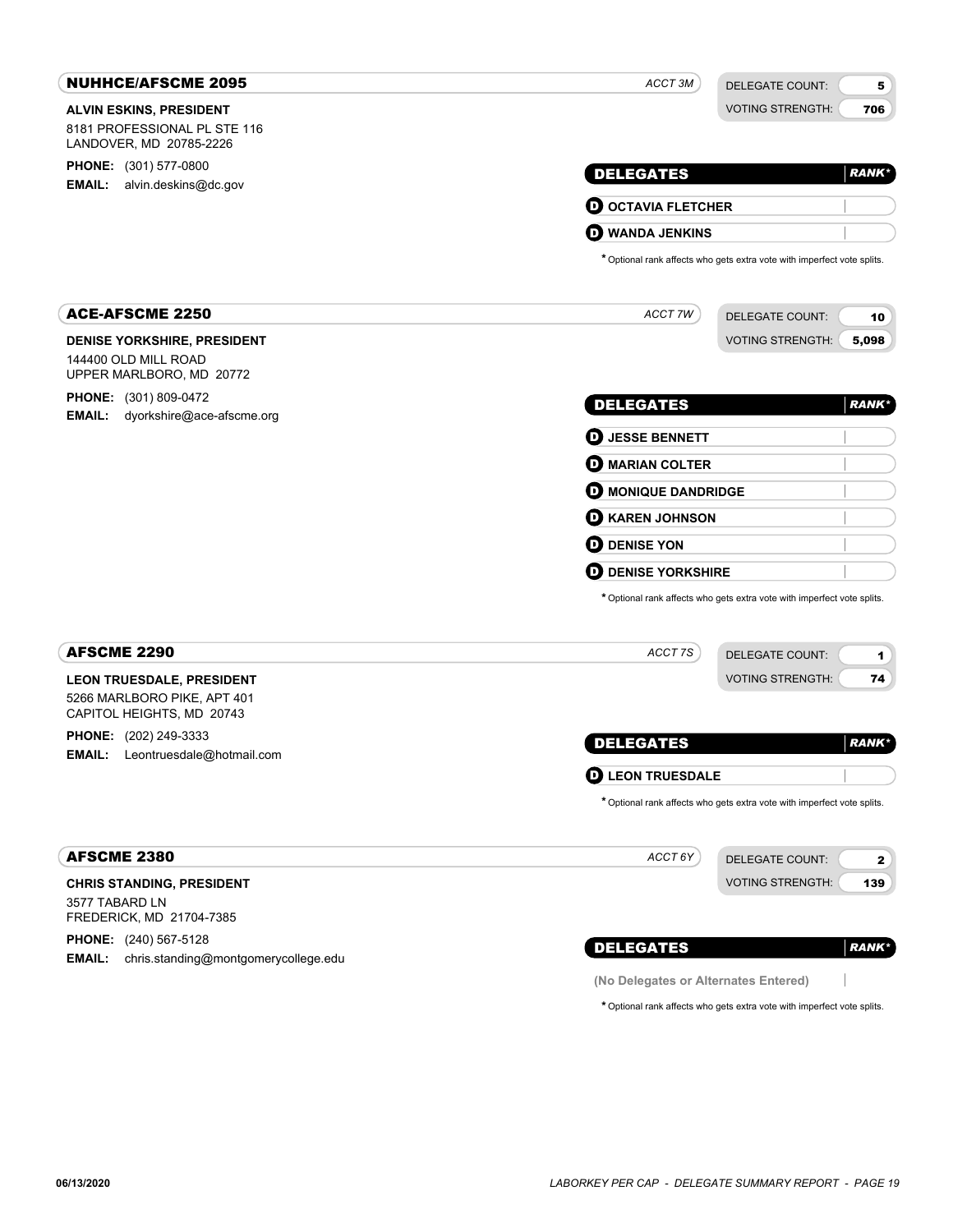| <b>AFSCME 2401</b>                                 | ACCT <sub>3L</sub>              | <b>DELEGATE COUNT:</b><br>5                                             |
|----------------------------------------------------|---------------------------------|-------------------------------------------------------------------------|
| <b>WAYNE ENOCH, LGSW, PRESIDENT</b>                |                                 | <b>VOTING STRENGTH:</b><br>924                                          |
| 100 M ST SE STE 250<br>WASHINGTON, DC 20003-3542   |                                 |                                                                         |
| <b>PHONE:</b> (202) 724-7205                       | <b>DELEGATES</b>                | <b>RANK*</b>                                                            |
| EMAIL: enoch2401@gmail.com                         |                                 |                                                                         |
|                                                    | <b>D</b> PAULA AKINLEYE         |                                                                         |
|                                                    |                                 | * Optional rank affects who gets extra vote with imperfect vote splits. |
| <b>AFSCME 2462</b>                                 | ACCT 4A                         | <b>DELEGATE COUNT:</b><br>5                                             |
| <b>MARGARET HINDS-ENGLISH, PRESIDENT</b>           |                                 | <b>VOTING STRENGTH:</b><br>418                                          |
| 1400 MERCANTILE LN STE 188<br>LARGO, MD 20774-5394 |                                 |                                                                         |
| <b>EMAIL:</b><br>mphinds@co.pg.md.us               | <b>DELEGATES</b>                | <b>RANK*</b>                                                            |
|                                                    | <b>D</b> MARGARET HINDS-ENGLISH |                                                                         |
|                                                    | O<br><b>JERRY MAURANTONIO</b>   |                                                                         |
| <b>AFSCME 2477</b>                                 | ACCT 6W                         | DELEGATE COUNT:<br>1                                                    |
| DARRYL CLARK, PRESIDENT                            |                                 | <b>VOTING STRENGTH:</b><br>91                                           |
| <b>EMAIL:</b><br>darryl.clark120@gmail.com         |                                 |                                                                         |
|                                                    | <b>DELEGATES</b>                | <b>RANK*</b>                                                            |
|                                                    | <b>D</b> DARRYL CLARK           |                                                                         |
|                                                    |                                 | * Optional rank affects who gets extra vote with imperfect vote splits. |
| <b>AFSCME 2735</b>                                 | ACCT 5T                         | <b>DELEGATE COUNT:</b><br>2                                             |
| <b>BRUCE MINER, PRESIDENT</b>                      |                                 | <b>VOTING STRENGTH:</b><br>112                                          |
| 9410 QUEENSWAY RD<br>UPPER MARLBORO, MD 20772-9417 |                                 |                                                                         |
| PHONE: (240) 832-4369                              | <b>DELEGATES</b>                | <b>RANK*</b>                                                            |
| <b>EMAIL:</b><br>bxminer@co.pg.md.us               |                                 |                                                                         |
|                                                    | <b>O BRUCE MINER</b>            |                                                                         |
|                                                    | <b>O CHARLES TAYLOR</b>         |                                                                         |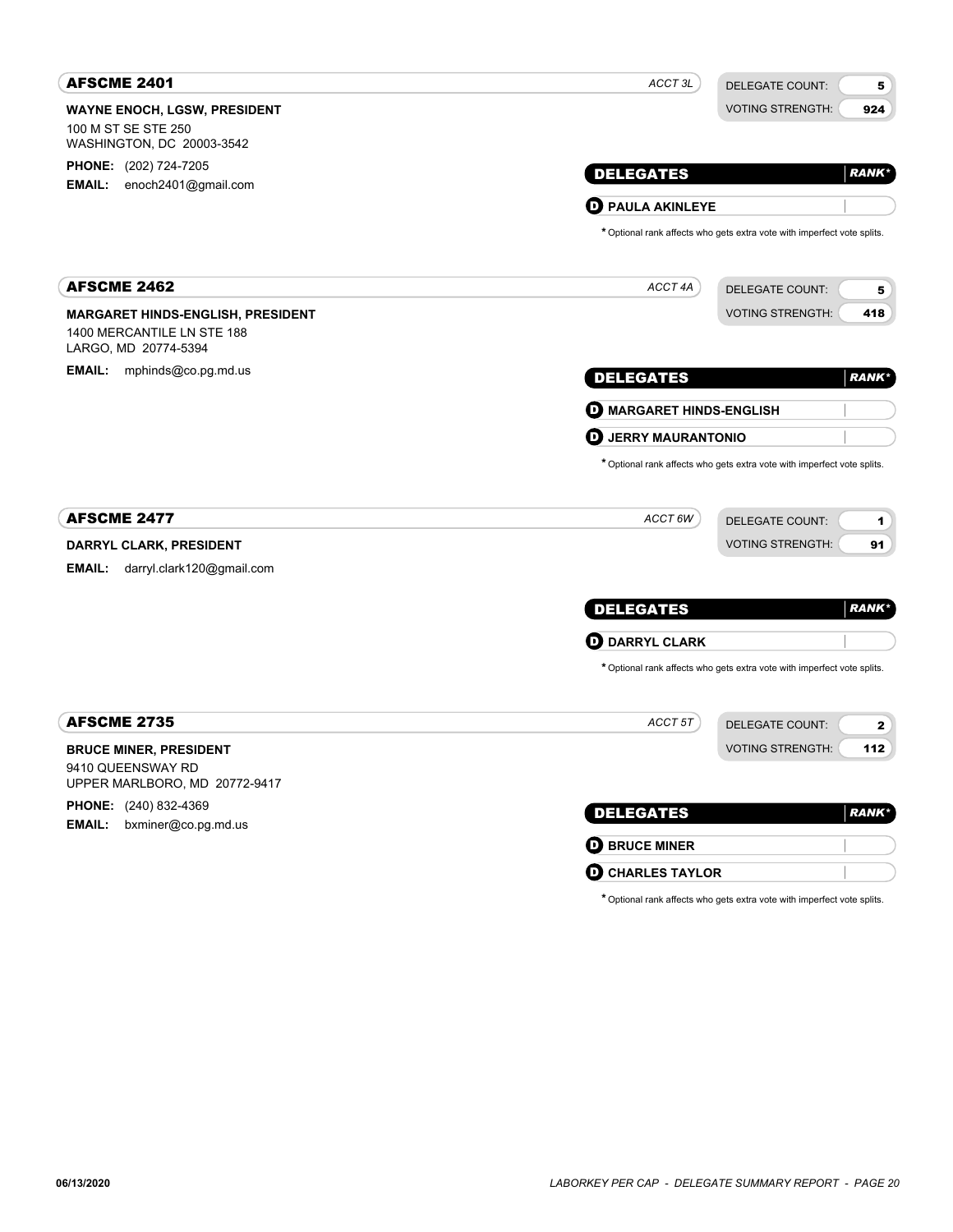| <b>AFSCME 2740</b>                                                              | ACCT 9Z                              | DELEGATE COUNT:<br>0                                                    |
|---------------------------------------------------------------------------------|--------------------------------------|-------------------------------------------------------------------------|
|                                                                                 |                                      | 0<br><b>VOTING STRENGTH:</b>                                            |
|                                                                                 | <b>DELEGATES</b>                     | <b>RANK*</b>                                                            |
|                                                                                 | (No Delegates or Alternates Entered) |                                                                         |
|                                                                                 |                                      | * Optional rank affects who gets extra vote with imperfect vote splits. |
| <b>AFSCME 2743</b>                                                              | ACCT 3C                              | <b>DELEGATE COUNT:</b><br>$\mathbf{2}$                                  |
| FELICIA DANTZLER, PRESIDENT<br>100 M ST SE STE 250<br>WASHINGTON, DC 20003-3542 |                                      | <b>VOTING STRENGTH:</b><br>102                                          |
| <b>PHONE:</b> (202) 727-9457<br>EMAIL:<br>itzyou@msn.com                        | <b>DELEGATES</b>                     | <b>RANK*</b>                                                            |
|                                                                                 | <b>D</b> FELICIA DANTZLER            |                                                                         |
|                                                                                 |                                      | * Optional rank affects who gets extra vote with imperfect vote splits. |
| <b>AFSCME 2776</b>                                                              | ACCT 7Z                              | <b>DELEGATE COUNT:</b><br>$\mathbf{3}$                                  |
| ROBERT HOLLINGSWORTH, PRESIDENT                                                 |                                      | <b>VOTING STRENGTH:</b><br>212                                          |
| PHONE: (202) 442-6913                                                           |                                      |                                                                         |
| rhollingsworth@districtcouncil20.org<br><b>EMAIL:</b>                           | <b>DELEGATES</b>                     | <b>RANK*</b>                                                            |
|                                                                                 | <b>D</b> SHEENA BENJAMIN             |                                                                         |
|                                                                                 | <b>O ROBERT HOLLINGSWORTH</b>        |                                                                         |
|                                                                                 | <b>D</b> VALETTA JANIFER             |                                                                         |
|                                                                                 |                                      | * Optional rank affects who gets extra vote with imperfect vote splits. |
| <b>AFSCME 2830</b>                                                              | ACCT 5Y                              | <b>DELEGATE COUNT:</b><br>1                                             |
| ANDREA COLEMAN, PRESIDENT                                                       |                                      | <b>VOTING STRENGTH:</b><br>26                                           |
| <b>EMAIL:</b><br>andrea.coleman@usdoj.gov                                       |                                      |                                                                         |
|                                                                                 | <b>DELEGATES</b>                     | <b>RANK</b> *                                                           |
|                                                                                 | <b>O</b> ANDREA COLEMAN              |                                                                         |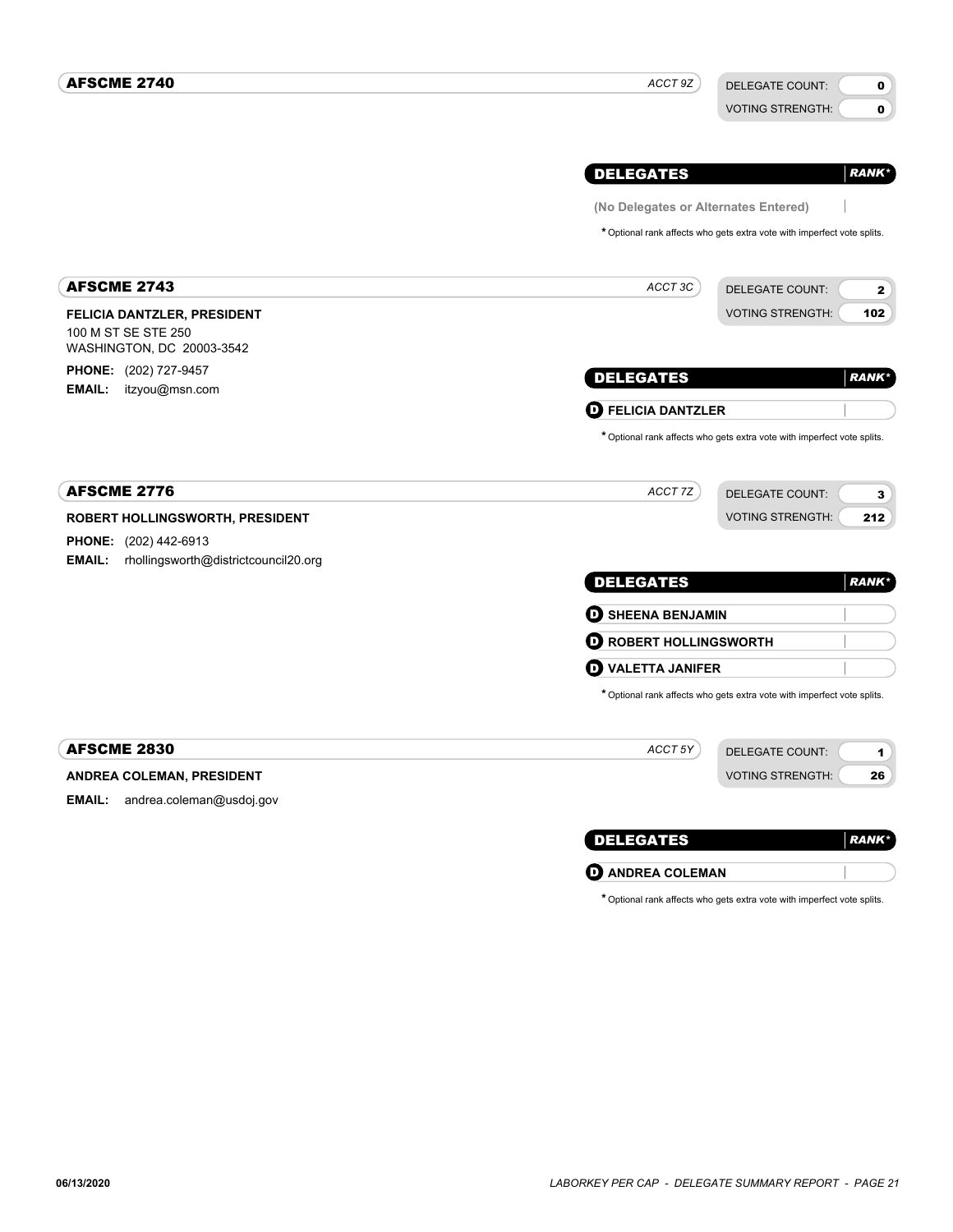| <b>AFSCME 2846</b>                                                                                 | ACCT 7M                              | <b>DELEGATE COUNT:</b>                                                  | 1             |
|----------------------------------------------------------------------------------------------------|--------------------------------------|-------------------------------------------------------------------------|---------------|
| <b>DIONNE WILLIAMS, PRESIDENT</b>                                                                  |                                      | <b>VOTING STRENGTH:</b>                                                 | 26            |
| dionnet.williams@usda.gov<br>EMAIL:                                                                |                                      |                                                                         |               |
|                                                                                                    | <b>DELEGATES</b>                     |                                                                         | <b>RANK</b> * |
|                                                                                                    | (No Delegates or Alternates Entered) |                                                                         |               |
|                                                                                                    |                                      | * Optional rank affects who gets extra vote with imperfect vote splits. |               |
| <b>AFSCME 2898</b>                                                                                 | ACCT 5F                              | <b>DELEGATE COUNT:</b>                                                  | $\mathbf{2}$  |
| <b>MARCUS WILSON, PRESIDENT</b>                                                                    |                                      | <b>VOTING STRENGTH:</b>                                                 | 198           |
| 9506 MIDLAND TURN<br>UPPER MARLBORO, MD 20772                                                      |                                      |                                                                         |               |
| <b>PHONE:</b> (240) 691-2454                                                                       | <b>DELEGATES</b>                     |                                                                         | <b>RANK</b> * |
| marcust wilson@yahoo.com<br>EMAIL:                                                                 | <b>O KEVIN MATTHEWS</b>              |                                                                         |               |
|                                                                                                    | <b>MARCUS WILSON</b><br>D)           |                                                                         |               |
|                                                                                                    |                                      | * Optional rank affects who gets extra vote with imperfect vote splits. |               |
| <b>AFSCME 2910</b>                                                                                 | ACCT 77                              | <b>DELEGATE COUNT:</b>                                                  | 2             |
| <b>ANN TOOHEY, PRESIDENT</b><br>101 INDEPENDENCE AVE SE, ROOM LM G-43<br>WASHINGTON, DC 20540-0002 |                                      | <b>VOTING STRENGTH:</b>                                                 | 105           |
| <b>PHONE:</b> (202) 707-6493                                                                       | <b>DELEGATES</b>                     |                                                                         | <b>RANK</b> * |
| <b>EMAIL:</b> guild@loc.gov                                                                        | <b>O</b> SAUL SCHNIDERMAN            |                                                                         |               |
|                                                                                                    | <b>DAVID FERNANDEZ-BARRIAL</b>       |                                                                         |               |
|                                                                                                    |                                      | * Optional rank affects who gets extra vote with imperfect vote splits. |               |
| <b>AFSCME 2911</b>                                                                                 | ACCT 9W                              | <b>DELEGATE COUNT:</b>                                                  | 1             |
| <b>CASEY MCALLISTER, PRESIDENT</b>                                                                 |                                      | <b>VOTING STRENGTH:</b>                                                 | 78            |
| EMAIL:<br>cmcallister.mps@gmail.com                                                                |                                      |                                                                         |               |
|                                                                                                    |                                      |                                                                         |               |
|                                                                                                    |                                      |                                                                         |               |

D **CASEY MCALLISTER**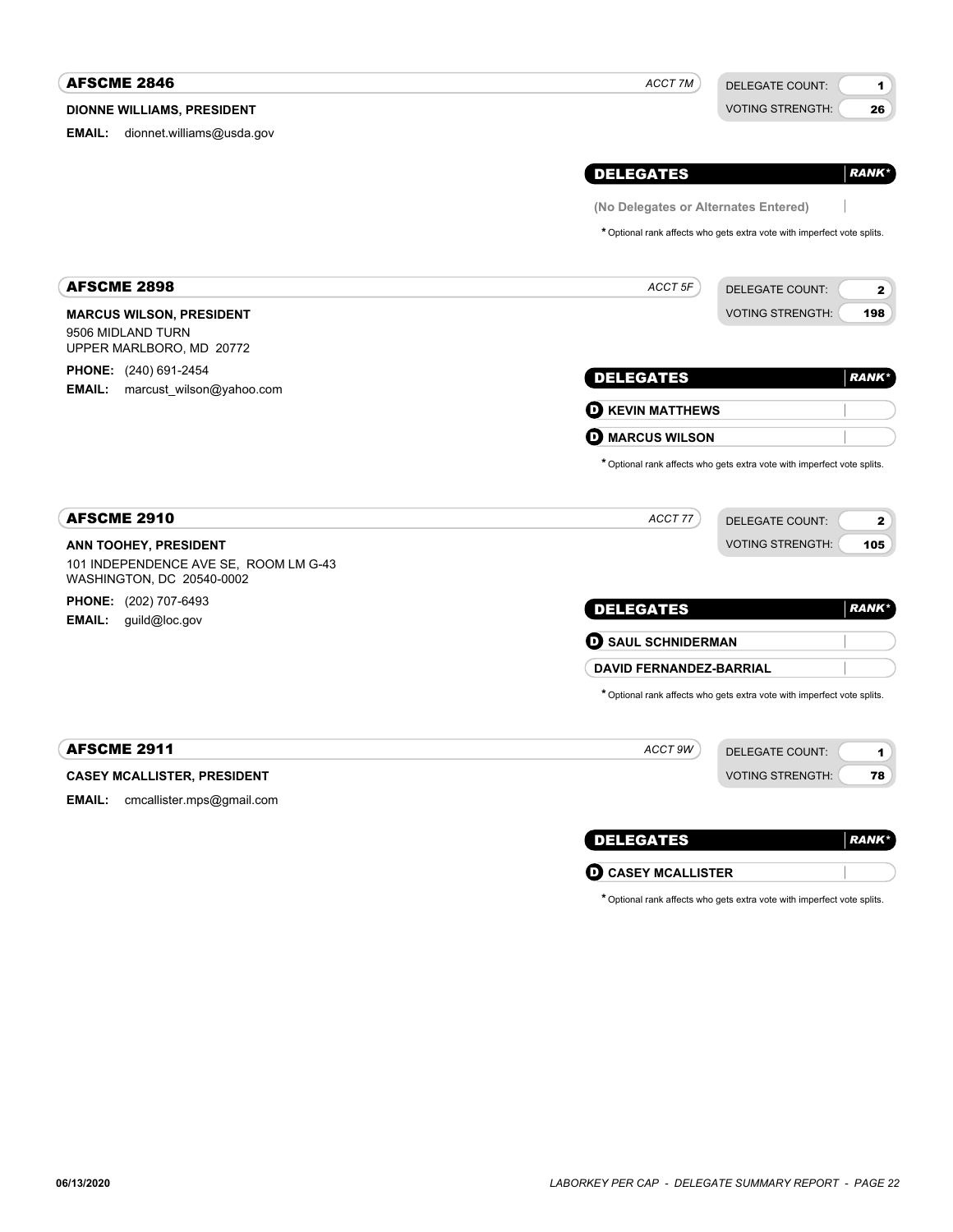| <b>AFSCME 2921</b>                                                         | ACCT 9V                              | <b>DELEGATE COUNT:</b><br>5                                             |
|----------------------------------------------------------------------------|--------------------------------------|-------------------------------------------------------------------------|
| <b>ROBERT ALSTON, JR., PRESIDENT</b>                                       |                                      | <b>VOTING STRENGTH:</b><br>712                                          |
| <b>PHONE:</b> (202) 226-1608                                               |                                      |                                                                         |
| <b>EMAIL:</b><br>Robert.Alston68@gmail.com                                 |                                      |                                                                         |
|                                                                            | <b>DELEGATES</b>                     | <b>RANK</b> *                                                           |
|                                                                            | <b>O ROBERT ALSTON</b>               |                                                                         |
|                                                                            |                                      | * Optional rank affects who gets extra vote with imperfect vote splits. |
| <b>AFSCME 2940</b>                                                         | ACCT S                               | <b>DELEGATE COUNT:</b><br>1                                             |
| <b>RHONDA MOORE, PRESIDENT</b>                                             |                                      | <b>VOTING STRENGTH:</b><br>5                                            |
| 3506 PORTAL AVENUE<br>TEMPLE HILLS, MD 20748                               |                                      |                                                                         |
| <b>PHONE:</b> (202) 346-7049                                               | <b>DELEGATES</b>                     | <b>RANK*</b>                                                            |
| <b>EMAIL:</b><br>rnb51207@gmail.com                                        |                                      |                                                                         |
|                                                                            | <b>O STEVEN BRUNSON</b>              |                                                                         |
| <b>AFSCME 2981</b>                                                         | ACCT <sub>V</sub>                    | <b>DELEGATE COUNT:</b><br>4                                             |
| <b>SARAH BURCH, PRESIDENT</b>                                              |                                      | <b>VOTING STRENGTH:</b><br>360                                          |
| 5980 RADIO STATION RD<br>LA PLATA, MD 20646-3337                           |                                      |                                                                         |
| <b>PHONE:</b> (301) 392-5577<br><b>EMAIL:</b><br>sarahbelleburch@gmail.com | <b>DELEGATES</b>                     | <b>RANK*</b>                                                            |
|                                                                            | <b>O SARAH BURCH</b>                 |                                                                         |
|                                                                            |                                      | * Optional rank affects who gets extra vote with imperfect vote splits. |
| <b>AFSCME 3020</b>                                                         | ACCT 3K                              | <b>DELEGATE COUNT:</b><br>1                                             |
| <b>RYAN EAGLESON, PRESIDENT</b>                                            |                                      | <b>VOTING STRENGTH:</b><br>10                                           |
| 1550 LARIMER ST STE 507<br>DENVER, CO 80202-1602                           |                                      |                                                                         |
| <b>PHONE:</b> (303) 242-6941                                               | <b>DELEGATES</b>                     | <b>RANK*</b>                                                            |
| <b>EMAIL:</b><br>ryan.eagleson@nad.usda.gov                                |                                      |                                                                         |
|                                                                            | (No Delegates or Alternates Entered) |                                                                         |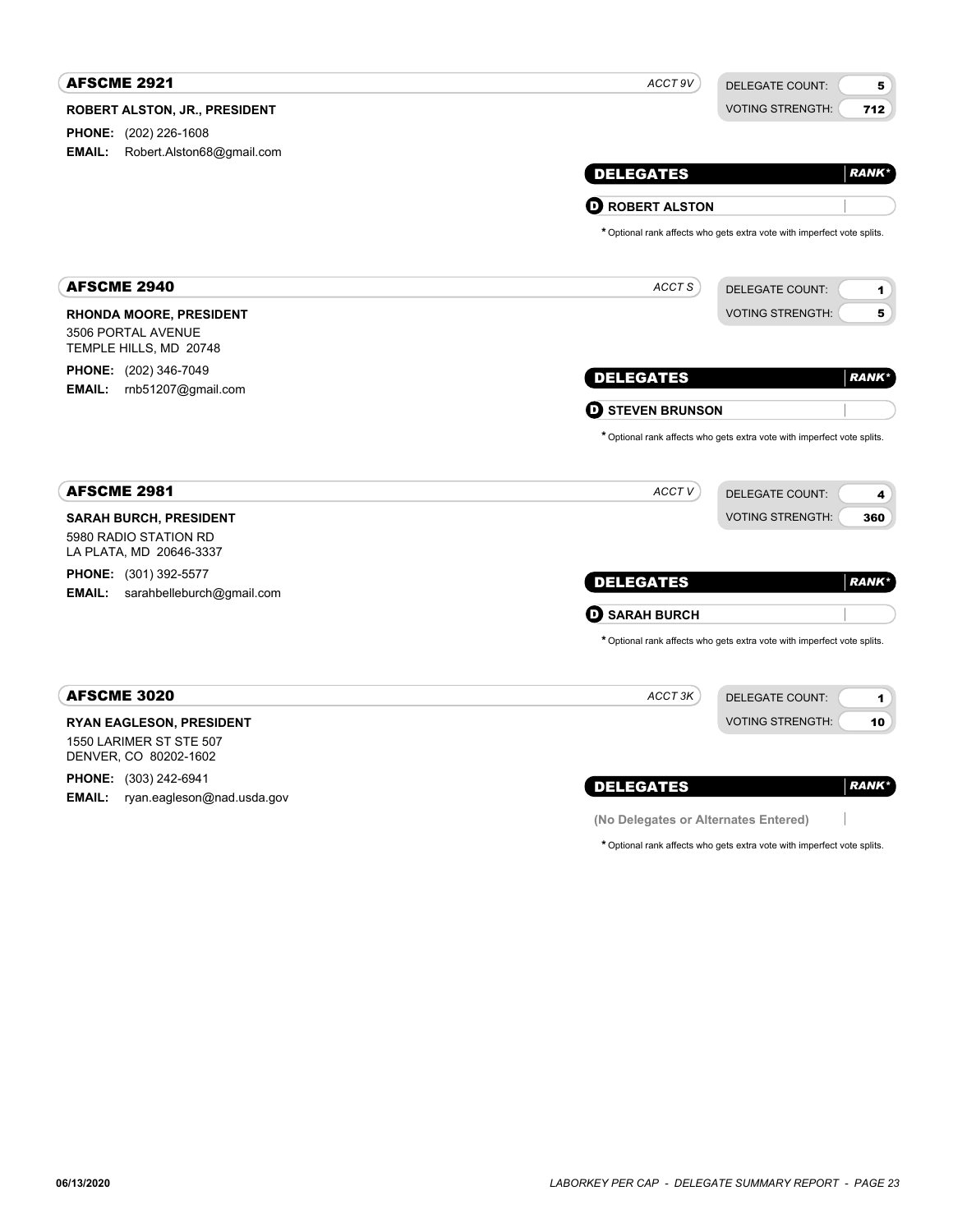| <b>AFSCME 3097</b>                                                                                  | ACCT 3S                              | <b>DELEGATE COUNT:</b><br>1                                             |
|-----------------------------------------------------------------------------------------------------|--------------------------------------|-------------------------------------------------------------------------|
| <b>JANICE FRIDIE, PRESIDENT</b><br>7208 LIMESTONE LN<br>MIDDLETOWN, MD 21769-7531                   |                                      | $\overline{\mathbf{r}}$<br><b>VOTING STRENGTH:</b>                      |
| <b>PHONE:</b> (202) 305-9618<br>janice.fridie@usdoj.gov<br>EMAIL:                                   | <b>DELEGATES</b>                     | <b>RANK</b> *                                                           |
|                                                                                                     | (No Delegates or Alternates Entered) |                                                                         |
|                                                                                                     |                                      | * Optional rank affects who gets extra vote with imperfect vote splits. |
| <b>AFSCME 3389</b>                                                                                  | ACCT B                               | <b>DELEGATE COUNT:</b><br>2                                             |
| <b>ANTHONY P SMITH, PRESIDENT</b><br>5406 MANCHESTER DR<br>SUITLAND, MD 20746-4408                  |                                      | <b>VOTING STRENGTH:</b><br>184                                          |
| <b>PHONE:</b> (301) 412-2640                                                                        | <b>DELEGATES</b>                     | <b>RANK*</b>                                                            |
| <b>EMAIL:</b><br>dabeasley@co.pg.md.us                                                              | <b>D</b> DEBORAH BEASLEY             |                                                                         |
|                                                                                                     | O<br><b>ANTHONY P. SMITH</b>         |                                                                         |
| <b>AFSCME 3399</b>                                                                                  | ACCTU                                | * Optional rank affects who gets extra vote with imperfect vote splits. |
|                                                                                                     |                                      | <b>DELEGATE COUNT:</b><br>1<br><b>VOTING STRENGTH:</b>                  |
| <b>DAVID BURBANK, PRESIDENT</b><br>101 PHILADELPHIA AVE<br>TAKOMA PARK, MD 20912-4214               |                                      | 74                                                                      |
| <b>PHONE:</b> (301) 502-2565                                                                        | <b>DELEGATES</b>                     | <b>RANK*</b>                                                            |
| <b>EMAIL:</b><br>davidb@takomaparkmd.gov                                                            | <b>VENITA GEORGE</b><br>O            |                                                                         |
|                                                                                                     |                                      | * Optional rank affects who gets extra vote with imperfect vote splits. |
| <b>AFSCME 3548</b>                                                                                  | ACCT 55                              | <b>DELEGATE COUNT:</b><br>1                                             |
| <b>SARAH WATSON, PRESIDENT</b><br>1275 FIRST STREET NE, C/O MATHEW CRICHTON<br>WASHINGTON, DC 20526 |                                      | <b>VOTING STRENGTH:</b><br>9                                            |
| <b>PHONE:</b> (513) 259-6563                                                                        | <b>DELEGATES</b>                     | <b>RANK*</b>                                                            |
| sarahwatson6@gmail.com<br>EMAIL:                                                                    | <b>O MATHEW CRICHTON</b>             |                                                                         |
|                                                                                                     |                                      | * Optional rank affects who gets extra vote with imperfect vote splits. |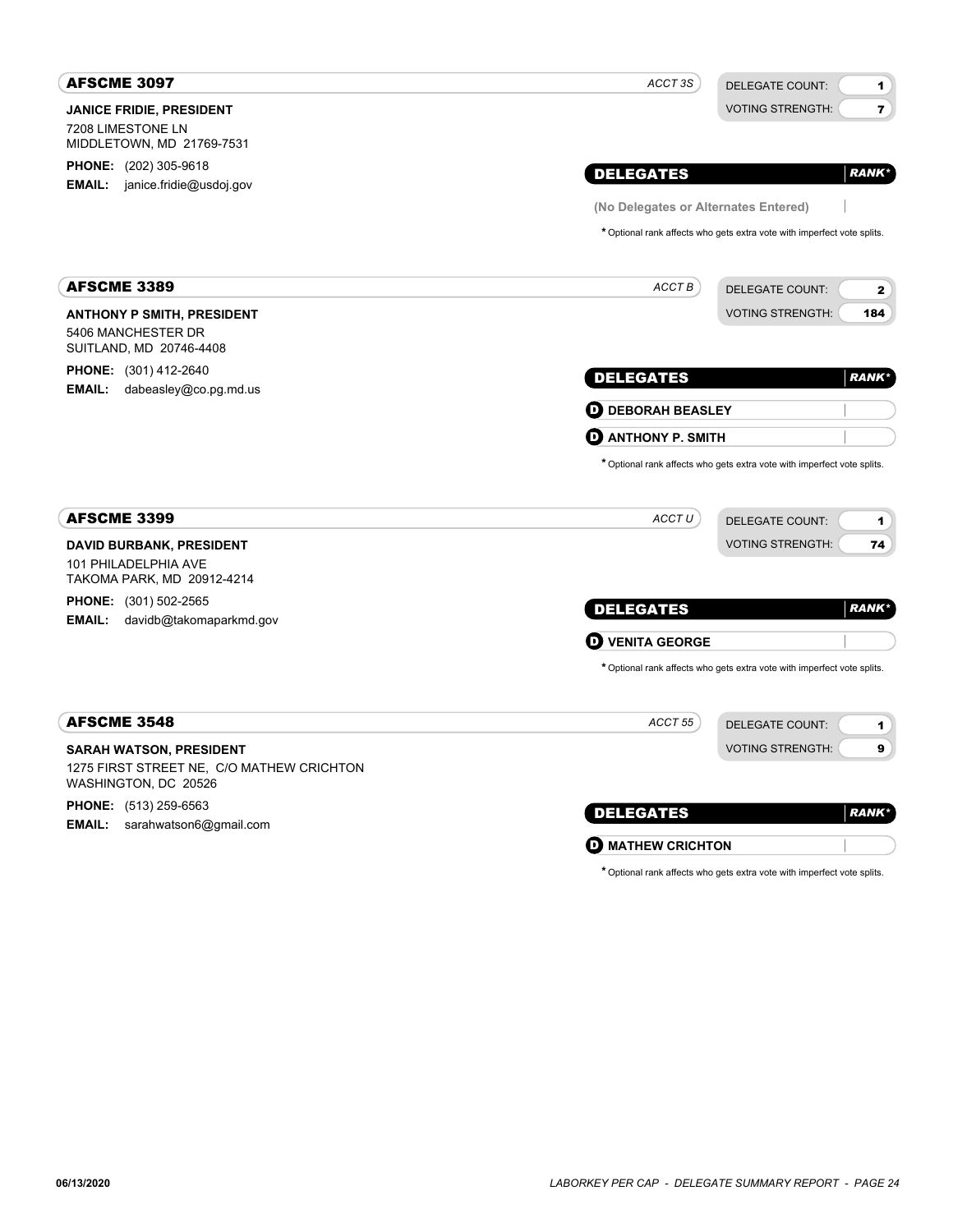| <b>AFSCME 3641</b>                                                                      | ACCT 5H                              | <b>DELEGATE COUNT:</b><br>1                                                                            |
|-----------------------------------------------------------------------------------------|--------------------------------------|--------------------------------------------------------------------------------------------------------|
| <b>RHONDA MCCARD, PRESIDENT</b><br>3610 LANGREHR RD STE 101<br>BALTIMORE, MD 21244-3030 |                                      | <b>VOTING STRENGTH:</b><br>34                                                                          |
| <b>PHONE:</b> (410) 917-2767                                                            | <b>DELEGATES</b>                     | <b>RANK</b> *                                                                                          |
| <b>EMAIL:</b><br>afscme 3641@yahoo.com                                                  | (No Delegates or Alternates Entered) |                                                                                                        |
|                                                                                         |                                      | * Optional rank affects who gets extra vote with imperfect vote splits.                                |
| <b>AFSCME 3644</b>                                                                      | ACCT 33                              | <b>DELEGATE COUNT:</b><br>1                                                                            |
| THERESA CHENOWITH, PRESIDENT<br>7935 VERNON AVE<br>NOTTINGHAM, MD 21236-3645            |                                      | <b>VOTING STRENGTH:</b><br>1                                                                           |
| <b>PHONE:</b> (410) 583-6207<br><b>EMAIL:</b> theresa.chenowith@msde.state.md.us        | <b>DELEGATES</b>                     | <b>RANK*</b>                                                                                           |
|                                                                                         | <b>THERESA CHENOWITH</b><br>v        |                                                                                                        |
| <b>AFSCME 3655</b>                                                                      | ACCT 7U                              | * Optional rank affects who gets extra vote with imperfect vote splits.<br><b>DELEGATE COUNT:</b><br>1 |
| <b>MILDRED G WOMBLE, PRESIDENT</b><br>3417 HALIFAX CT<br>PASADENA, MD 21122-6641        |                                      | <b>VOTING STRENGTH:</b><br>63                                                                          |
| <b>PHONE:</b> (410) 768-7660<br><b>EMAIL:</b><br>mwomble@mdot.state.md.us               | <b>DELEGATES</b>                     | <b>RANK*</b>                                                                                           |
|                                                                                         | <b>D</b> MILDRED G WOMBLE            |                                                                                                        |
|                                                                                         |                                      | * Optional rank affects who gets extra vote with imperfect vote splits.                                |
| <b>AFSCME 3661</b>                                                                      | ACCT 7K                              | <b>DELEGATE COUNT:</b><br>1                                                                            |
| <b>ANTHONY WASHINGTON, PRESIDENT</b>                                                    |                                      | <b>VOTING STRENGTH:</b><br>83                                                                          |
| PO BOX 8983<br>DUNDALK, MD 21222-0983                                                   |                                      |                                                                                                        |
| <b>PHONE:</b> (410) 288-5810<br>anthony.washington1@maryland.gov<br>EMAIL:              | <b>DELEGATES</b>                     | <b>RANK*</b>                                                                                           |
|                                                                                         | $\mathbf \Theta$ anthony washington  |                                                                                                        |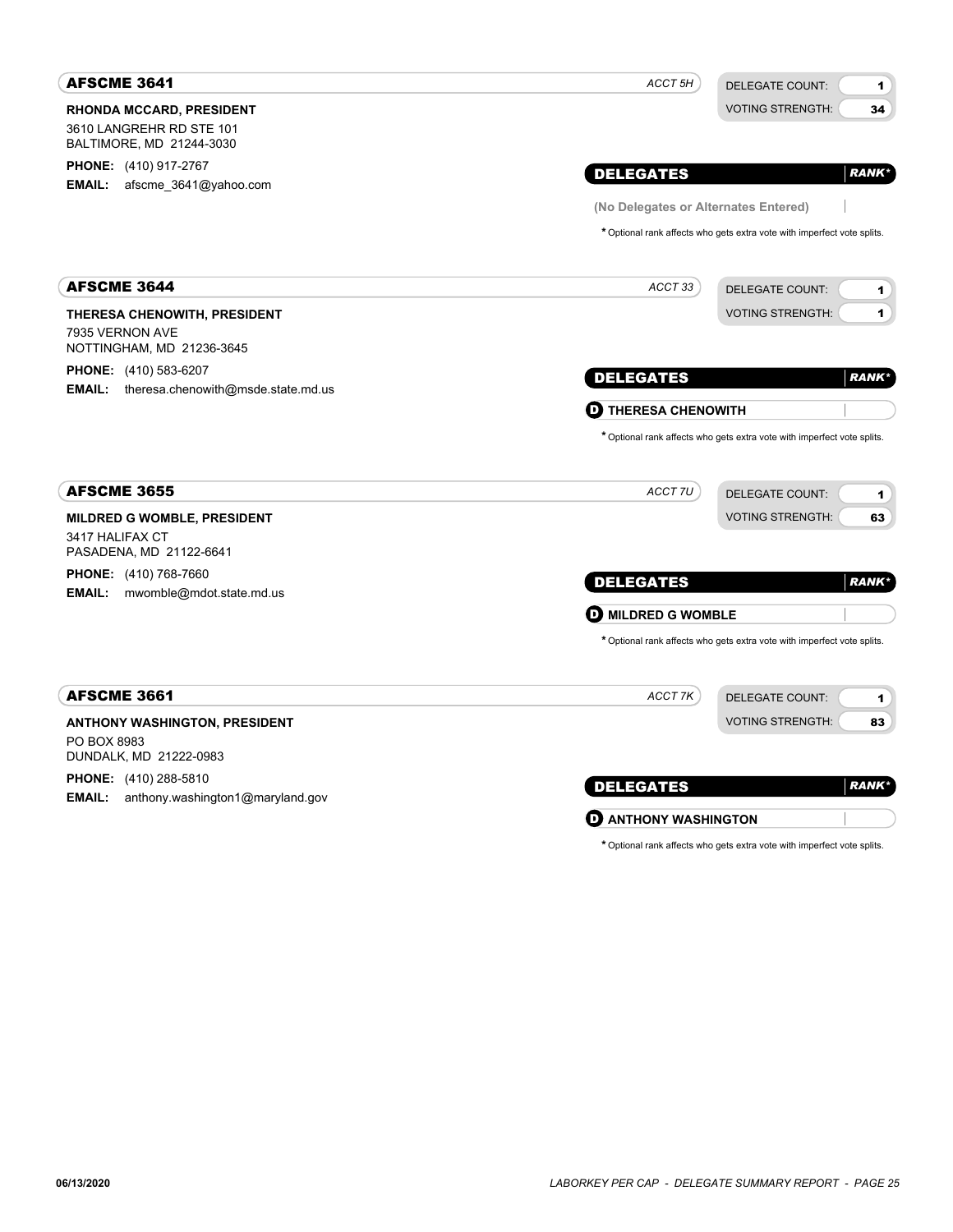| <b>AFSCME 3674</b>                                                                   | ACCT <sub>53</sub><br><b>DELEGATE COUNT:</b>                            | 1            |
|--------------------------------------------------------------------------------------|-------------------------------------------------------------------------|--------------|
| PAT KELLY, PRESIDENT<br>3741 TRENT RD<br>RANDALLSTOWN, MD 21133-2806                 | <b>VOTING STRENGTH:</b>                                                 | 19           |
| <b>PHONE:</b> (410) 206-1379<br>patppl903@comcast.net<br><b>EMAIL:</b>               | <b>DELEGATES</b>                                                        | <b>RANK*</b> |
|                                                                                      | $\mathbf 0$ pat kelly                                                   |              |
|                                                                                      | * Optional rank affects who gets extra vote with imperfect vote splits. |              |
| <b>AFSCME 3675</b>                                                                   | ACCT8<br><b>DELEGATE COUNT:</b>                                         | 1            |
| <b>RICK BARTLETT, PRESIDENT</b><br>10206 HILLCREST DR<br>CUMBERLAND, MD 21502-6747   | <b>VOTING STRENGTH:</b>                                                 | 5            |
| <b>EMAIL:</b><br>febartlett@atlanticbb.net                                           | <b>DELEGATES</b>                                                        | <b>RANK*</b> |
|                                                                                      | $\mathbf 0$ RICK BARTLETT                                               |              |
|                                                                                      | * Optional rank affects who gets extra vote with imperfect vote splits. |              |
| <b>AFSCME 3719</b>                                                                   | ACCT 7V<br><b>DELEGATE COUNT:</b>                                       | 1            |
| <b>TIFFANY WOOTEN, PRESIDENT</b><br>5474 FRIARS LN<br>WHITE PLAINS, MD 20695-4135    | <b>VOTING STRENGTH:</b>                                                 | 17           |
| <b>PHONE:</b> (202) 514-6234<br><b>EMAIL:</b><br>local3719ofdc@gmail.com             | <b>DELEGATES</b>                                                        | <b>RANK*</b> |
|                                                                                      | (No Delegates or Alternates Entered)                                    |              |
|                                                                                      | * Optional rank affects who gets extra vote with imperfect vote splits. |              |
| <b>AFSCME 3829</b>                                                                   | ACCT <sub>6L</sub><br><b>DELEGATE COUNT:</b>                            | 1            |
| <b>QADDAFI SABREE, PRESIDENT</b><br>100 M ST SE STE 250<br>WASHINGTON, DC 20003-3542 | <b>VOTING STRENGTH:</b>                                                 | 17           |
| <b>PHONE:</b> (202) 234-6506<br><b>EMAIL:</b><br>qsabree@howard.edu                  | <b>DELEGATES</b>                                                        | <b>RANK*</b> |
|                                                                                      | <b>Q QADDAFI SABREE</b>                                                 |              |

|  |  |  |  | * Optional rank affects who gets extra vote with imperfect vote splits. |  |
|--|--|--|--|-------------------------------------------------------------------------|--|
|  |  |  |  |                                                                         |  |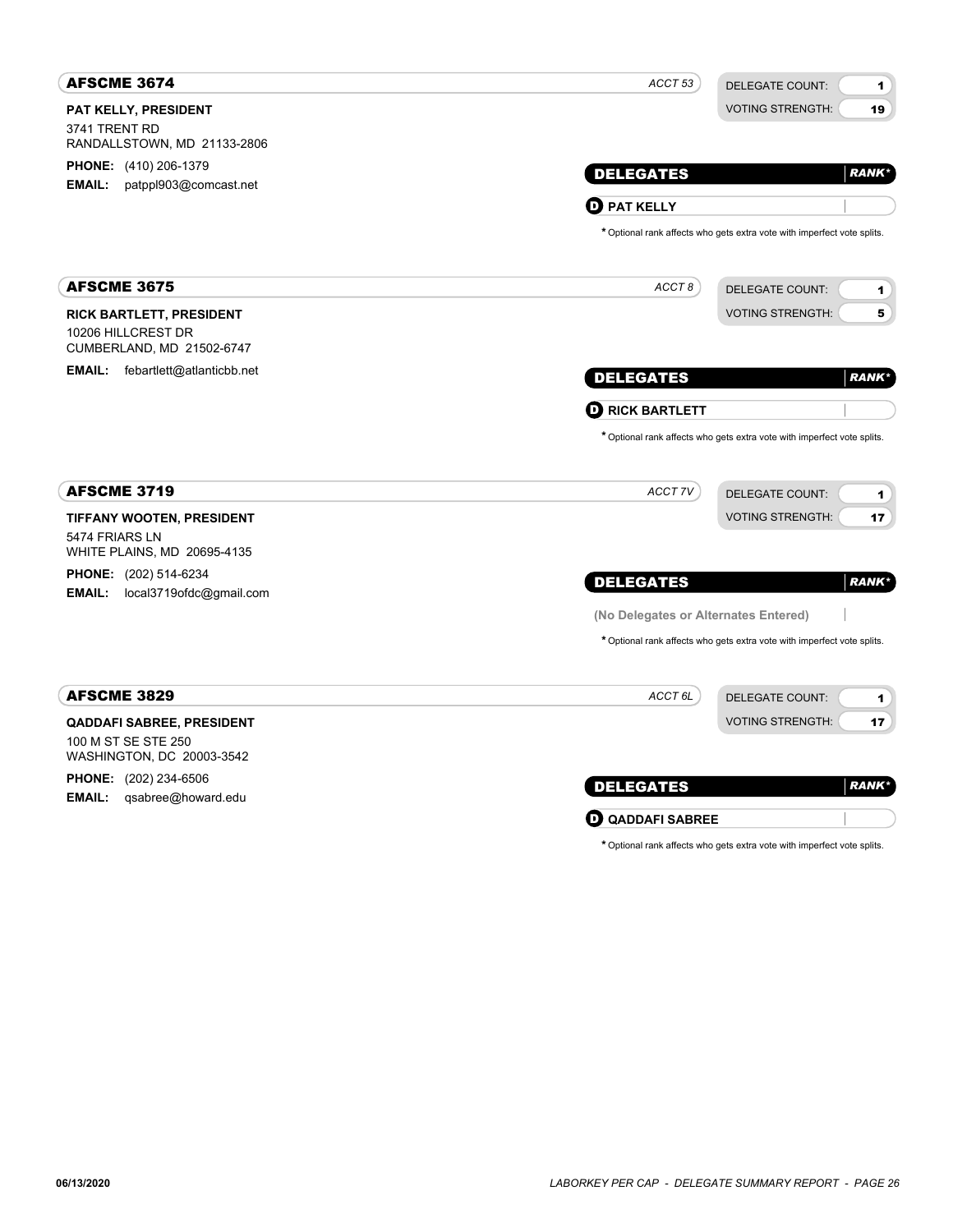| <b>AFSCME 3870</b>                                             | ACCT Z                                                                  | <b>DELEGATE COUNT:</b><br>1   |
|----------------------------------------------------------------|-------------------------------------------------------------------------|-------------------------------|
| SHERRIE CARTER, PRESIDENT                                      |                                                                         | <b>VOTING STRENGTH:</b><br>15 |
| 9501 FALL HAVEN RD<br>FREDERICKSBURG, VA 22407-9267            |                                                                         |                               |
| <b>EMAIL:</b> sherrie.carter@wdc.usda.gov                      |                                                                         | <b>RANK*</b>                  |
|                                                                | <b>DELEGATES</b>                                                        |                               |
|                                                                | <b>D</b> DAN BLUMENTHAL                                                 |                               |
|                                                                | <b>D</b> SHERRIE CARTER                                                 |                               |
|                                                                | <b>LA'SHONDA L DEBREW</b><br>D                                          |                               |
|                                                                | TOO MANY DELEGATES ASSIGNED<br>и                                        |                               |
|                                                                | * Optional rank affects who gets extra vote with imperfect vote splits. |                               |
| <b>AFSCME 3925</b>                                             | ACCT 68                                                                 | <b>DELEGATE COUNT:</b><br>1   |
| <b>LATAWNYA DIA, PRESIDENT</b>                                 |                                                                         | <b>VOTING STRENGTH:</b><br>14 |
| 1400 INDEPENDENCE AVE SW STOP 576<br>WASHINGTON, DC 20250-0576 |                                                                         |                               |
| <b>EMAIL:</b><br>latawnya.dia@usda.gov                         | <b>DELEGATES</b>                                                        | <b>RANK*</b>                  |
|                                                                | <b>LATAWNYA DIA</b><br>D                                                |                               |
|                                                                | * Optional rank affects who gets extra vote with imperfect vote splits. |                               |
| <b>AFSCME 3976</b>                                             | ACCT 5K                                                                 | DELEGATE COUNT:<br>1          |
| <b>TERESA OBERTI, PRESIDENT</b>                                |                                                                         | <b>VOTING STRENGTH:</b><br>25 |
| 1400 INDEPENDENCE AVE SW RM 420<br>WASHINGTON, DC 20250-0002   |                                                                         |                               |
| <b>PHONE:</b> (202) 257-2448                                   | <b>DELEGATES</b>                                                        | <b>RANK*</b>                  |
| <b>EMAIL:</b><br>teresa.oberti@usda.gov                        | $\boldsymbol{\Theta}$ TERESA OBERTI                                     |                               |
|                                                                | <b>ALEX GITTELSON</b>                                                   |                               |
|                                                                | <b>SHAIHI MWALIMU</b>                                                   |                               |
|                                                                | * Optional rank affects who gets extra vote with imperfect vote splits. |                               |
| <b>AFSCME 3980</b>                                             | ACCT 35                                                                 | <b>DELEGATE COUNT:</b><br>1   |
| <b>CHERYL COLSON, PRESIDENT</b>                                |                                                                         | <b>VOTING STRENGTH:</b><br>36 |
| 45971 FROGS MARSH RD<br>DRAYDEN, MD 20630-3409                 |                                                                         |                               |
| <b>PHONE:</b> (240) 895-4261                                   | <b>DELEGATES</b>                                                        | <b>RANK*</b>                  |
| EMAIL:<br>clcolson@smcm.edu                                    | (No Delegates or Alternates Entered)                                    |                               |
|                                                                | * Optional rank affects who gets extra vote with imperfect vote splits. |                               |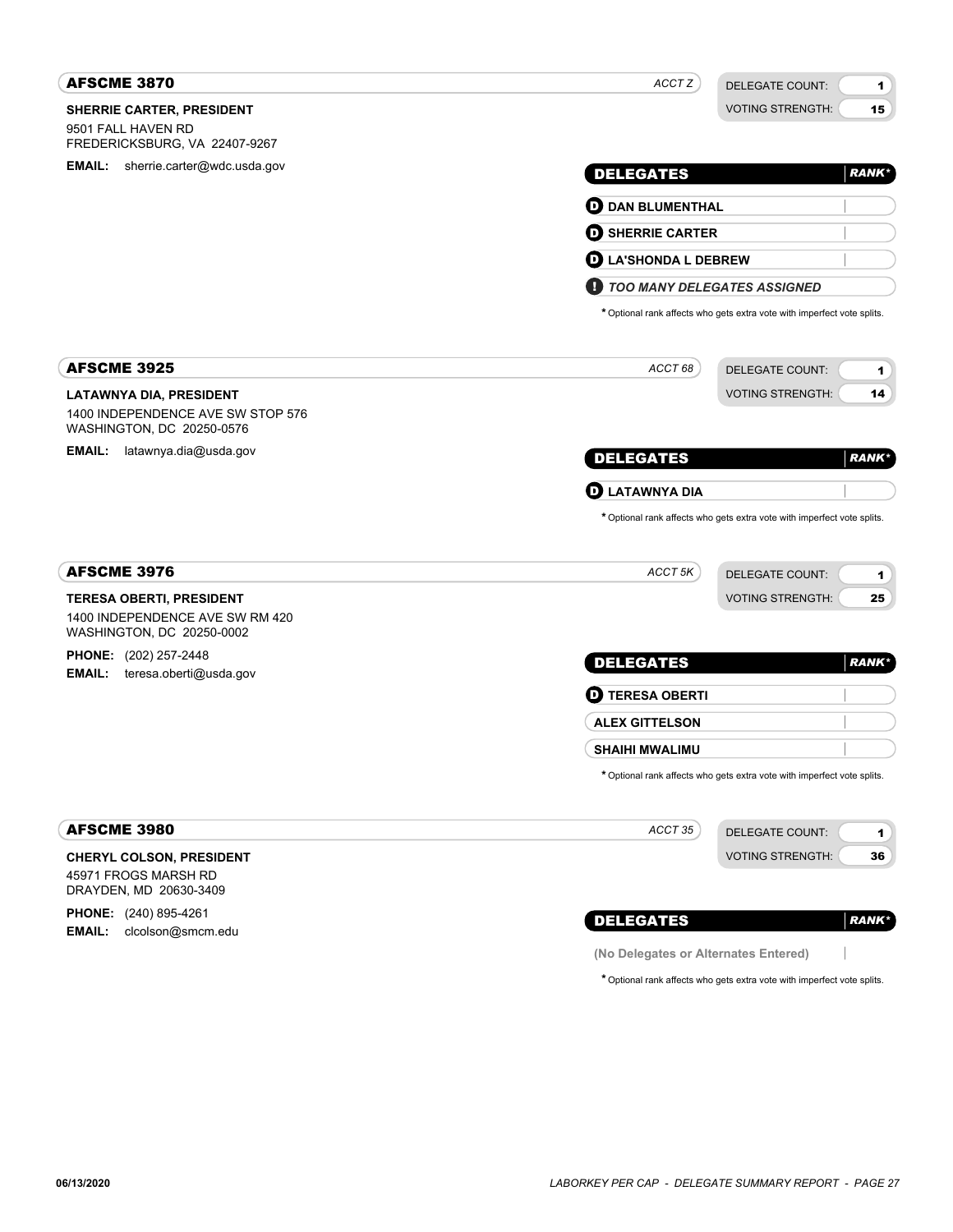| <b>AFSCME COUNCIL 67</b>                                                 | ACCT <sub>50</sub><br><b>DELEGATE COUNT:</b>                            | $\mathbf{1}$   |  |  |
|--------------------------------------------------------------------------|-------------------------------------------------------------------------|----------------|--|--|
| <b>GLENARD S. MIDDLETON SR., EXECUTIVE DIRECTOR</b>                      | <b>VOTING STRENGTH:</b>                                                 | $\blacksquare$ |  |  |
| <b>1410 BUSH ST</b>                                                      |                                                                         |                |  |  |
| BALTIMORE, MD 21230-1939                                                 |                                                                         |                |  |  |
| <b>PHONE:</b> (410) 837-7278<br>gmiddleton@afscme67.org<br><b>EMAIL:</b> | <b>DELEGATES</b><br><b>RANK*</b>                                        |                |  |  |
|                                                                          | <b>D</b> GLENARD S. MIDDLETON SR.                                       |                |  |  |
|                                                                          | * Optional rank affects who gets extra vote with imperfect vote splits. |                |  |  |
| <b>AFSCME COUNCIL 3</b>                                                  | ACCT <sub>5X</sub><br><b>DELEGATE COUNT:</b>                            | 1              |  |  |
| <b>PATRICK MORAN, PRESIDENT</b>                                          | <b>VOTING STRENGTH:</b>                                                 | $\mathbf{1}$   |  |  |
| 190 W OSTEND ST STE 101                                                  |                                                                         |                |  |  |
| BALTIMORE, MD 21230-3796                                                 |                                                                         |                |  |  |
| <b>PHONE:</b> (410) 547-1515<br>pmoran@afscmemd.org<br><b>EMAIL:</b>     | <b>DELEGATES</b><br><b>RANK*</b>                                        |                |  |  |
|                                                                          | <b>PATRICK MORAN</b><br>o                                               |                |  |  |
|                                                                          | * Optional rank affects who gets extra vote with imperfect vote splits. |                |  |  |
| <b>AFSCME COUNCIL 20</b>                                                 | ACCT 7J<br><b>DELEGATE COUNT:</b>                                       | $\mathbf{1}$   |  |  |
| ANDREW WASHINGTON, PRESIDENT                                             | <b>VOTING STRENGTH:</b>                                                 | $\mathbf{1}$   |  |  |
| 100 M ST SE STE 250<br>WASHINGTON, DC 20003-3542                         |                                                                         |                |  |  |
| <b>PHONE:</b> (202) 234-6506                                             | <b>DELEGATES</b>                                                        | <b>RANK</b> *  |  |  |
| awashington@districtcouncil20.org<br><b>EMAIL:</b>                       |                                                                         |                |  |  |
|                                                                          | <b>D</b> ANDREW WASHINGTON                                              |                |  |  |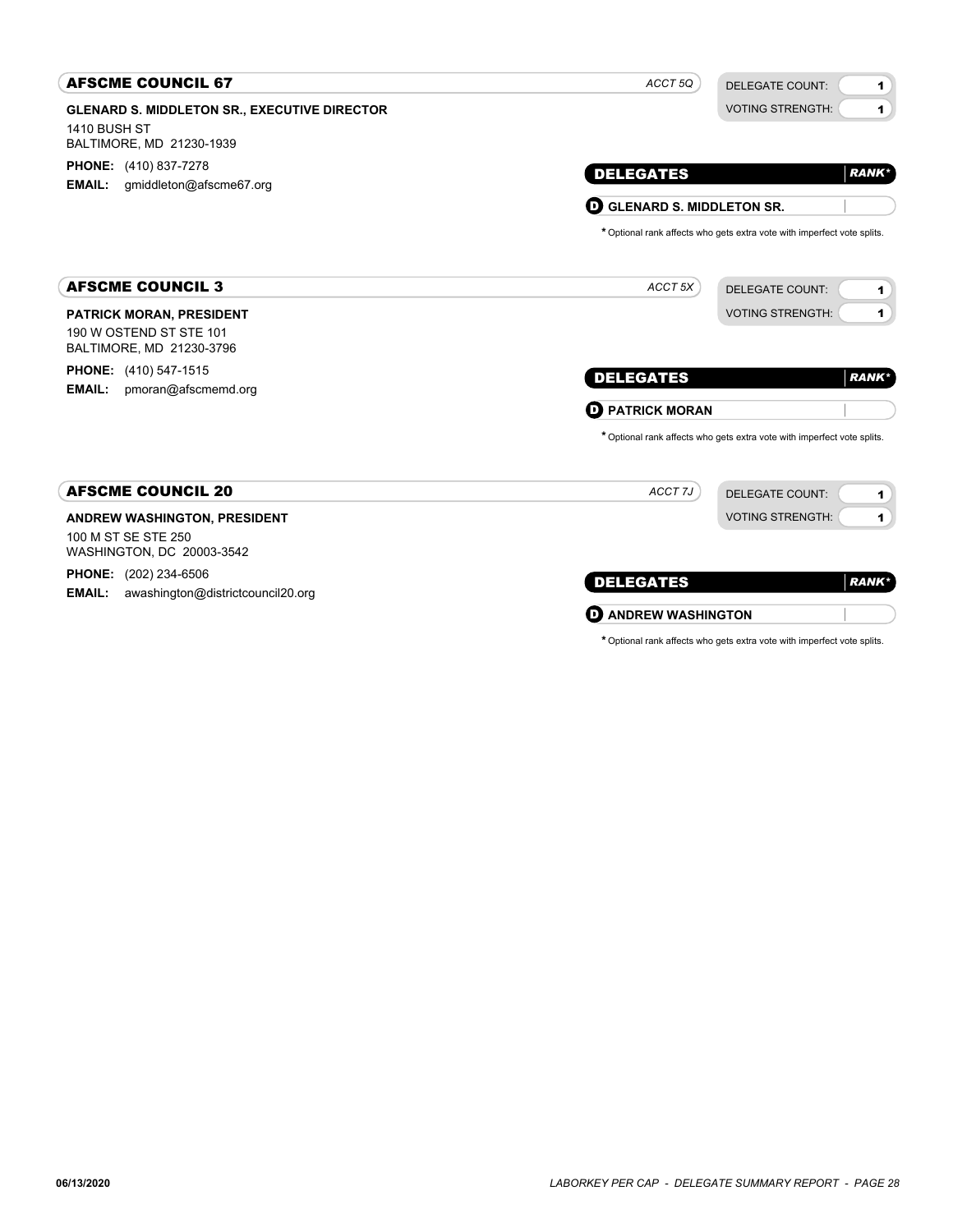# AFT - TEACHERS

| <b>MONTGOMERY CTY. FEDERATION OF TEACHERS</b>                                              | ACCT <sub>5V</sub><br><b>DELEGATE COUNT:</b><br>1                        |
|--------------------------------------------------------------------------------------------|--------------------------------------------------------------------------|
| JOSEPH A. MONTE, AFT MARYLAND TRUSTEE<br>7109 RIDGEWOOD AVE<br>CHEVY CHASE, MD 20815-5147  | <b>VOTING STRENGTH:</b><br>$\mathbf{z}$                                  |
| <b>PHONE:</b> (301) 949-2220<br><b>EMAIL:</b><br>josephamonte@verizon.net                  | <b>DELEGATES</b><br><b>RANK*</b><br>(No Delegates or Alternates Entered) |
|                                                                                            | * Optional rank affects who gets extra vote with imperfect vote splits.  |
| <b>WTU 6</b>                                                                               | ACCT 3D<br><b>DELEGATE COUNT:</b><br>9                                   |
| <b>ELIZABETH DAVIS, PRESIDENT</b><br>1239 PENNSYLVANIA AVE SE<br>WASHINGTON, DC 20003-2227 | <b>VOTING STRENGTH:</b><br>4,000                                         |
| <b>PHONE:</b> (202) 293-8600<br>elizabeth.davis704@gmail.com<br><b>EMAIL:</b>              | <b>DELEGATES</b><br><b>RANK*</b>                                         |
|                                                                                            | <b>JARED CATAPANO</b><br>o<br><b>O</b> SAMUEL CUADRO                     |
|                                                                                            | <b>ELIZABETH DAVIS</b><br>O<br>$\mathbf 0$ LAURA FUCHS                   |
|                                                                                            | <b>JAMES ISREAL</b><br>O                                                 |
|                                                                                            | LUZ MIREYA PELAEZ LOPEZ<br>o<br><b>SIGNE NELSON</b><br>O                 |
|                                                                                            | <b>SEAN PERRIN</b><br>o                                                  |
|                                                                                            | O<br><b>CHRYSTAL PURYEAR</b>                                             |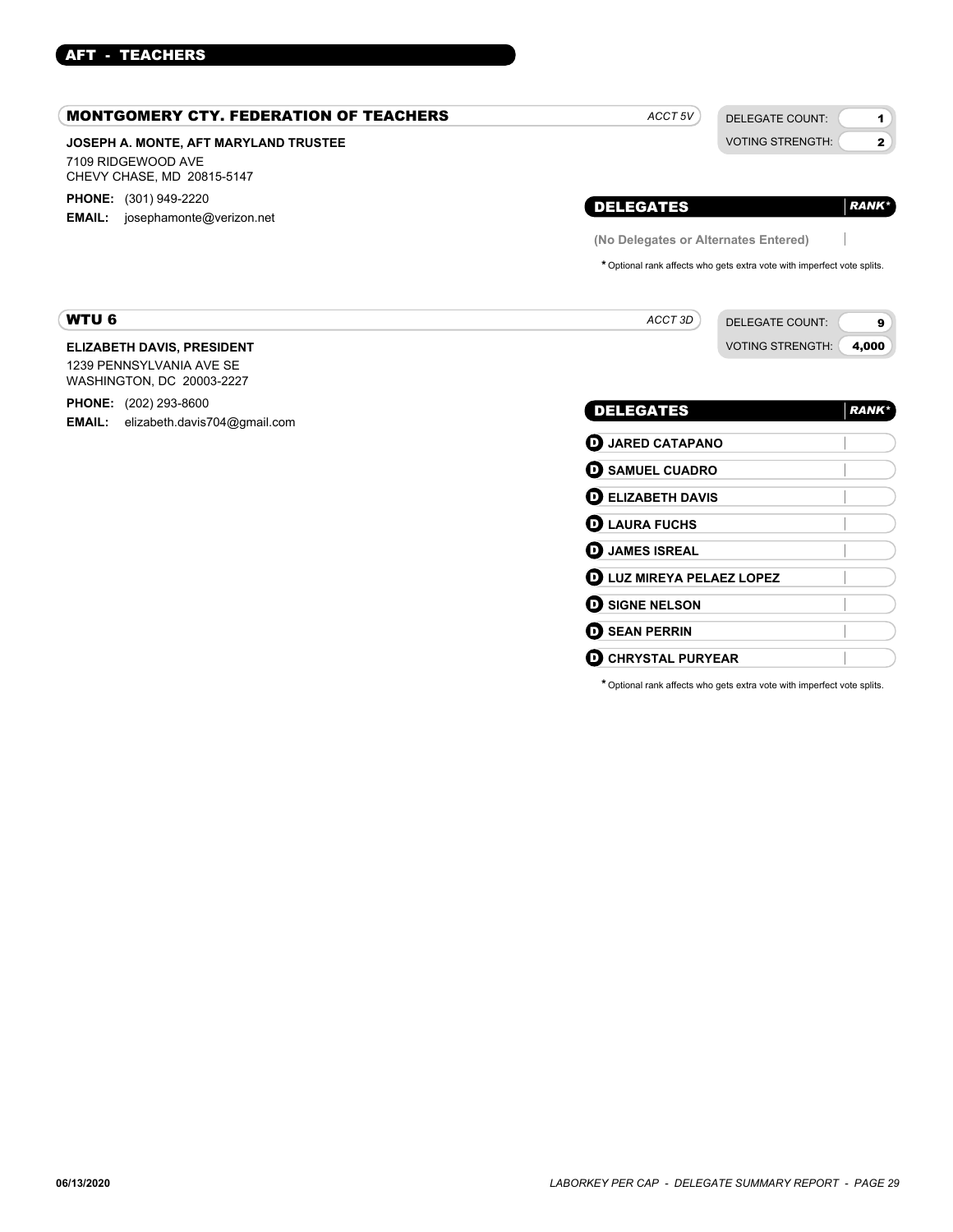# APWU - POSTAL WORKERS

| APWU, NATION'S CAPITAL AND SOUTHERN MD                                             | ACCT K<br><b>DELEGATE COUNT:</b>                                                                             | 6            |
|------------------------------------------------------------------------------------|--------------------------------------------------------------------------------------------------------------|--------------|
| <b>DENA M BRISCOE, PRESIDENT</b><br>9600 MARLBORO PIKE<br>UPPER MARLBORO, MD 20772 | <b>VOTING STRENGTH:</b>                                                                                      | 1,246        |
| <b>PHONE:</b> (202) 291-0801<br>msdbriscoe@aol.com<br><b>EMAIL:</b>                | <b>DELEGATES</b>                                                                                             | <b>RANK*</b> |
|                                                                                    | <b>O DENA M BRISCOE</b>                                                                                      |              |
|                                                                                    | <b>D</b> ARRION BROWN                                                                                        |              |
| APWU 3630, MONTGOMERY COUNTY AREA LOCAL                                            | * Optional rank affects who gets extra vote with imperfect vote splits.<br>ACCT 37<br><b>DELEGATE COUNT:</b> | 3            |
| <b>NANETTE J CORLEY, PRESIDENT</b><br>8501 ATLAS DR<br>GAITHERSBURG, MD 20877-4135 | <b>VOTING STRENGTH:</b>                                                                                      | 234          |
| <b>PHONE:</b> (301) 910-4427                                                       | <b>DELEGATES</b>                                                                                             | <b>RANK*</b> |
| mcal.3630@verizon.net<br><b>EMAIL:</b>                                             | <b>NANETTE J CORLEY</b><br>O                                                                                 |              |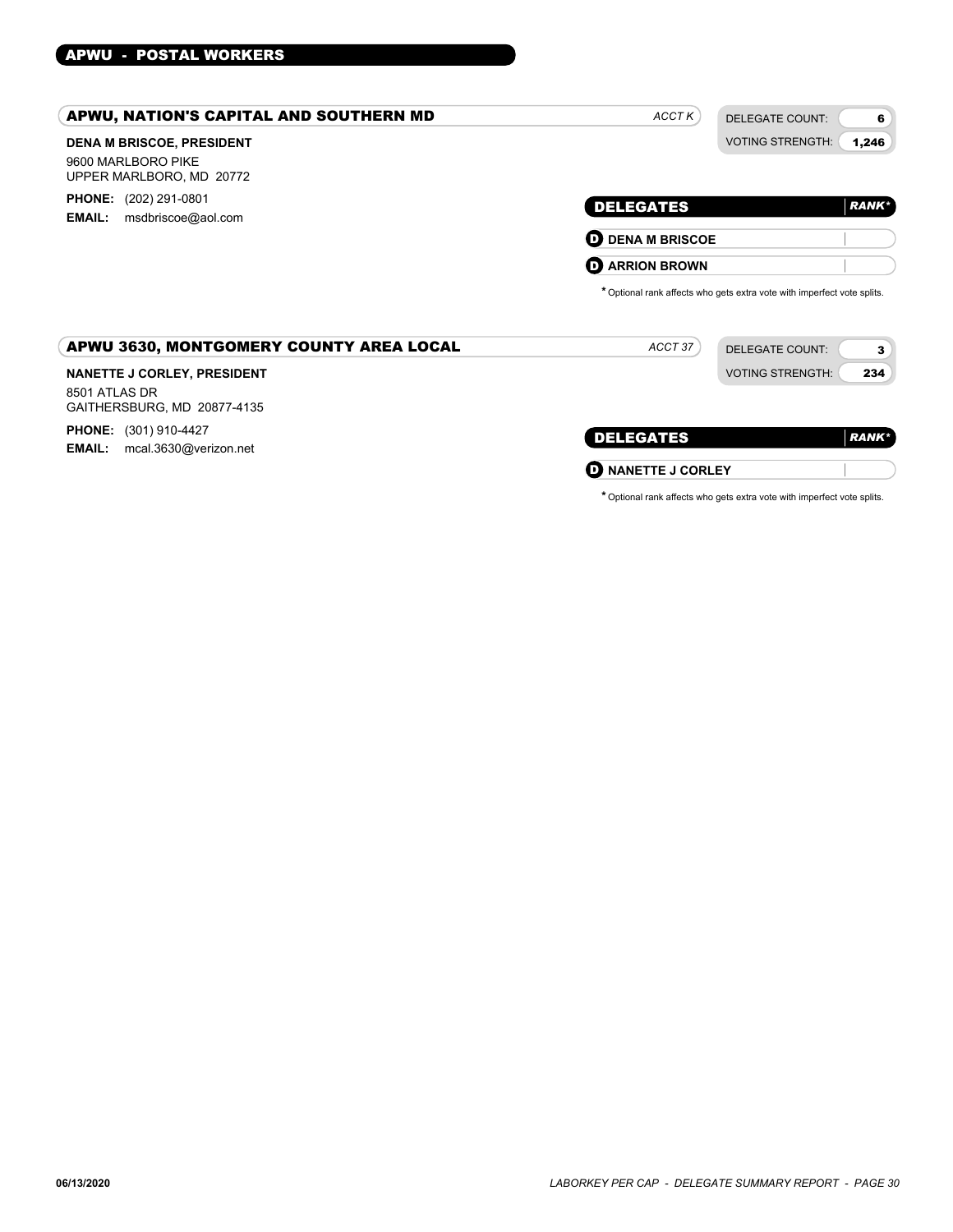#### ATU 689

#### **RAYMOND N. JACKSON, PRESIDENT** 2701 WHITNEY PLACE FORESTVILLE, MD 20747

**PHONE:** (301) 568-6899

**EMAIL:** rjackson@atu689.org

DELEGATE COUNT: VOTING STRENGTH: 6,510

10

3 297

DELEGATES *RANK\** **D** JUMOKE BEY D **GREG BOWEN JR. O** JENNIFER CHASE **D** JOHN C GAINES D **JACKIE JETER** D **ROLAND H JETER D** ARTHUR B KNIGHT D **FAYE L LAWSON O** DERRICK E NABORS

\*Optional rank affects who gets extra vote with imperfect vote splits.

*ACCT 3G*

DELEGATE COUNT: VOTING STRENGTH:

# ATU 1764

## **AARON DUFFY, PRESIDENT**

9701 APOLLO DR STE 330 UPPER MARLBORO, MD 20774-4795

**PHONE:** (443) 815-1655 **EMAIL:** atulocal1764info@gmail.com

| <b>DELEGATES</b>             | <b>RANK*</b> |
|------------------------------|--------------|
| <b>D</b> KEWANA BATTLE-MASON |              |
| <b>O WILLIAM CHASE</b>       |              |
| <b>O</b> AARON DUFFY         |              |
| <b>O GREGORY L PAYNE</b>     |              |
| TOO MANY DELEGATES ASSIGNED  |              |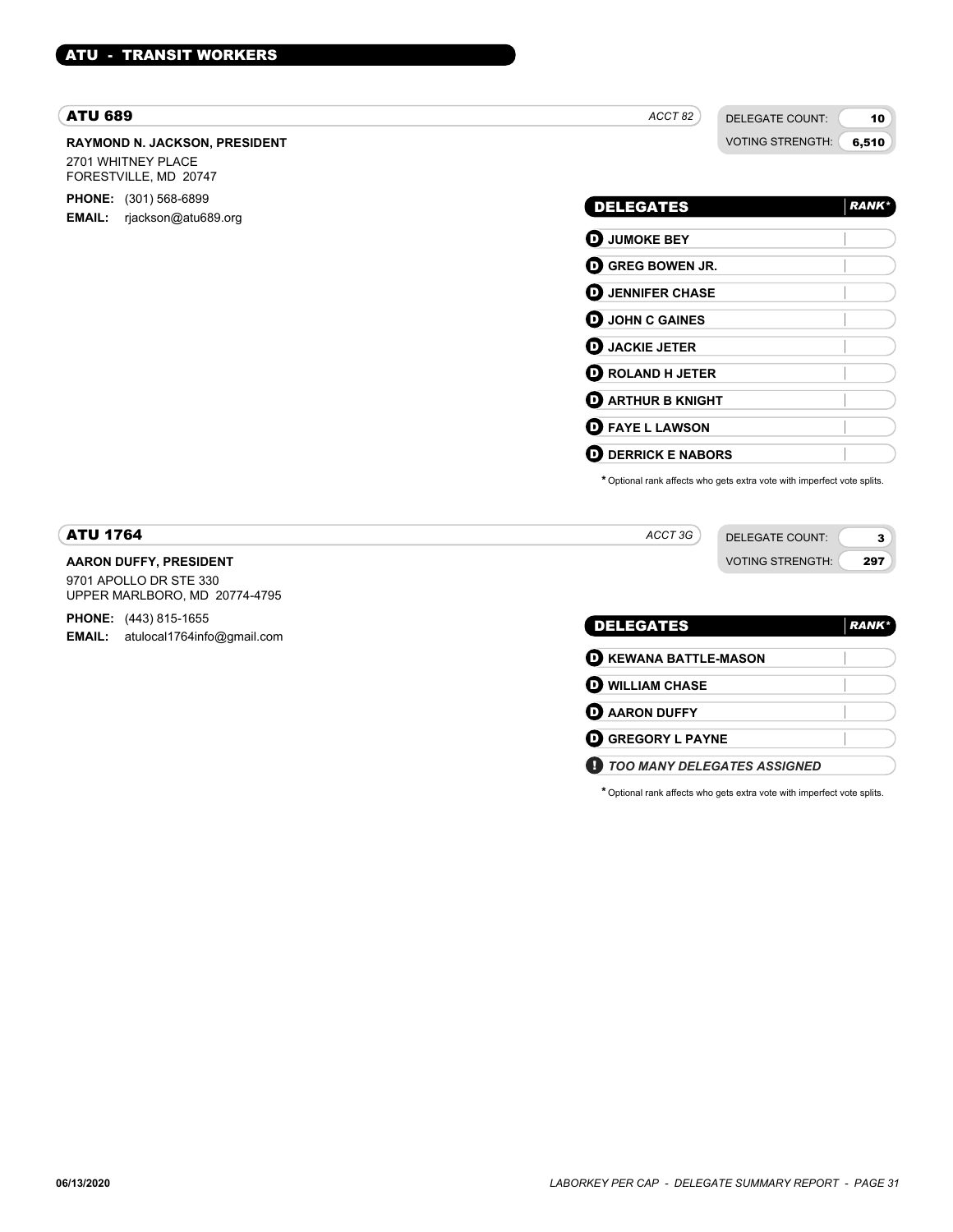# BRICKLAYERS LOCAL 1 MD, DC, VA

#### **SCOTT GARVIN, PRESIDENT**

5879 ALLENTOWN RD CAMP SPRINGS, MD 20746-4570

**PHONE:** (240) 695-9463 **EMAIL:** sgarvin@baclocal1.org

# *ACCT 3V*

DELEGATE COUNT: VOTING STRENGTH:

5 470

| <b>DELEGATES</b>             | <b>RANK*</b> |
|------------------------------|--------------|
| <b>O</b> TODD BUCKNER        |              |
| <b>O SCOTT GARVIN</b>        |              |
| <b>D</b> MATTHEW S REDABAUGH |              |
| <b>O CESAR RODRIGUEZ</b>     |              |
| <b>MARIE SERRANO</b>         |              |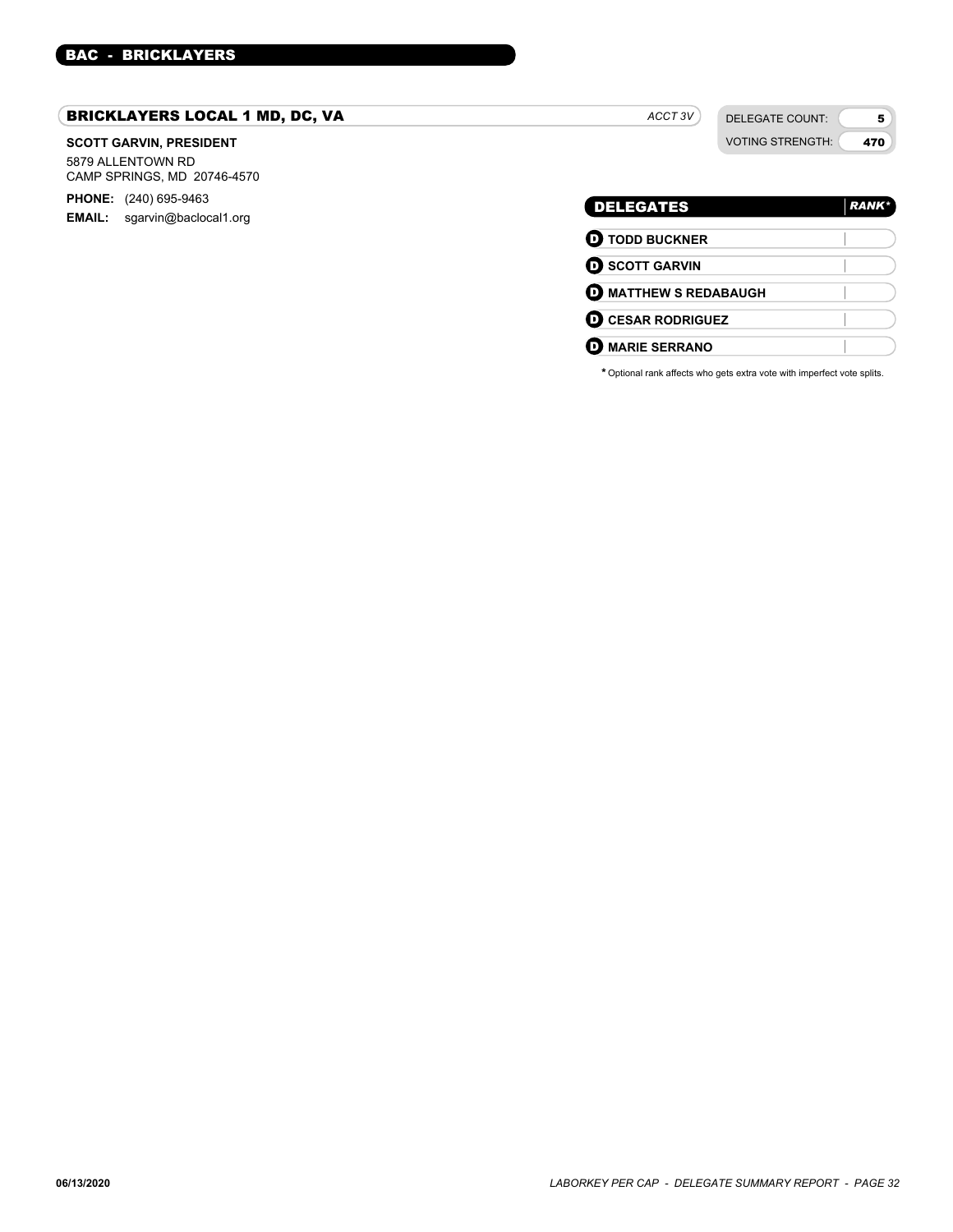#### BAKERY WORKERS 118

#### **LES JONES, PRESIDENT/BUSINESS MANAGER** 9602 MARTIN LUTHER KING JR HWY STE B LANHAM, MD 20706-1826

**PHONE:** (301) 731-3990

**EMAIL:** lesjones.bctgmlocal118@gmail.com

|                         | <b>VOTING STRENGTH:</b><br>265 |
|-------------------------|--------------------------------|
| <b>DELEGATES</b>        | <b>RANK*</b>                   |
| <b>O THOMAS JOHNSON</b> |                                |
| <b>LES JONES</b>        |                                |

*ACCT 4X*

DELEGATE COUNT:

3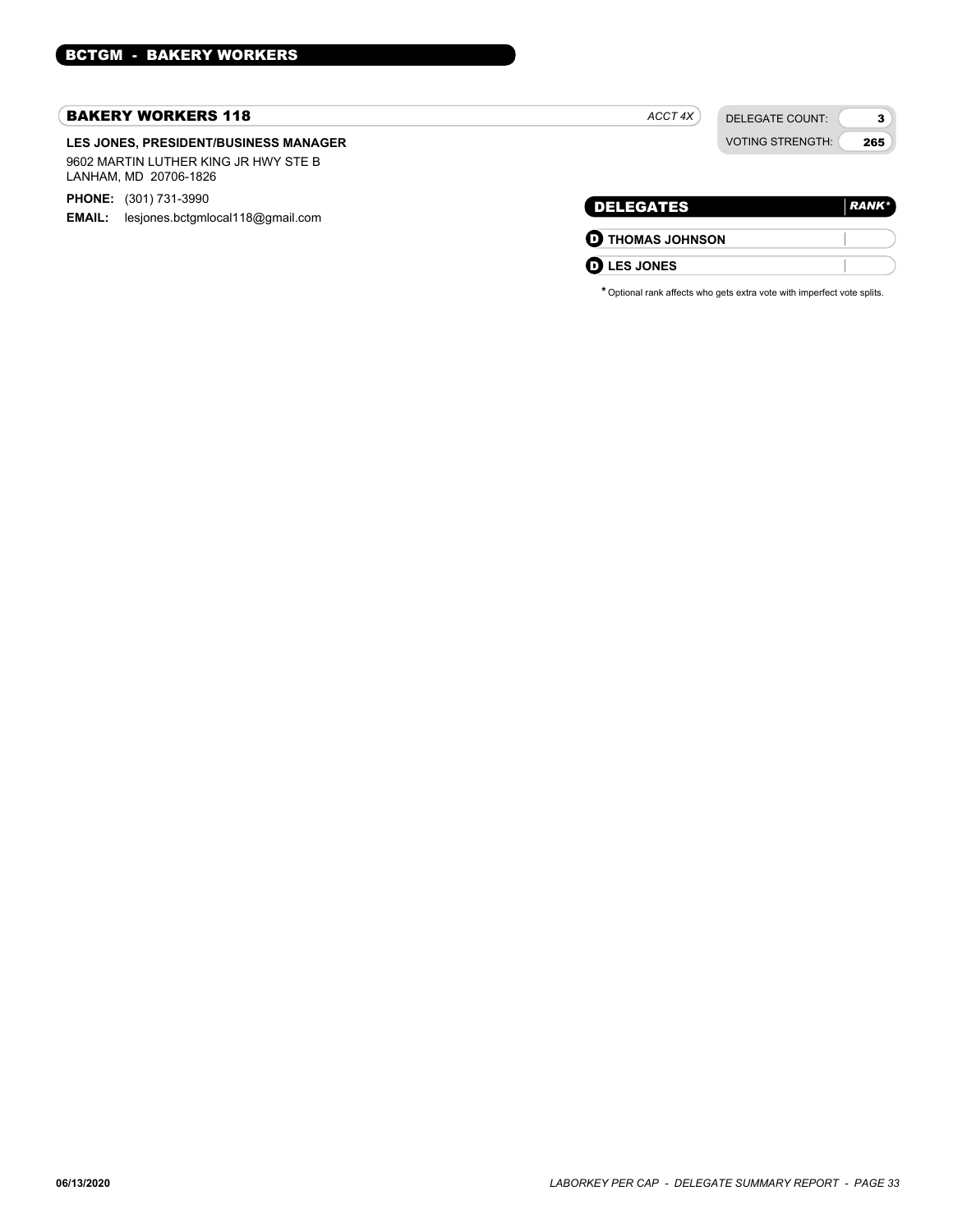# BLET DIVISION 482, DCSLB/IBT

# **HERBERT HARRIS, CHAIRMAN/STATE REPRESENTATIVE**

PO BOX 77871 WASHINGTON, DC 20013-8871

**PHONE:** (202) 549-3947

**EMAIL:** hharris@dcslb.org

# DELEGATE COUNT: VOTING STRENGTH:

2 131

| <b>DELEGATES</b>        | RANK* |
|-------------------------|-------|
| <b>D</b> HERBERT HARRIS |       |

**WILLIAM BROADUS**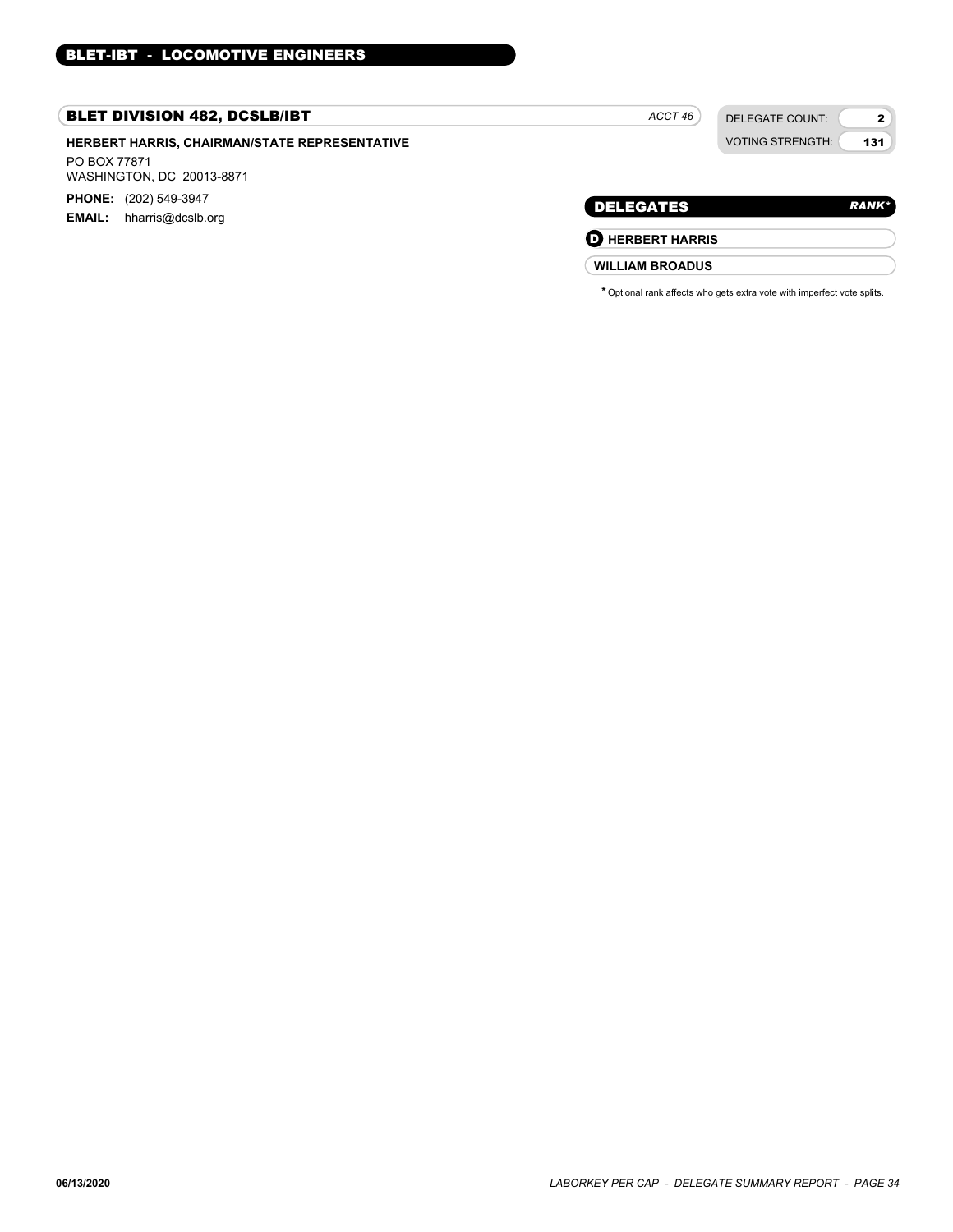| <b>NABET 31</b>                                                                                  | ACCT 7T                         | DELEGATE COUNT:                                                         | 4            |
|--------------------------------------------------------------------------------------------------|---------------------------------|-------------------------------------------------------------------------|--------------|
| <b>ROBERT BOB WILLIAMS, PRESIDENT</b><br>4483 FORBES BLVD STE B                                  |                                 | <b>VOTING STRENGTH:</b>                                                 | 350          |
| LANHAM, MD 20706-4377                                                                            |                                 |                                                                         |              |
| PHONE: (301) 459-4999<br><b>EMAIL:</b><br>president@nabet31.org                                  | <b>DELEGATES</b>                |                                                                         | <b>RANK*</b> |
|                                                                                                  | <b>D</b> RICK REESE             |                                                                         |              |
|                                                                                                  | <b>D</b> ROBERT WILLIAMS        |                                                                         |              |
|                                                                                                  | O<br><b>ROBERT BOB WILLIAMS</b> |                                                                         |              |
|                                                                                                  |                                 | * Optional rank affects who gets extra vote with imperfect vote splits. |              |
| <b>CWA 101-12</b>                                                                                | ACCT 72                         | <b>DELEGATE COUNT:</b>                                                  | 1            |
| <b>ROBERT STEVENSON, PRESIDENT</b><br>4626 WISCONSIN AVE NW STE 200<br>WASHINGTON, DC 20016-4625 |                                 | <b>VOTING STRENGTH:</b>                                                 | 23           |
| <b>PHONE:</b> (202) 362-9413                                                                     | <b>DELEGATES</b>                |                                                                         | <b>RANK*</b> |
| <b>EMAIL:</b><br>lacapiton1@aol.com                                                              | <b>D</b> ROBERT STEVENSON       |                                                                         |              |
|                                                                                                  |                                 | * Optional rank affects who gets extra vote with imperfect vote splits. |              |
| <b>CWA 2107</b>                                                                                  | ACCT 64                         | <b>DELEGATE COUNT:</b>                                                  | $\mathbf{2}$ |
| <b>SHANNON OPFER, PRESIDENT</b><br>1825 GEORGE AVE STE 3<br>ANNAPOLIS, MD 21401-4129             |                                 | <b>VOTING STRENGTH:</b>                                                 | 113          |
| PHONE: (410) 268-2107                                                                            |                                 |                                                                         |              |
| <b>EMAIL:</b><br>sopfer@cwa-2107.org                                                             | <b>DELEGATES</b>                |                                                                         | <b>RANK*</b> |
|                                                                                                  | <b>SHANNON OPFER</b><br>O       |                                                                         |              |
|                                                                                                  |                                 | * Optional rank affects who gets extra vote with imperfect vote splits. |              |
| <b>CWA 2108</b>                                                                                  | ACCT 4J                         | <b>DELEGATE COUNT:</b>                                                  | 6            |
| <b>MARILYN IRWIN, PRESIDENT</b><br>10782 RHODE ISLAND AVE<br>BELTSVILLE, MD 20705-2513           |                                 | <b>VOTING STRENGTH:</b>                                                 | 1,357        |
| <b>PHONE:</b> (301) 595-2108                                                                     | <b>DELEGATES</b>                |                                                                         | <b>RANK*</b> |
| EMAIL:<br>presidentcwa2108@aol.com                                                               | <b>O</b> JOHNNY BROWN           |                                                                         |              |
|                                                                                                  | <b>D</b> LATASHA CARPENTER      |                                                                         |              |
|                                                                                                  | <b>O MARILYN IRWIN</b>          |                                                                         |              |
|                                                                                                  | <b>MATT KLINGMAN</b>            |                                                                         |              |
|                                                                                                  | <b>O AMORY PROCTOR</b>          |                                                                         |              |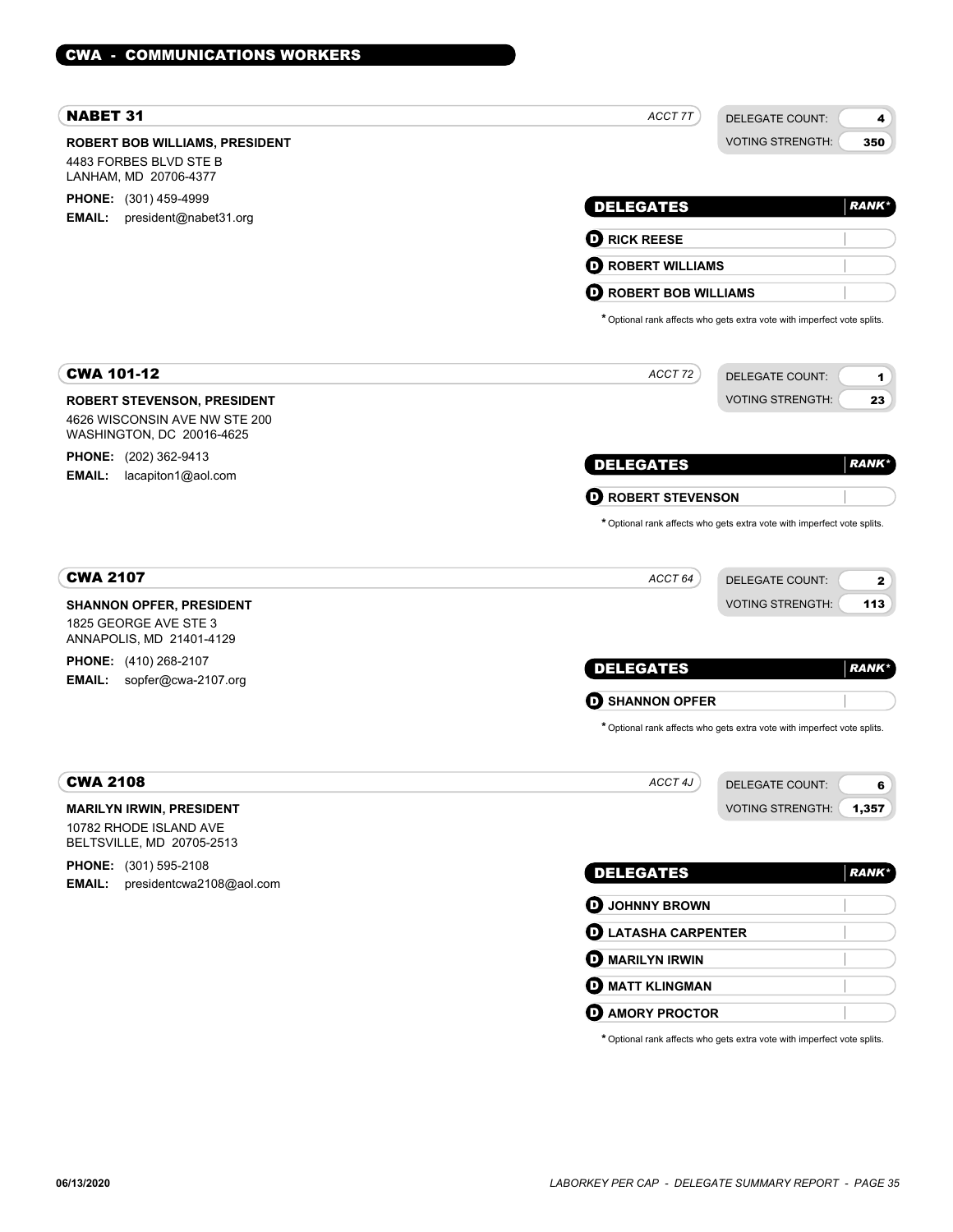| <b>CWA 2222</b>                                                                                                                                                                                                               | ACCT 3R                              | <b>DELEGATE COUNT:</b><br>1                                             |  |  |
|-------------------------------------------------------------------------------------------------------------------------------------------------------------------------------------------------------------------------------|--------------------------------------|-------------------------------------------------------------------------|--|--|
| <b>JEREMY FRENCH, PRESIDENT</b>                                                                                                                                                                                               |                                      | <b>VOTING STRENGTH:</b><br>15                                           |  |  |
| 4186 WINCHESTER RD<br>MARSHALL, VA 20115-3268                                                                                                                                                                                 |                                      |                                                                         |  |  |
| <b>PHONE:</b> (703) 256-2200                                                                                                                                                                                                  |                                      |                                                                         |  |  |
| EMAIL:<br>presidentcwa2222@gmail.com                                                                                                                                                                                          | <b>DELEGATES</b>                     | <b>RANK</b> *                                                           |  |  |
|                                                                                                                                                                                                                               | (No Delegates or Alternates Entered) |                                                                         |  |  |
|                                                                                                                                                                                                                               |                                      | * Optional rank affects who gets extra vote with imperfect vote splits. |  |  |
| <b>CWA 2336</b>                                                                                                                                                                                                               | ACCT 3U                              | <b>DELEGATE COUNT:</b><br>4                                             |  |  |
| <b>TERRY GARNER, PRESIDENT</b>                                                                                                                                                                                                |                                      | <b>VOTING STRENGTH:</b><br>312                                          |  |  |
| 151 RIGGS RD NE<br>WASHINGTON, DC 20011-2400                                                                                                                                                                                  |                                      |                                                                         |  |  |
| <b>PHONE:</b> (202) 291-1500                                                                                                                                                                                                  | <b>DELEGATES</b>                     | <b>RANK</b> *                                                           |  |  |
| president@cwalocal2336.org<br><b>EMAIL:</b>                                                                                                                                                                                   | <b>D</b> RAYMOND DANIELS             |                                                                         |  |  |
|                                                                                                                                                                                                                               | <b>TERRY GARNER</b><br>D             |                                                                         |  |  |
|                                                                                                                                                                                                                               | <b>KELVIN GUNN</b><br>D              |                                                                         |  |  |
|                                                                                                                                                                                                                               | <b>JOSEPH MULLIKIN</b><br>D          |                                                                         |  |  |
|                                                                                                                                                                                                                               |                                      | * Optional rank affects who gets extra vote with imperfect vote splits. |  |  |
|                                                                                                                                                                                                                               |                                      |                                                                         |  |  |
|                                                                                                                                                                                                                               | ACCT 6T                              | <b>DELEGATE COUNT:</b><br>1                                             |  |  |
|                                                                                                                                                                                                                               |                                      | <b>VOTING STRENGTH:</b><br>45                                           |  |  |
|                                                                                                                                                                                                                               |                                      | <b>RANK</b> *                                                           |  |  |
| <b>WASHINGTON MAILERS UNION 29/CWA 14201</b><br><b>LINWOOD SHIFLETT, PRESIDENT</b><br>9100 OLD MARLBORO PIKE STE 100<br>UPPER MARLBORO, MD 20772-3625<br><b>PHONE:</b> (301) 599-8685<br>EMAIL:<br>linwood.shiflett@gmail.com | <b>DELEGATES</b>                     |                                                                         |  |  |
|                                                                                                                                                                                                                               | (No Delegates or Alternates Entered) |                                                                         |  |  |
|                                                                                                                                                                                                                               |                                      | * Optional rank affects who gets extra vote with imperfect vote splits. |  |  |
|                                                                                                                                                                                                                               | ACCT <sub>65</sub>                   | DELEGATE COUNT:<br>5 <sub>5</sub>                                       |  |  |
|                                                                                                                                                                                                                               |                                      | <b>VOTING STRENGTH:</b><br>871                                          |  |  |
|                                                                                                                                                                                                                               |                                      |                                                                         |  |  |
|                                                                                                                                                                                                                               |                                      |                                                                         |  |  |
|                                                                                                                                                                                                                               | <b>DELEGATES</b>                     | <b>RANK</b> *                                                           |  |  |
| <b>NEWSPAPER GUILD 32035</b><br><b>CETEWAYO PARKS, EXECUTIVE DIRECTOR</b><br>1225 I ST NW STE 300<br>WASHINGTON, DC 20005-5955<br>PHONE: (202) 785-3650<br><b>EMAIL:</b> cparks@wbng.org                                      | <b>O RICK EHRMANN</b>                |                                                                         |  |  |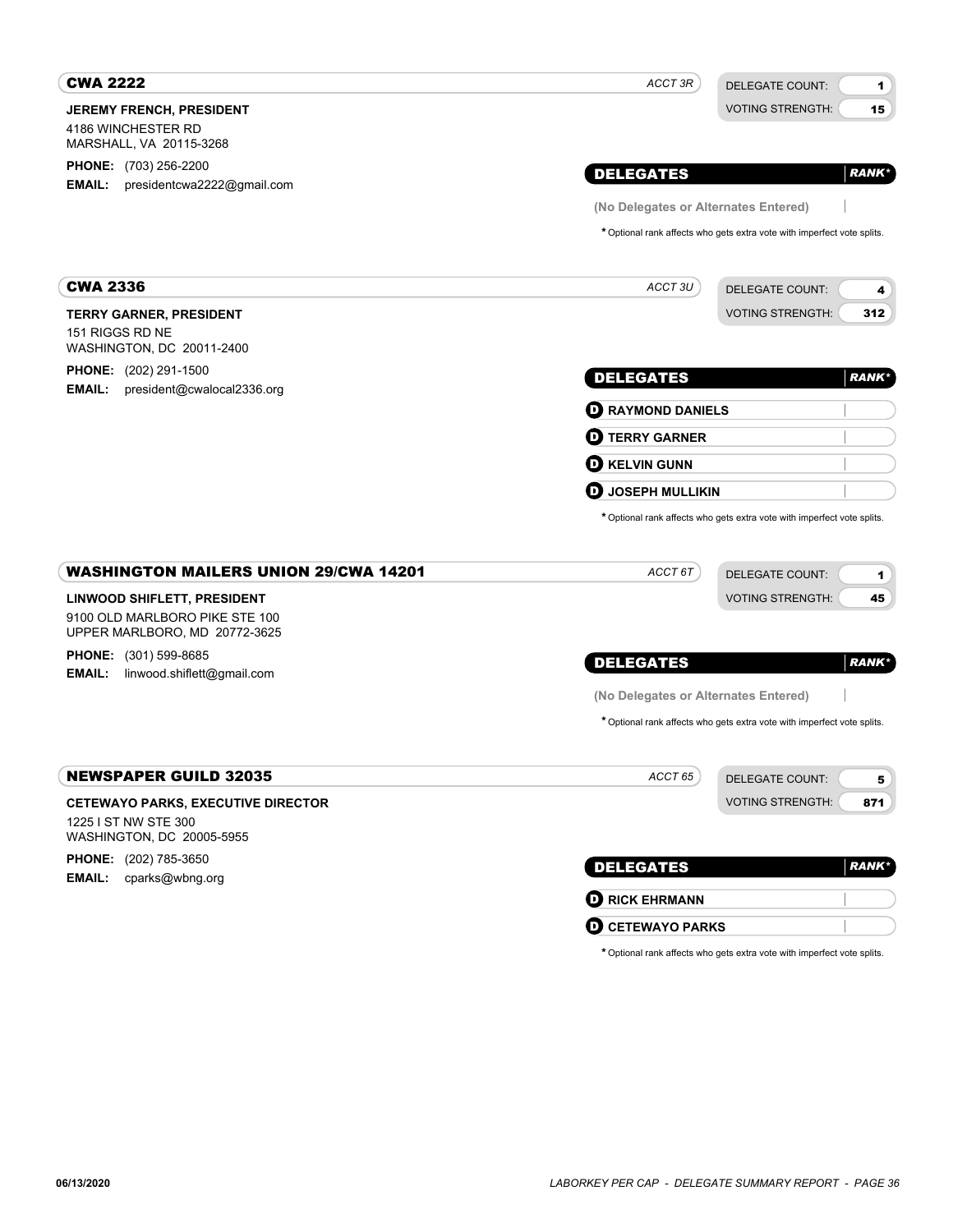# CWA DISTRICT 2

**ED MOONEY, VICE PRESIDENT**

501 3RD ST NW WASHINGTON, DC 20001-2760

**PHONE:** (215) 546-5574

**EMAIL:** emooney@cwa-union.org

*ACCT 5W*

DELEGATE COUNT: VOTING STRENGTH:

 $\mathbf{0}$  $\bullet$ 

*RANK\**

 $\begin{array}{c} \hline \end{array}$ 

# DELEGATES

**(No Delegates or Alternates Entered)**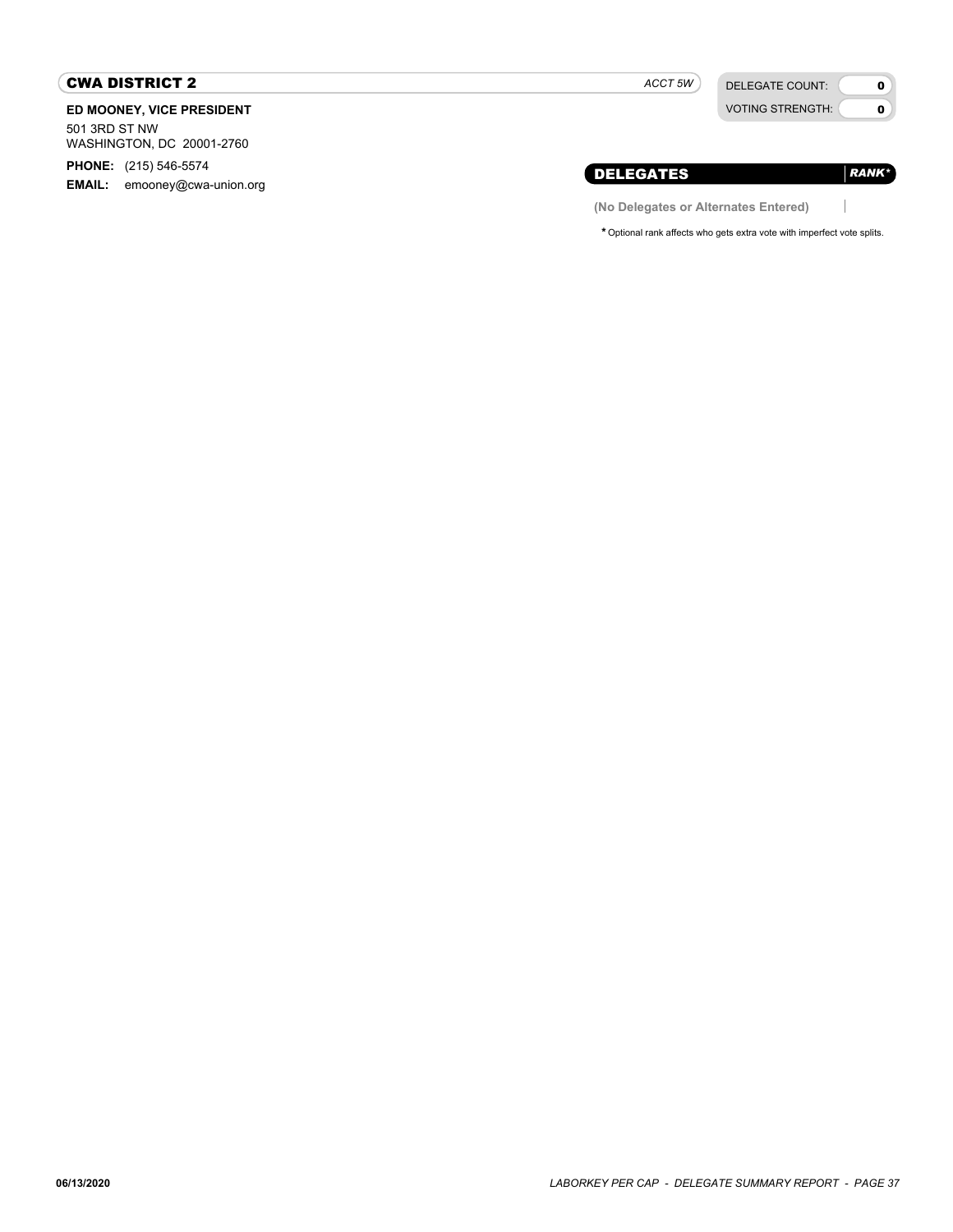| <b>AGMA</b>                                                                                        | ACCT C<br><b>DELEGATE COUNT:</b><br>$\mathbf{2}$                        |
|----------------------------------------------------------------------------------------------------|-------------------------------------------------------------------------|
| ALLISON BECK, MID-ATLANTIC COUNSEL<br>3133 CONNECTICUT AVE., NW, #701<br>WASHINGTON, DC 20008-5108 | <b>VOTING STRENGTH:</b><br>150                                          |
| <b>EMAIL:</b> abeck@musicalartists.org                                                             | <b>DELEGATES</b><br><b>RANK*</b>                                        |
|                                                                                                    | $\mathbf 0$ ALLISON BECK                                                |
|                                                                                                    | * Optional rank affects who gets extra vote with imperfect vote splits. |
| <b>ASASP</b>                                                                                       | ACCT 6C<br><b>DELEGATE COUNT:</b><br>5                                  |
| <b>DORIS REED, EXECUTIVE DIRECTOR</b><br>1300 CARAWAY CT STE 204<br>LARGO, MD 20774-5603           | <b>VOTING STRENGTH:</b><br>846                                          |
| PHONE: (301) 925-7047                                                                              | <b>DELEGATES</b><br><b>RANK</b> *                                       |
| <b>EMAIL:</b><br>asaspunion@gmail.com                                                              | <b>BENJAMIN PRYOR</b><br>o                                              |
|                                                                                                    | <b>DORIS REED</b><br>o                                                  |
|                                                                                                    | <b>D</b> TONY SPRUILL                                                   |
|                                                                                                    | <b>RODNEY VAUGHN</b><br>O                                               |
|                                                                                                    | O<br><b>HUGH M WEATHERS</b>                                             |
|                                                                                                    | * Optional rank affects who gets extra vote with imperfect vote splits. |
| <b>IFPTE JUDICIAL COUNCIL 3 (FEDERATION OF ADMINISTRATIVE LAW J</b>                                | ACCT <sub>8M</sub><br><b>DELEGATE COUNT:</b><br>0                       |
| <b>BILL ENGLUND</b>                                                                                | $\mathbf 0$<br><b>VOTING STRENGTH:</b>                                  |
| <b>EMAIL:</b><br>phess2@aol.com                                                                    |                                                                         |
|                                                                                                    | <b>DELEGATES</b><br><b>RANK*</b>                                        |
|                                                                                                    | (No Delegates or Alternates Entered)                                    |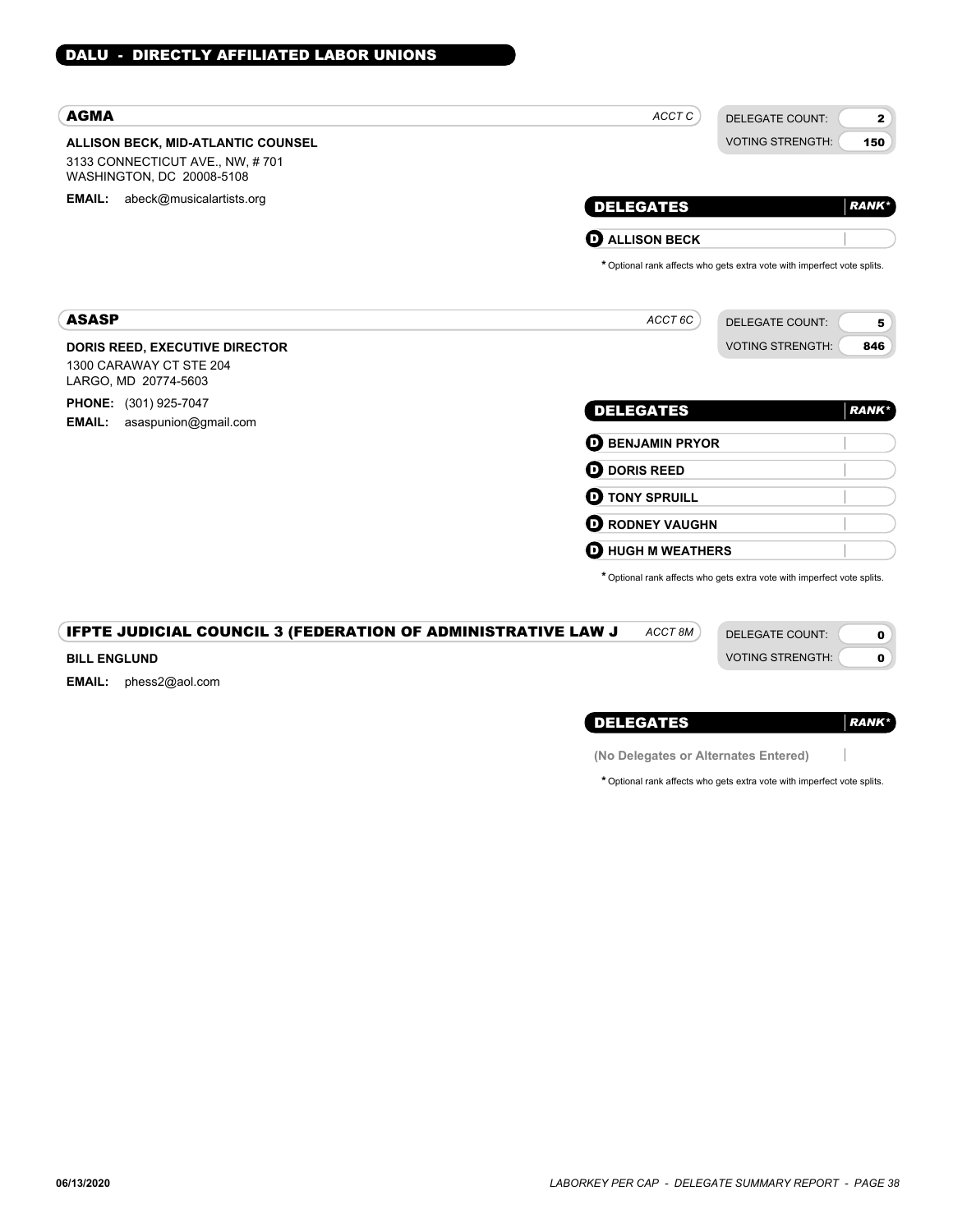# GCC-IBT - GRAPHIC COMMUNICATIONS

| WASHINGTON D.C. PRINTING UNION LOCAL 72-C                          | ACCT <sub>7</sub>                    | <b>DELEGATE COUNT:</b><br>$\mathbf 0$                                   |
|--------------------------------------------------------------------|--------------------------------------|-------------------------------------------------------------------------|
| PAUL L ATWILL, PRESIDENT                                           |                                      | <b>VOTING STRENGTH:</b><br>0                                            |
| 6037 BALTIMORE AVE, LOCAL 72-C GCC/IBT<br>RIVERDALE, MD 20737-1903 |                                      |                                                                         |
| <b>PHONE:</b> (301) 699-1202                                       | <b>DELEGATES</b>                     | <b>RANK*</b>                                                            |
| <b>EMAIL:</b><br>local72c@msn.com                                  |                                      |                                                                         |
|                                                                    | (No Delegates or Alternates Entered) |                                                                         |
|                                                                    |                                      | * Optional rank affects who gets extra vote with imperfect vote splits. |
| <b>GCC/IBT 285-M</b>                                               | ACCT 78                              | <b>DELEGATE COUNT:</b><br>5                                             |
| <b>WILLIAM TULL, PRESIDENT</b>                                     |                                      | <b>VOTING STRENGTH:</b><br>428                                          |
| 6210 N CAPITOL ST NW<br>WASHINGTON, DC 20011-1416                  |                                      |                                                                         |
| <b>PHONE:</b> (202) 882-3000                                       | <b>DELEGATES</b>                     | <b>RANK*</b>                                                            |
| <b>EMAIL:</b><br>local285@yahoo.com                                |                                      |                                                                         |
|                                                                    | (No Delegates or Alternates Entered) |                                                                         |
|                                                                    |                                      | * Optional rank affects who gets extra vote with imperfect vote splits. |
| <b>ALLIED PRINTING TRADES COUNCIL</b>                              | ACCT H                               | <b>DELEGATE COUNT:</b><br>1                                             |
| <b>JANICE BORT, SECRETARY-TREASURER</b>                            |                                      | <b>VOTING STRENGTH:</b><br>$\mathbf{1}$                                 |
| 6037 BALTIMORE AVE<br>RIVERDALE, MD 20737-1903                     |                                      |                                                                         |
| <b>PHONE:</b> (301) 699-1202                                       | <b>DELEGATES</b>                     | <b>RANK*</b>                                                            |
| <b>EMAIL:</b><br>janicebort@msn.com                                |                                      |                                                                         |
|                                                                    | (No Delegates or Alternates Entered) |                                                                         |
|                                                                    |                                      | * Optional rank affects who gets extra vote with imperfect vote splits. |
| <b>GPO JOINT COUNCIL OF UNIONS</b>                                 | ACCT 69                              | <b>DELEGATE COUNT:</b><br>0                                             |
| <b>MELVIN PRAILOW, CHAIRMAN</b>                                    |                                      | <b>VOTING STRENGTH:</b><br>$\mathbf 0$                                  |
| 732 N CAPITOL ST NW STE A-201<br>WASHINGTON, DC 20401-0002         |                                      |                                                                         |
| <b>PHONE:</b> (202) 321-8921                                       | <b>DELEGATES</b>                     | <b>RANK*</b>                                                            |
| <b>EMAIL:</b><br>mprailow@gpo.gov                                  |                                      |                                                                         |
|                                                                    | (No Delegates or Alternates Entered) |                                                                         |

**(No Delegates or Alternates Entered)**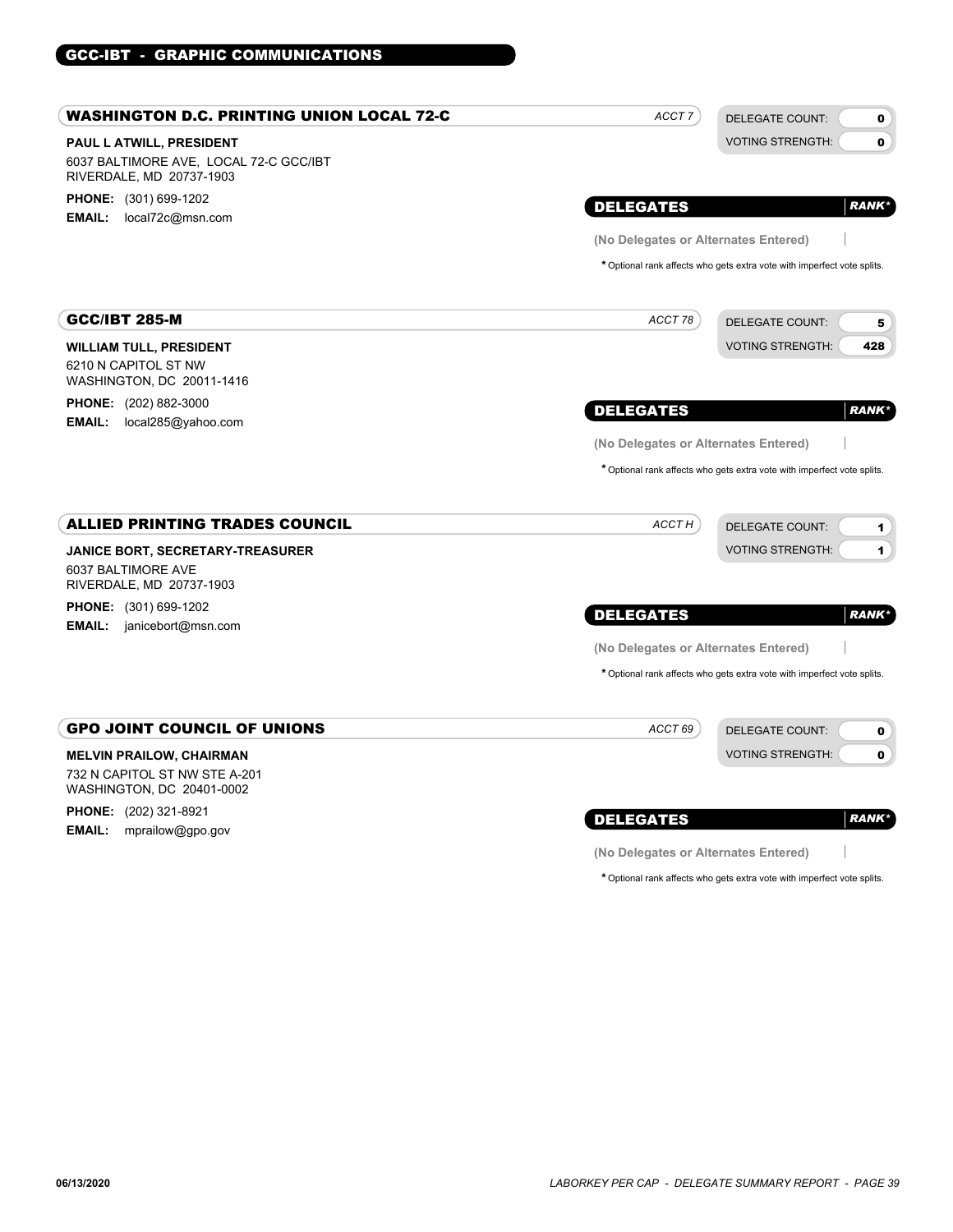#### INSULATORS 24

#### **BRIAN CAVEY, BUSINESS MGR.**

901 MONTGOMERY ST LAUREL, MD 20707-3411

**PHONE:** (301) 725-2400 **EMAIL:** brian.cavey@insulators24.org

| <b>DELEGATES</b>            | <b>RANK*</b> |
|-----------------------------|--------------|
| <b>D</b> LINO CRESSOTTI     |              |
| <b>MICHAEL R MONEYMAKER</b> |              |

*ACCT 39*

DELEGATE COUNT: VOTING STRENGTH:

2 146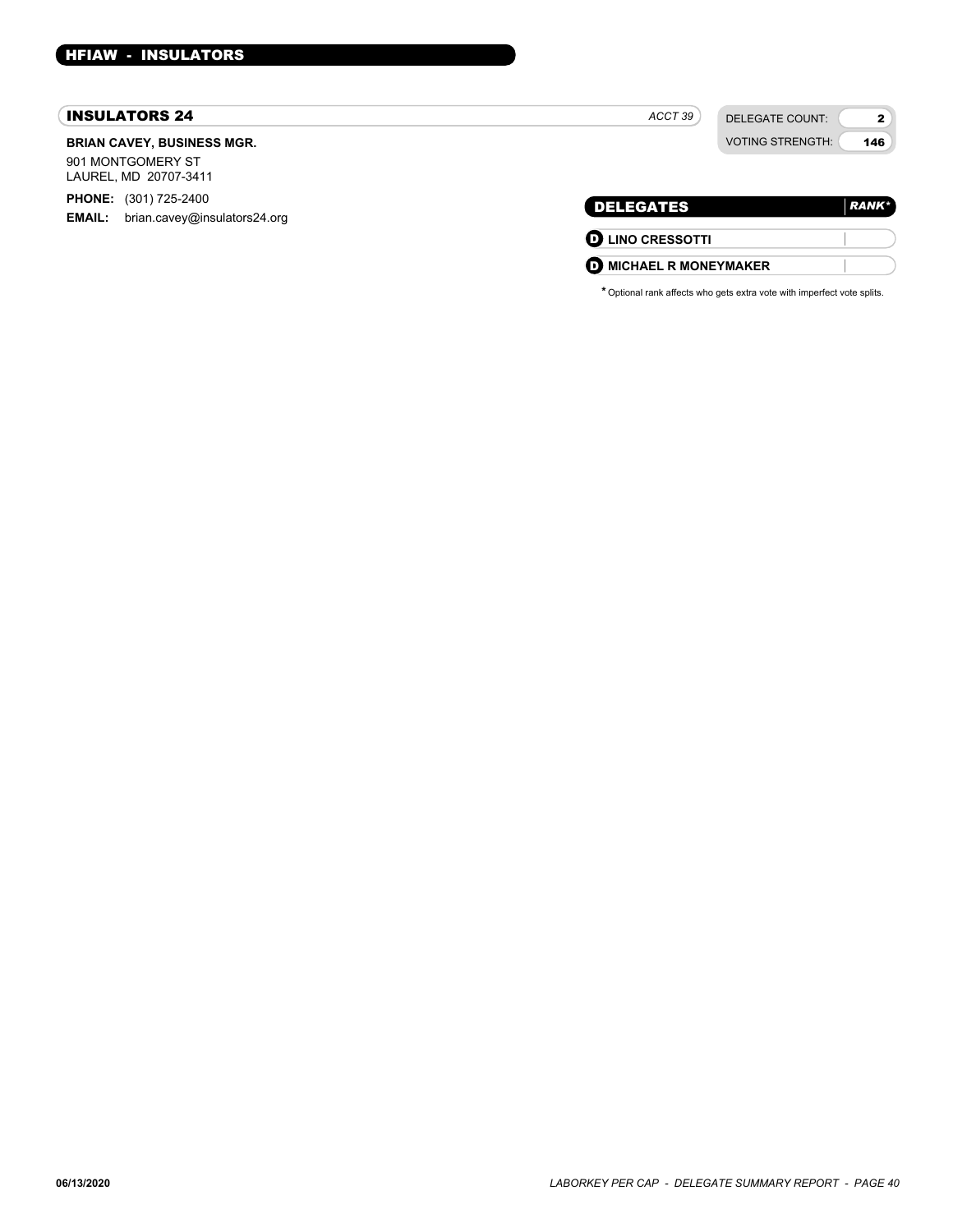# IAFF - FIRE FIGHTERS

#### IAFF 36

#### **DABNEY HUDSON, PRESIDENT**

3002 12TH ST NE WASHINGTON, DC 20017-2408

**PHONE:** (202) 635-8500

**EMAIL:** dabney.hudson@iaff36.org

*ACCT 4E*

DELEGATE COUNT:

VOTING STRENGTH: 1,117

6

# DELEGATES *RANK\** D **JOSEPH CHISHOLM** D **FREDERICK M GORDON** D **JAMES GORDON D** DAVID HOAGLAND **D** DABNEY HUDSON D **JOSEPH PAPARIELLO**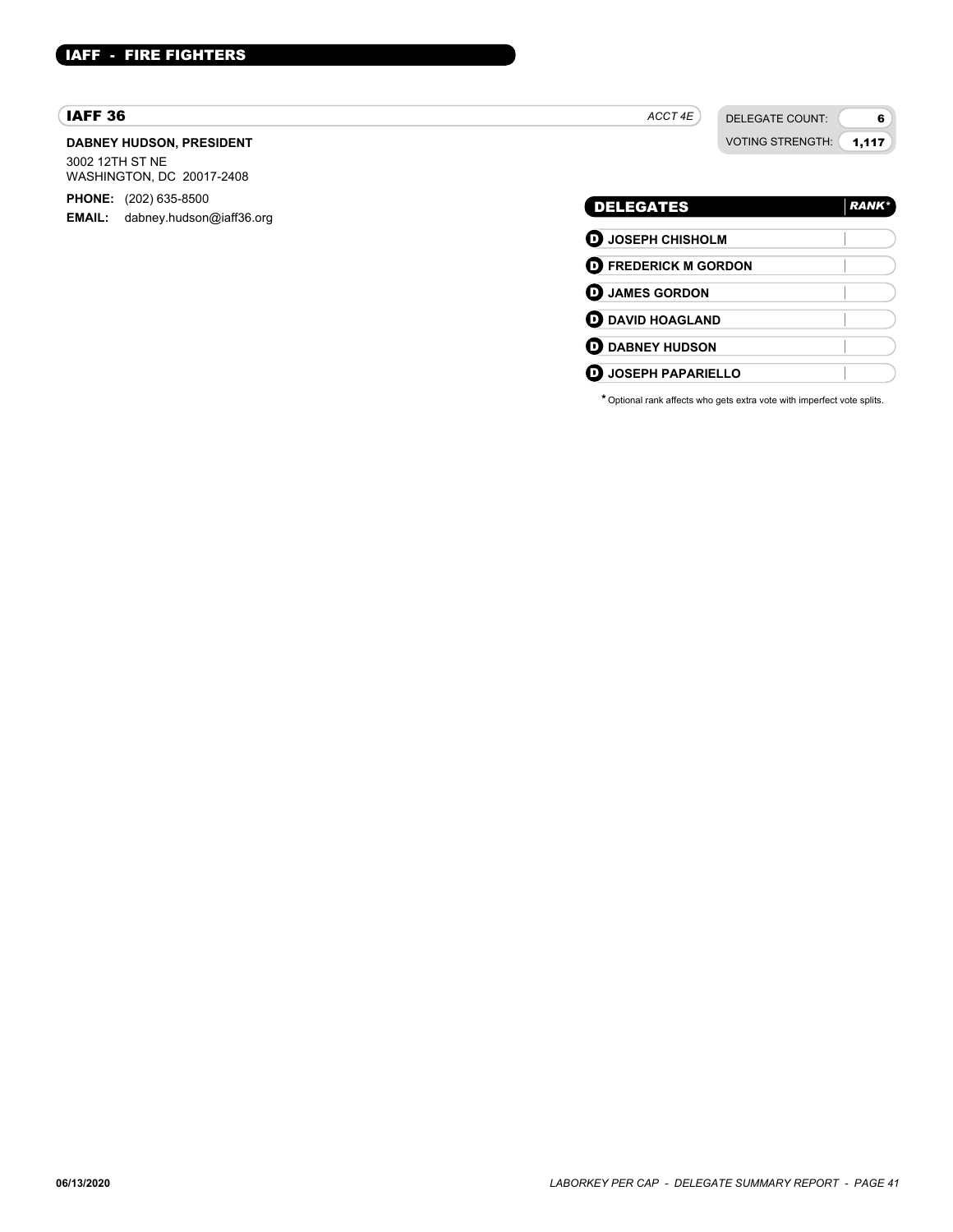| <b>NFFE-IAM 2</b>                                         | ACCT6                              | <b>DELEGATE COUNT:</b><br>1                                             |
|-----------------------------------------------------------|------------------------------------|-------------------------------------------------------------------------|
| <b>JAI S ATKINS, PRESIDENT</b>                            |                                    | 9<br><b>VOTING STRENGTH:</b>                                            |
| 1225 NEW YORK AVE NW STE 450<br>WASHINGTON, DC 20005-6405 |                                    |                                                                         |
| PHONE: (202) 216-4450                                     | <b>DELEGATES</b>                   | <b>RANK*</b>                                                            |
| <b>EMAIL:</b><br>jatkins@nffe.org                         |                                    |                                                                         |
|                                                           | $\boldsymbol{\Theta}$ JAI S ATKINS |                                                                         |
|                                                           | <b>O ROOSEVELT LITTLEJOHN</b>      |                                                                         |
|                                                           | <b>TOO MANY DELEGATES ASSIGNED</b> |                                                                         |
|                                                           |                                    | * Optional rank affects who gets extra vote with imperfect vote splits. |
| <b>IAM 174</b>                                            | ACCT J                             | <b>DELEGATE COUNT:</b><br>2                                             |
| <b>BENJAMIN BRIGHT, PRESIDENT</b>                         |                                    | <b>VOTING STRENGTH:</b><br>111                                          |
| PO BOX 162958<br>FORT WORTH, TX 76161-2958                |                                    |                                                                         |
| PHONE: (817) 905-3012                                     | <b>DELEGATES</b>                   | <b>RANK*</b>                                                            |
| <b>EMAIL:</b><br>benjamin.brightjr@bep.gov                | <b>CHARLES THOMAS</b><br>o         |                                                                         |
|                                                           |                                    | * Optional rank affects who gets extra vote with imperfect vote splits. |
|                                                           |                                    |                                                                         |
| <b>IAM 193</b>                                            | ACCT 4P                            | DELEGATE COUNT:<br>1                                                    |
| ALLEN JOHNSON, SECRETARY-TREASURER                        |                                    | <b>VOTING STRENGTH:</b><br>28                                           |
| 2002 DOGWOOD DR<br>WALDORF, MD 20601-3330                 |                                    |                                                                         |
| <b>PHONE:</b> (240) 346-4051                              | <b>DELEGATES</b>                   | <b>RANK*</b>                                                            |
| <b>EMAIL:</b><br>ajohnson193@yahoo.com                    | <b>D</b> ALLEN JOHNSON             |                                                                         |
|                                                           | <b>D</b> RUTH J LOWERY             |                                                                         |
|                                                           | TOO MANY DELEGATES ASSIGNED<br>и   |                                                                         |
|                                                           |                                    | * Optional rank affects who gets extra vote with imperfect vote splits. |
| <b>IAM 1486</b>                                           | ACCT 66                            |                                                                         |
| <b>MILTON T PAYNE</b>                                     |                                    | DELEGATE COUNT:<br>$\mathbf{2}$<br><b>VOTING STRENGTH:</b><br>198       |
| 11964 CALICO WOODS PL<br>WALDORF, MD 20601-7219           |                                    |                                                                         |
| PHONE: (301) 705-7180                                     | <b>DELEGATES</b>                   | <b>RANK*</b>                                                            |
| bigmack4769@aol.com<br><b>EMAIL:</b>                      | <b>D</b> JOSEPH K CICALA           |                                                                         |
|                                                           | <b>O</b> DAVID HAIGHT              |                                                                         |
|                                                           | <b>MILTON T PAYNE</b>              |                                                                         |
|                                                           | <b>D</b> ROBERT H. PRUETT          |                                                                         |
|                                                           |                                    |                                                                         |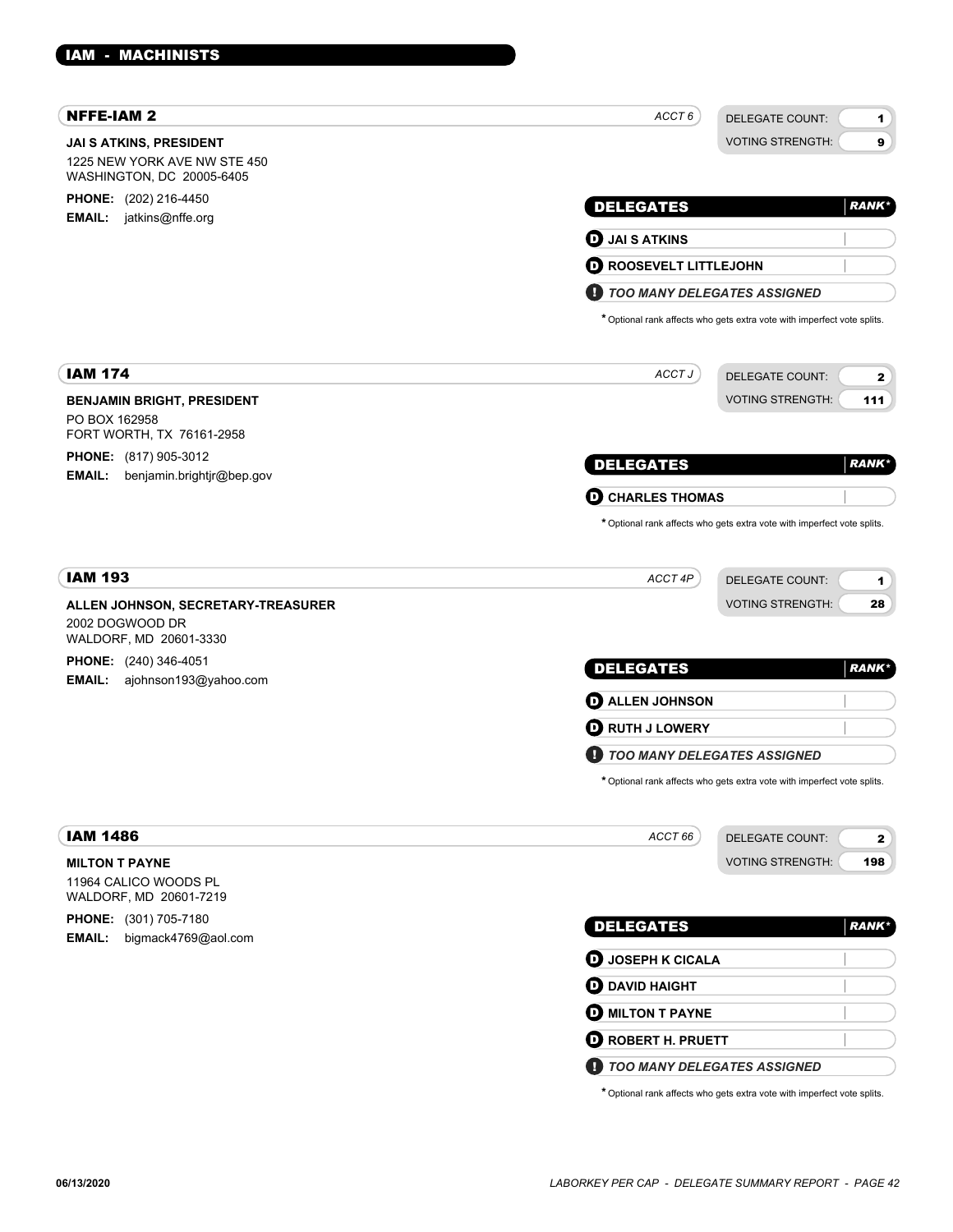| <b>IAM 1759</b>                                                                     | ACCT 4G<br><b>DELEGATE COUNT:</b><br>$\mathbf{2}$                       |
|-------------------------------------------------------------------------------------|-------------------------------------------------------------------------|
| <b>BILL HUSTON, PRESIDENT</b><br>1037 STERLING RD STE 104<br>HERNDON, VA 20170-3839 | <b>VOTING STRENGTH:</b><br>111                                          |
| <b>PHONE:</b> (703) 318-8487<br><b>EMAIL:</b><br>billpeer12@gmail.com               | <b>DELEGATES</b><br><b>RANK*</b>                                        |
|                                                                                     | <b>O CLAUDIO NEERY</b>                                                  |
|                                                                                     | <b>D</b> BILL PEER                                                      |
|                                                                                     | <b>JOHN ADAMS</b>                                                       |
|                                                                                     | <b>MICHAEL BUKTA</b>                                                    |
|                                                                                     | <b>JOHN KENNEDY</b>                                                     |
|                                                                                     | * Optional rank affects who gets extra vote with imperfect vote splits. |
| <b>IAM 2135</b>                                                                     | ACCT 6K<br><b>DELEGATE COUNT:</b>                                       |
| DANNY RUSSELL, PRESIDENT                                                            | <b>VOTING STRENGTH:</b><br>43                                           |
| PO BOX 2528<br>DECATUR, TX 76234-6164                                               |                                                                         |
| <b>EMAIL:</b><br>danny.russell@bep.gov                                              | <b>DELEGATES</b><br><b>RANK*</b>                                        |
|                                                                                     | O<br><b>DANNY RUSSELL</b>                                               |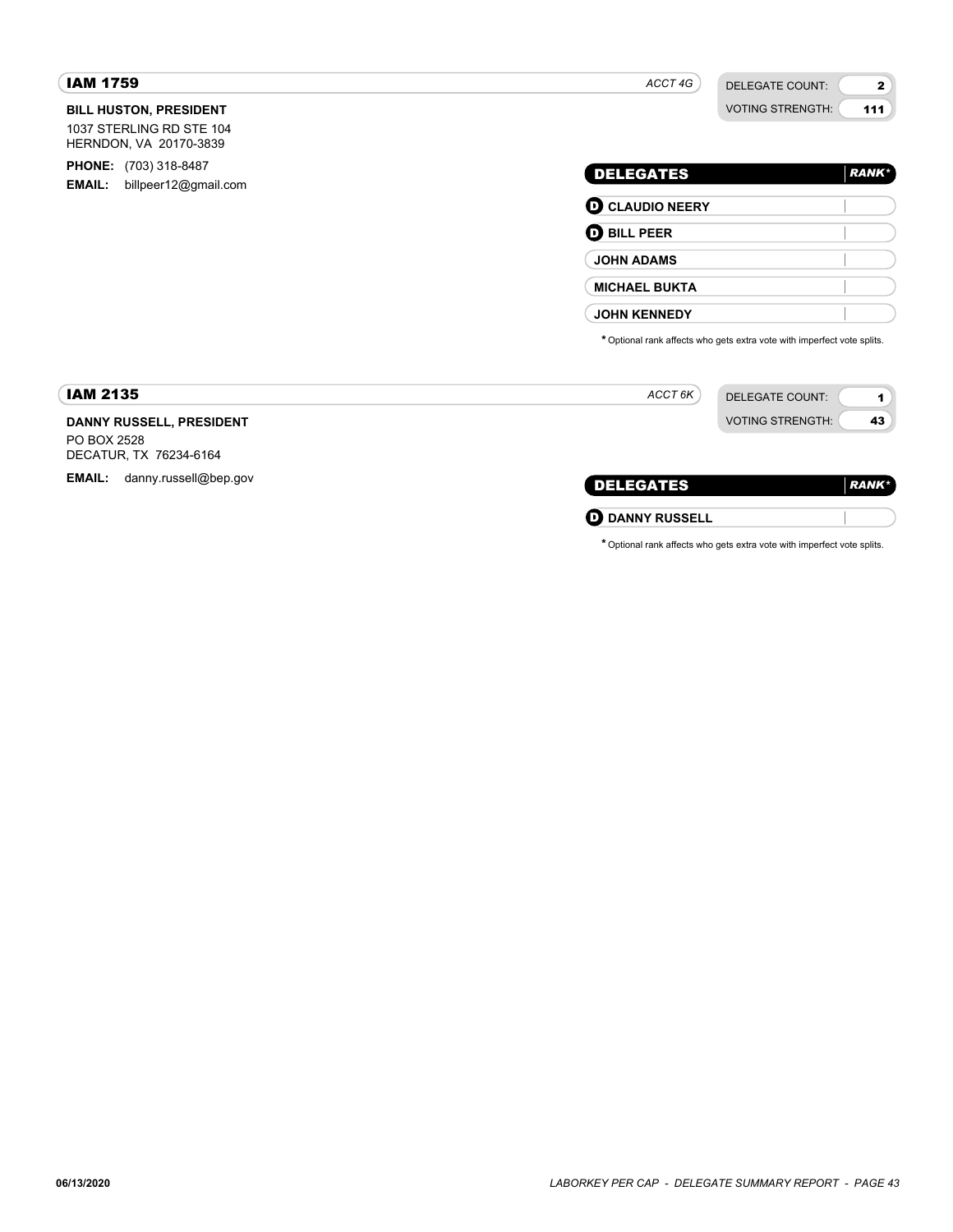# IATSE - STAGE EMPLOYEES

| <b>IATSE 22</b>                                                                | ACCT <sub>5M</sub>                | <b>DELEGATE COUNT:</b>                                                  | 5             |
|--------------------------------------------------------------------------------|-----------------------------------|-------------------------------------------------------------------------|---------------|
| <b>DAVID MCINTYRE, PRESIDENT</b><br>PO BOX 92820<br>WASHINGTON, DC 20090-2820  |                                   | <b>VOTING STRENGTH:</b>                                                 | 450           |
| <b>PHONE:</b> (202) 269-0212<br>EMAIL:                                         | <b>DELEGATES &amp; ALTERNATES</b> |                                                                         | <b>RANK</b> * |
| pres@iatselocal22.com                                                          | $\mathbf 0$ RYAN CHAVKA           |                                                                         |               |
|                                                                                | $\mathbf \Theta$ I. CHUCK CLAY    |                                                                         |               |
|                                                                                | <b>O</b> DAVID MCINTYRE           |                                                                         |               |
|                                                                                | <b>D</b> ALAN H. PERRY            |                                                                         |               |
|                                                                                | <b>D</b> LAUREN ROGERS            |                                                                         |               |
|                                                                                | <b>JOHN PAGE</b>                  |                                                                         |               |
|                                                                                |                                   | * Optional rank affects who gets extra vote with imperfect vote splits. |               |
| <b>IATSE 487</b>                                                               | ACCT 4C                           | <b>DELEGATE COUNT:</b>                                                  | 1             |
| <b>EDWARD HOHMAN, PRESIDENT</b><br>2301 RUSSELL ST<br>BALTIMORE, MD 21230-3127 |                                   | <b>VOTING STRENGTH:</b>                                                 | 26            |
| <b>PHONE:</b> (410) 732-0414                                                   | <b>DELEGATES</b>                  |                                                                         | <b>RANK*</b>  |
| iatse487@iatse487.org<br><b>EMAIL:</b>                                         | <b>D</b> WENDY WALKER             |                                                                         |               |
|                                                                                |                                   | * Optional rank affects who gets extra vote with imperfect vote splits. |               |
| <b>IATSE 600</b>                                                               | ACCT 52                           | <b>DELEGATE COUNT:</b>                                                  | 1             |
| CHAIM KANTOR, EASTERN REGION DIRECTOR                                          |                                   | <b>VOTING STRENGTH:</b>                                                 | 23            |
| 70 W 36TH ST FL 9<br>NEW YORK, NY 10018-1798                                   |                                   |                                                                         |               |
| <b>PHONE:</b> (212) 647-7300                                                   | <b>DELEGATES</b>                  |                                                                         | <b>RANK*</b>  |
| EMAIL:<br>ckantor@icg600.com                                                   |                                   |                                                                         |               |
|                                                                                | <b>CHAIM KANTOR</b><br>D          |                                                                         |               |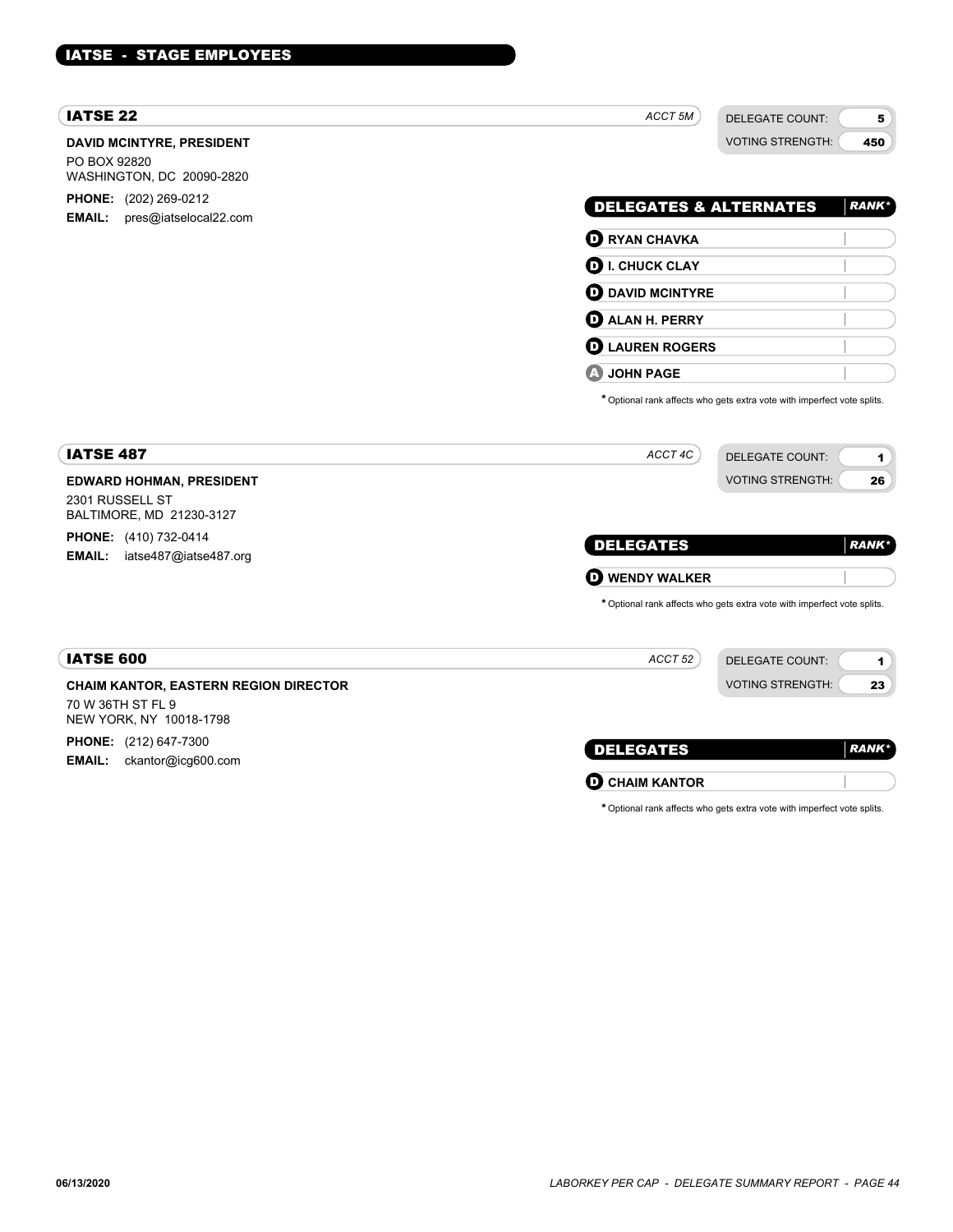# IATSE 772

*ACCT 6Q*

DELEGATE COUNT: VOTING STRENGTH:

1 52

| <b>DELEGATES</b>       | RANK <sup>*</sup> |
|------------------------|-------------------|
| <b>D</b> MARTHA TIMLIN |                   |
| <b>WANDA SHAFFER</b>   |                   |

\*Optional rank affects who gets extra vote with imperfect vote splits.

| <b>IATSE 868</b>                  | ACCT 7R | DELEGATE COUNT:         |    |
|-----------------------------------|---------|-------------------------|----|
| ANITA WILKINSON, BUSINESS MANAGER |         | <b>VOTING STRENGTH:</b> | −. |
| PO BOX 58129                      |         |                         |    |

WASHINGTON, DC 20037-8129

**WANDA SHAFFER, PRESIDENT**

6620 10TH ST UNIT B1 ALEXANDRIA, VA 22307-6620 **PHONE:** (703) 822-3621 **EMAIL:** president@iatse772.org

**PHONE:** (202) 422-1782

**EMAIL:** businessagent@iatse868.com

| <b>DELEGATES</b>              | <b>RANK</b> * |
|-------------------------------|---------------|
| <b>D</b> BARBARA H. CHURCHILL |               |
| <b>JEFFREY HIGGINS</b>        |               |
| <b>ANITA WILKINSON</b>        |               |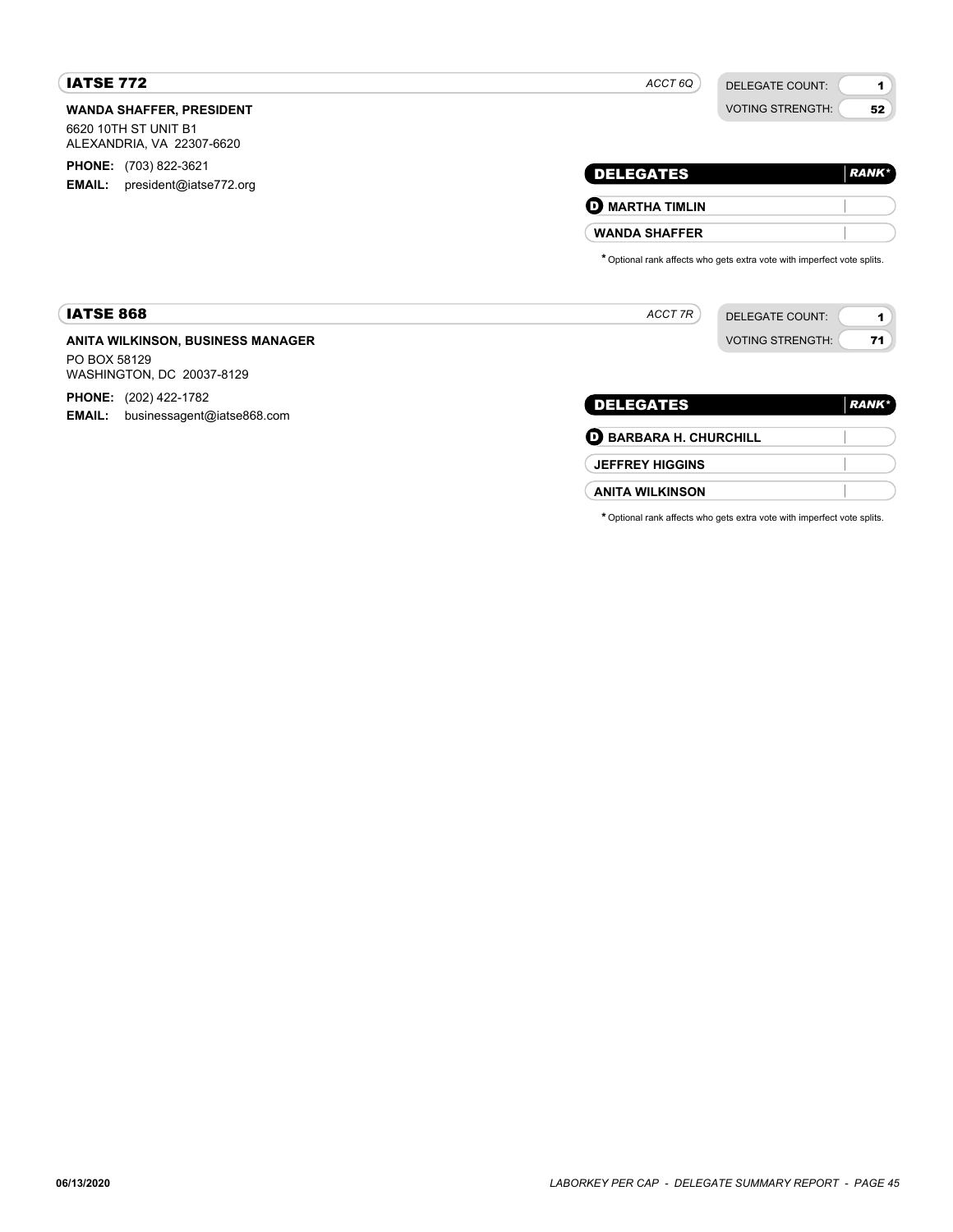#### BOILERMAKERS 45 ZONE 193

# **DANIEL J. WEBER, BUSINESS MANAGER**

1101 W PATAPSCO AVE BALTIMORE, MD 21230-3416

**PHONE:** (410) 355-2344

**EMAIL:** dweber193@boilermakerslocal45.org

| ACCT 7P |  |
|---------|--|
|         |  |

DELEGATE COUNT: VOTING STRENGTH:

1 37

| DELEGATES                | <b>RANK*</b> |
|--------------------------|--------------|
| <b>U</b> DANIEL J. WEBER |              |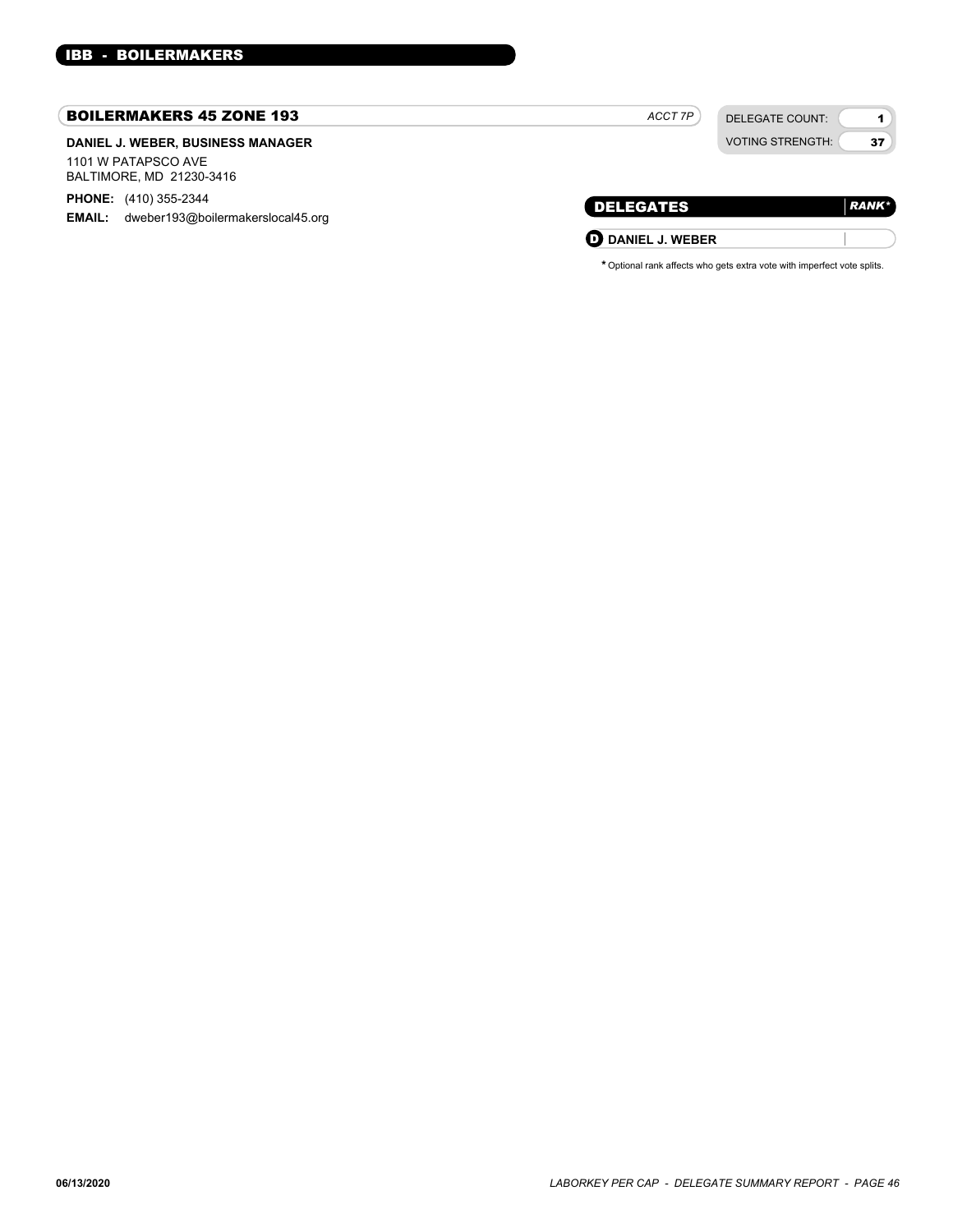# IBEW - ELECTRICAL WORKERS

# IBEW 26

# **GEORGE HOGAN, BUSINESS MANAGER** 4371 PARLIAMENT PL LANHAM, MD 20706-1805 **PHONE:** (301) 459-2900

**EMAIL:** ghogan@ibewlocal26.org

DELEGATE COUNT: VOTING STRENGTH:

8 3,500

| <b>DELEGATES</b>            | <b>RANK*</b> |
|-----------------------------|--------------|
| <b>D</b> CHRISTOPHER BROOKS |              |
| <b>O</b> TOM CLARK          |              |
| <b>O RILEY GAINES</b>       |              |
| <b>D</b> PAUL HENRIQUES     |              |
| <b>O GEORGE HOGAN</b>       |              |
| <b>O CORDELIA MCKOY</b>     |              |
| <b>D</b> RICHARD G MURPHY   |              |
| <b>THOMAS MYERS</b><br>D    |              |

\*Optional rank affects who gets extra vote with imperfect vote splits.

| <b>IBEW 70</b>                                                                                                        | ACCT 76                              | <b>DELEGATE COUNT:</b><br>1                                             |
|-----------------------------------------------------------------------------------------------------------------------|--------------------------------------|-------------------------------------------------------------------------|
| <b>WILLIAM C TIPTON JR, BUSINESS MGR.</b><br>3606 STEWART RD                                                          |                                      | <b>VOTING STRENGTH:</b><br>8                                            |
| FORESTVILLE, MD 20747-4740<br><b>PHONE:</b> (301) 516-7730<br>lu70ibew@gmail.com<br><b>EMAIL:</b>                     | <b>DELEGATES</b>                     | <b>RANK*</b>                                                            |
|                                                                                                                       | (No Delegates or Alternates Entered) |                                                                         |
|                                                                                                                       |                                      | * Optional rank affects who gets extra vote with imperfect vote splits. |
| <b>IBEW 1200</b>                                                                                                      | ACCT 79                              | <b>DELEGATE COUNT:</b><br>$\mathbf{z}$                                  |
| <b>GEOFF TURNER, BUSINESS MANAGER/FINANCIAL SECRETARY</b><br>6500 SEVEN LOCKS RD STE 218<br>CABIN JOHN, MD 20818-1300 |                                      | <b>VOTING STRENGTH:</b><br>195                                          |
| <b>PHONE:</b> (410) 891-5850<br>ibew1200@gmail.com<br><b>EMAIL:</b>                                                   | <b>DELEGATES</b>                     | <b>RANK*</b>                                                            |
|                                                                                                                       | <b>GEOFF TURNER</b><br>o             |                                                                         |
|                                                                                                                       | <b>GEOFF TURNER</b><br>o             |                                                                         |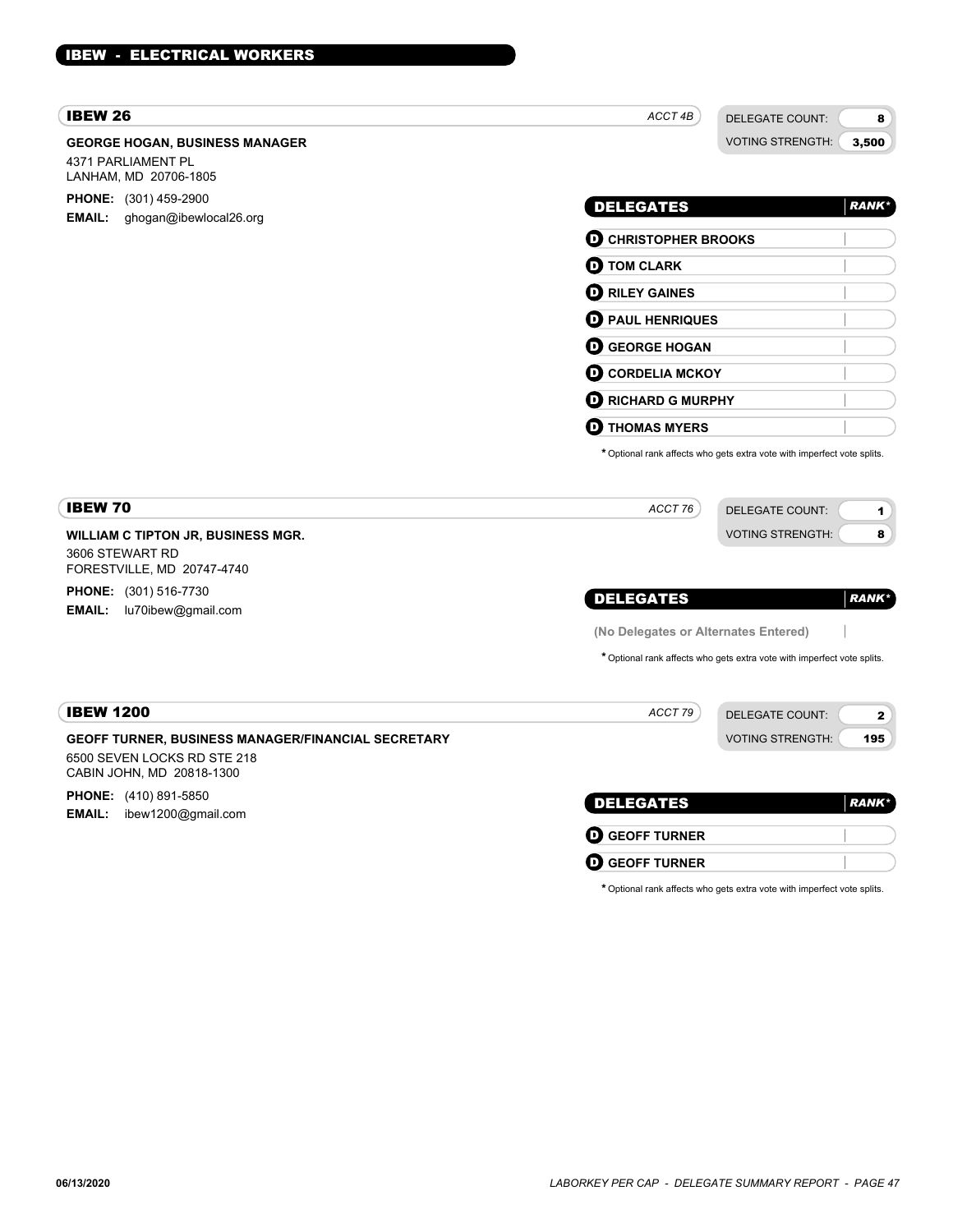| <b>IBEW 1900</b>                                                                                                 | ACCT 44                  | <b>DELEGATE COUNT:</b>                                                  | 5            |
|------------------------------------------------------------------------------------------------------------------|--------------------------|-------------------------------------------------------------------------|--------------|
| <b>JAMES GRIFFIN, PRESIDENT/BUSINESS MANAGER/FIN SECCY</b><br>1400 MERCANTILE LN STE 256<br>LARGO, MD 20774-5333 |                          | <b>VOTING STRENGTH:</b>                                                 | 716          |
| <b>PHONE:</b> (301) 322-6030<br><b>EMAIL:</b><br>jimgriffin@ibew1900.org                                         | <b>DELEGATES</b>         |                                                                         | <b>RANK*</b> |
|                                                                                                                  | <b>D</b> JAMES GRIFFIN   |                                                                         |              |
|                                                                                                                  | <b>O</b> AARON TYLER     |                                                                         |              |
|                                                                                                                  | <b>D</b> JERRY WILLIFORD | * Optional rank affects who gets extra vote with imperfect vote splits. |              |
| <b>APRI</b>                                                                                                      | ACCT 43                  | <b>DELEGATE COUNT:</b>                                                  | 3            |
| <b>LARRY R GREENHILL, SR., PRESIDENT</b>                                                                         |                          | <b>VOTING STRENGTH:</b>                                                 | 3            |
| 4371 PARLIAMENT PL<br>LANHAM, MD 20706-1805                                                                      |                          |                                                                         |              |

| <b>DELEGATES</b>            | $RANK^*$ |
|-----------------------------|----------|
| <b>D</b> LARRY GREENHILL SR |          |

\*Optional rank affects who gets extra vote with imperfect vote splits.

**PHONE:** (301) 918-8804

**EMAIL:** larrygreenhil47@gmail.com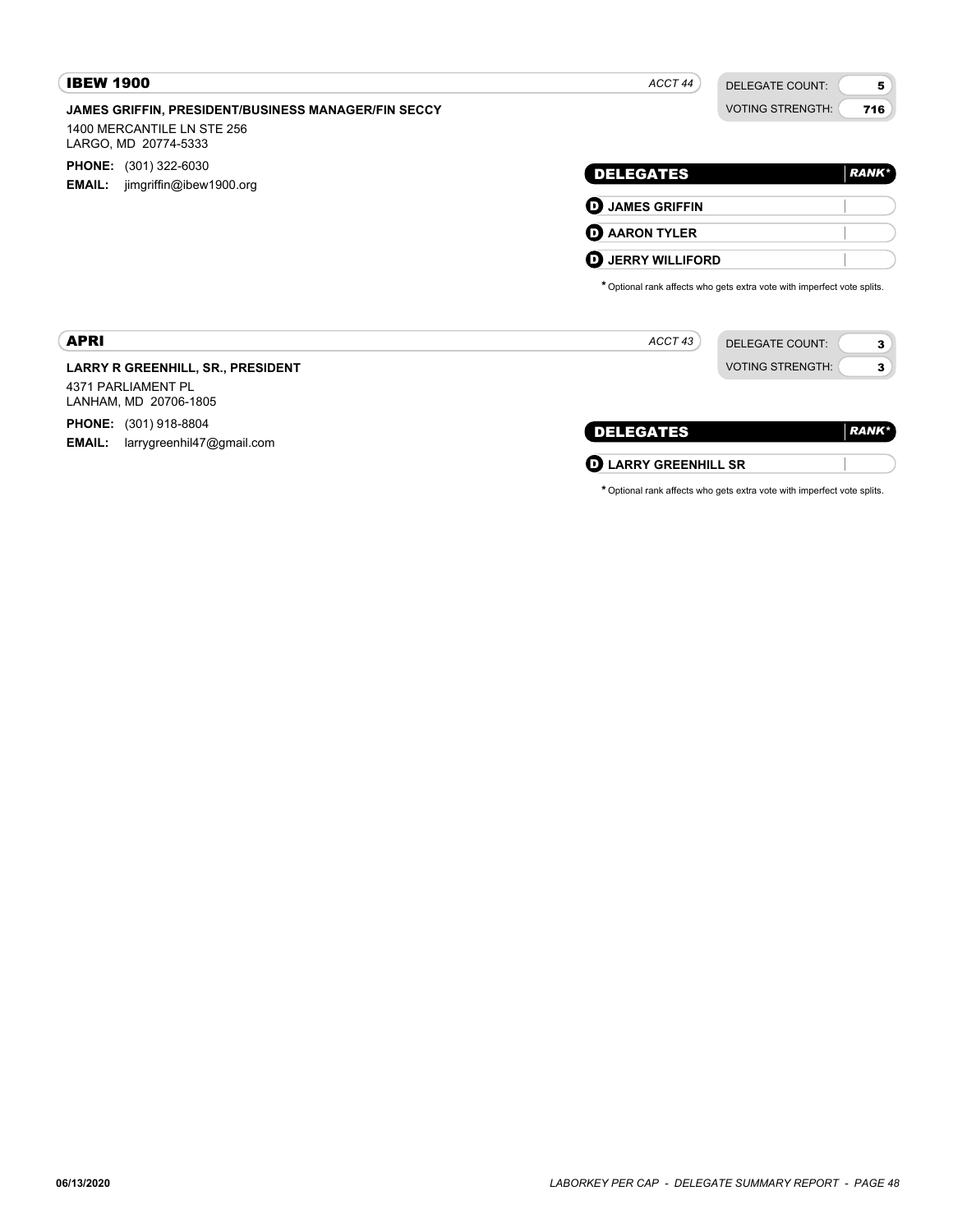# IBT - TEAMSTERS

| <b>TEAMSTERS 96</b>                                  | ACCT 6G                           | <b>DELEGATE COUNT:</b>                                                  |              |
|------------------------------------------------------|-----------------------------------|-------------------------------------------------------------------------|--------------|
| <b>BERNARD F ROBINSON, SECRETARY TREASURER</b>       |                                   | <b>VOTING STRENGTH:</b>                                                 | 522          |
| 13314 CHALFONT AVE<br>FORT WASHINGTON, MD 20744-2809 |                                   |                                                                         |              |
| <b>EMAIL:</b><br>robinson87991@aol.com               | <b>DELEGATES</b>                  |                                                                         | <b>RANK*</b> |
|                                                      | <b>D</b> JAUNTAUM J.T. BOWERS     |                                                                         |              |
|                                                      | $\boldsymbol{\Theta}$ wilder reed |                                                                         |              |
|                                                      | <b>BERNARD F ROBINSON</b><br>D    |                                                                         |              |
|                                                      |                                   | * Optional rank affects who gets extra vote with imperfect vote splits. |              |
|                                                      |                                   |                                                                         |              |
| <b>TEAMSTERS 639</b>                                 | ACCT 3W                           | <b>DELEGATE COUNT:</b>                                                  | 10           |
| JOHN GIBSON, PRESIDENT                               |                                   | <b>VOTING STRENGTH:</b>                                                 | 5,850        |
| 3100 AMES PL NE<br>WASHINGTON, DC 20018-1513         |                                   |                                                                         |              |
| <b>PHONE:</b> (202) 636-8170                         | <b>DELEGATES</b>                  |                                                                         | <b>RANK*</b> |
| <b>EMAIL:</b> jgibson@local639.org                   | <b>O CHUCK BOLLINO</b>            |                                                                         |              |
|                                                      | $\mathbf 0$ SCOTT CLARK           |                                                                         |              |
|                                                      |                                   |                                                                         |              |
|                                                      | <b>O ROLAND DAVIS</b>             |                                                                         |              |
|                                                      | <b>O WILLIAM DAVIS</b>            |                                                                         |              |
|                                                      |                                   |                                                                         |              |
|                                                      | <b>D</b> JOHN GIBSON              |                                                                         |              |
|                                                      | <b>O MARK GRINEVICIUS</b>         |                                                                         |              |
|                                                      | <b>OD</b> DARRYL HADEN            |                                                                         |              |

**O** RANDY ROBERTS D **WAYNE SETTLES D** ANTHONY SMITH

! *TOO MANY DELEGATES ASSIGNED*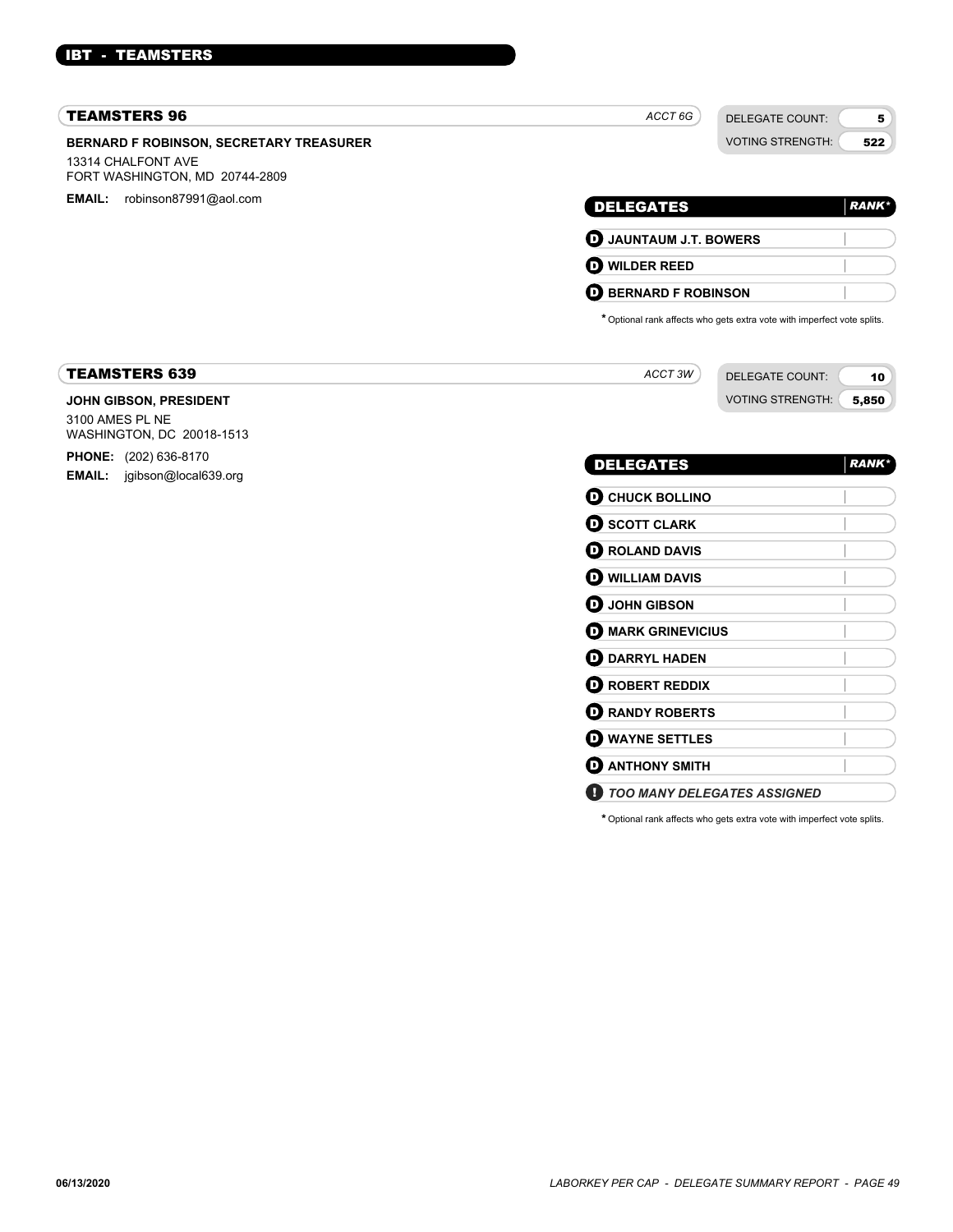| <b>TEAMSTERS 730</b>                                                                                                      | ACCT N                                                                  | <b>DELEGATE COUNT:</b><br>6                    |
|---------------------------------------------------------------------------------------------------------------------------|-------------------------------------------------------------------------|------------------------------------------------|
| <b>RITCHIE BROOKS, PRESIDENT</b><br>2001 RHODE ISLAND AVE NE<br>WASHINGTON, DC 20018-2834                                 |                                                                         | <b>VOTING STRENGTH:</b><br>1,465               |
| PHONE: (202) 529-3434                                                                                                     | <b>DELEGATES</b>                                                        | <b>RANK*</b>                                   |
| <b>EMAIL:</b><br>ritchiebrooks@verizon.net                                                                                |                                                                         |                                                |
|                                                                                                                           | <b>O RITCHIE BROOKS</b>                                                 |                                                |
|                                                                                                                           | <b>O SCOTT CHISMAR</b>                                                  |                                                |
|                                                                                                                           | <b>D</b> JASON LACY                                                     |                                                |
|                                                                                                                           | <b>D</b> FRANKLIN B MYERS                                               |                                                |
|                                                                                                                           | <b>D</b> TYRONE RICHARDSON                                              |                                                |
|                                                                                                                           | O<br><b>MARSHA RIDLEY</b>                                               |                                                |
|                                                                                                                           | * Optional rank affects who gets extra vote with imperfect vote splits. |                                                |
| <b>TEAMSTERS 922</b>                                                                                                      | ACCT 3T                                                                 | <b>DELEGATE COUNT:</b><br>5                    |
| <b>RUDOLPH GARDNER, PRESIDENT</b><br>2120 BLADENSBURG RD NE STE 102<br>WASHINGTON, DC 20018-1440<br>PHONE: (202) 526-9250 | <b>DELEGATES</b>                                                        | <b>VOTING STRENGTH:</b><br>850<br><b>RANK*</b> |
| <b>EMAIL:</b><br>teamsters922@gmail.com                                                                                   | <b>O</b> JONATHAN BROOKS                                                |                                                |
|                                                                                                                           | <b>D</b> TIMOTHY T BROWN                                                |                                                |
|                                                                                                                           | <b>D</b> RUDOLPH GARDNER                                                |                                                |
|                                                                                                                           | <b>D</b> THOMAS F JACKSON                                               |                                                |
|                                                                                                                           | <b>D</b> CRAIG PHILSON                                                  |                                                |
|                                                                                                                           | * Optional rank affects who gets extra vote with imperfect vote splits. |                                                |
| <b>TEAMSTERS JOINT COUNCIL 55</b>                                                                                         | ACCT 5Z                                                                 | <b>DELEGATE COUNT:</b><br>0                    |
|                                                                                                                           |                                                                         | <b>VOTING STRENGTH:</b><br>$\bullet$           |
| <b>FRANK MYERS, PRESIDENT</b><br>2120 BLADENSBURG RD NE STE 102                                                           |                                                                         |                                                |
| WASHINGTON, DC 20018-1440                                                                                                 |                                                                         |                                                |
| PHONE: (202) 526-9250<br>EMAIL: frankbmyers@teamsters67.com                                                               | <b>DELEGATES</b>                                                        | <b>RANK*</b>                                   |
|                                                                                                                           | <b>O</b> FRANK MYERS                                                    |                                                |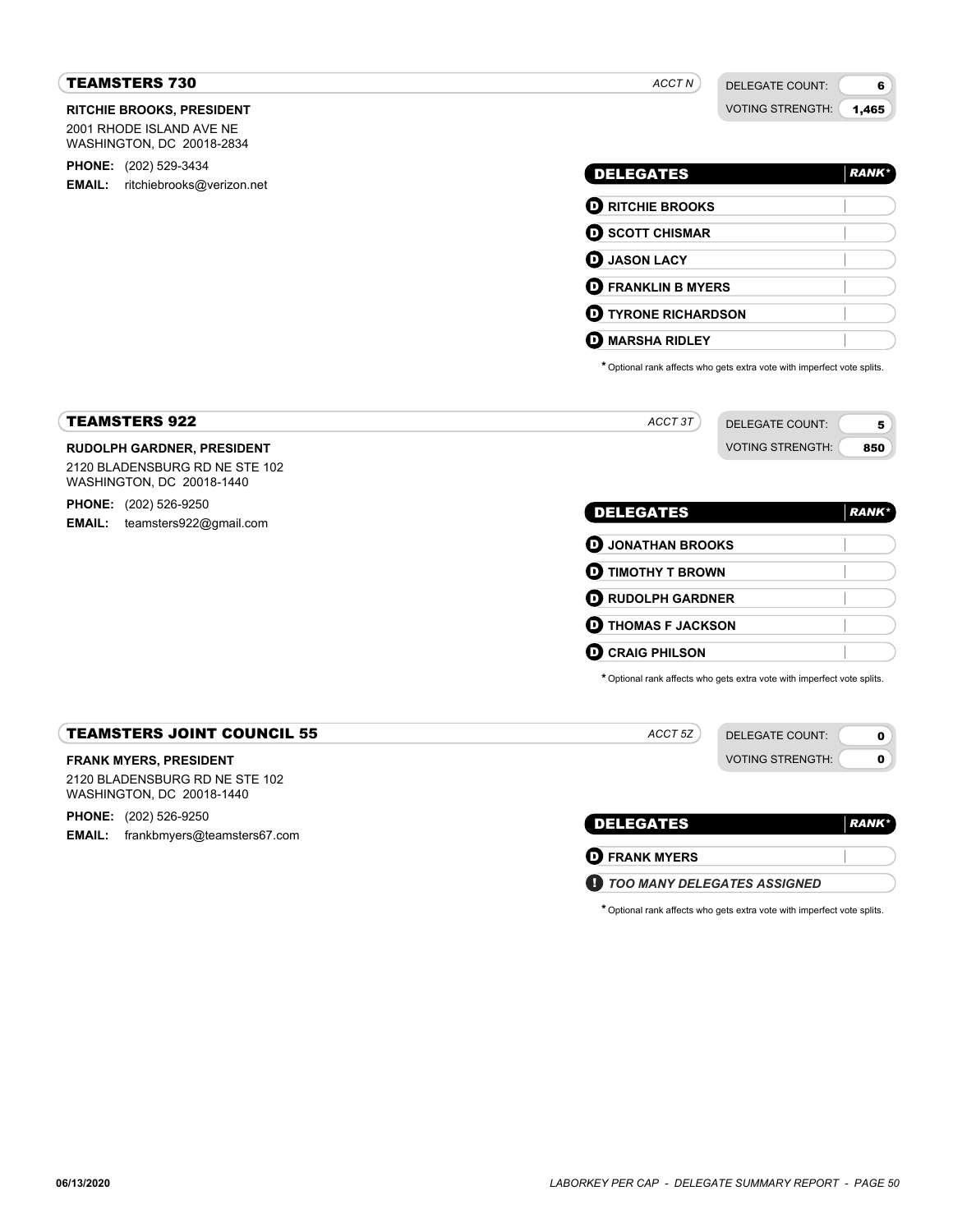# IFPTE - PROFESSIONAL & TECHNICAL ENGINEERS

| <b>IFPTE 70</b>                                                                                                    | ACCT F<br><b>DELEGATE COUNT:</b><br>3                                   |
|--------------------------------------------------------------------------------------------------------------------|-------------------------------------------------------------------------|
| <b>KAYLA BLADO, INTERIM PRESIDENT</b><br>1225 I ST NW STE 600<br>WASHINGTON, DC 20005-5960                         | <b>VOTING STRENGTH:</b><br>221                                          |
| <b>EMAIL:</b><br>kmblado@gmail.com                                                                                 | <b>DELEGATES &amp; ALTERNATES</b><br><b>RANK</b> *                      |
|                                                                                                                    | <b>D</b> KAYLA BLADO                                                    |
|                                                                                                                    | $\mathbf 0$ BICH HA PHAM                                                |
|                                                                                                                    | Ø<br><b>ETHAN MILLER</b>                                                |
|                                                                                                                    | <b>KATIE BARROWS</b><br>Œ                                               |
|                                                                                                                    | * Optional rank affects who gets extra vote with imperfect vote splits. |
| <b>IFPTE 75 (CREA)</b>                                                                                             | ACCT 74<br><b>DELEGATE COUNT:</b><br>1                                  |
| SUSAN BAILEY THAUL, PH.D., PRESIDENT<br>101 INDEPENDENCE AVE SE, LM 412 MADISON BLDG.<br>WASHINGTON, DC 20540-0002 | <b>VOTING STRENGTH:</b><br>92                                           |
| <b>PHONE:</b> (202) 707-7636                                                                                       | <b>DELEGATES</b><br><b>RANK*</b>                                        |
| <b>EMAIL:</b><br>crea@crs.loc.gov                                                                                  | <b>SUSAN THAUL</b><br>Q                                                 |
|                                                                                                                    | * Optional rank affects who gets extra vote with imperfect vote splits. |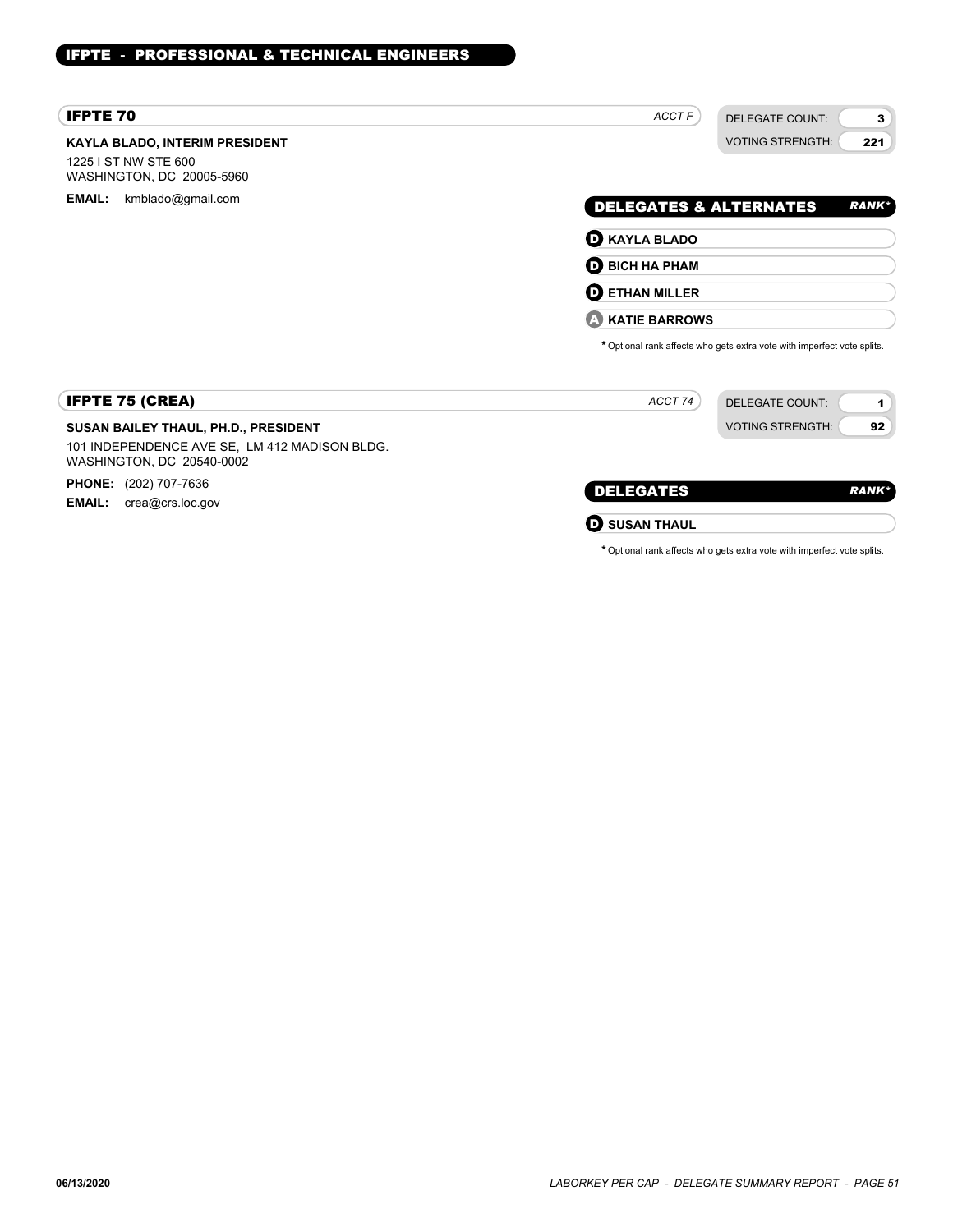# IUEC 10

# **D. MIKE WATSON, BUSINESS MANAGER**

9600 MARTIN LUTHER KING JR HWY LANHAM, MD 20706-1828

**PHONE:** (301) 459-0497

**EMAIL:** dwatson@iuec10.org

| ACCT 7N |  |
|---------|--|
|---------|--|

DELEGATE COUNT: VOTING STRENGTH:

5 500

| <b>DELEGATES</b>       | <b>RANK</b> * |
|------------------------|---------------|
| <b>O</b> VANCE AYRES   |               |
| <b>O RALPH GRAY</b>    |               |
| <b>O</b> JOHN O'CONNOR |               |
| <b>O SONNY YEATMAN</b> |               |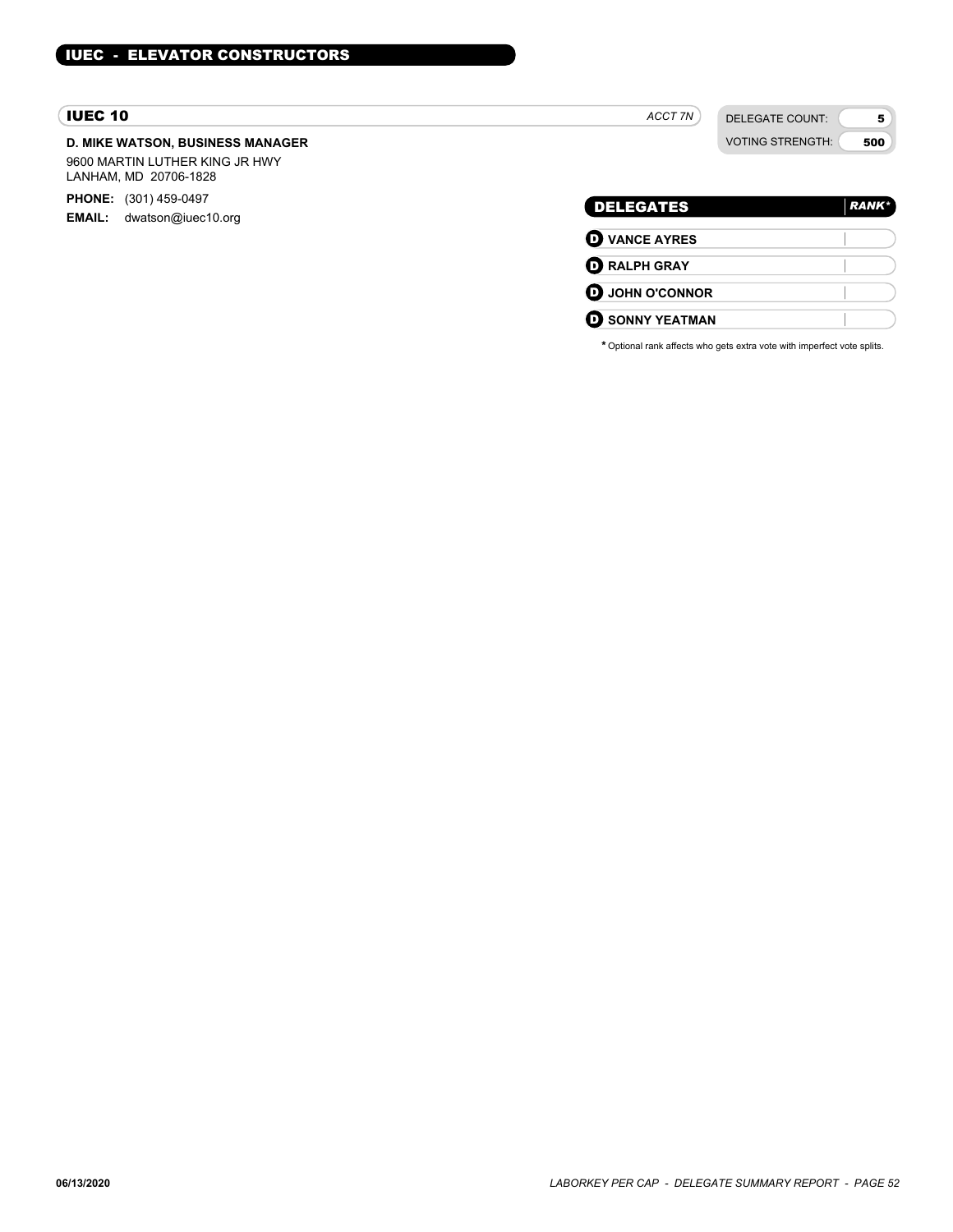| <b>IUOE 77</b>                                                                                     | ACCT 7B<br><b>DELEGATE COUNT:</b>                                                                   | 4            |
|----------------------------------------------------------------------------------------------------|-----------------------------------------------------------------------------------------------------|--------------|
| <b>JOSH VANDYKE, BUSINESS MANAGER</b><br>4546 BRITTANY WAY<br>SUITLAND, MD 20746-4209              | <b>VOTING STRENGTH:</b>                                                                             | 333          |
| <b>PHONE:</b> (301) 899-6900<br>josh@iuoelocal77.org<br><b>EMAIL:</b>                              | <b>DELEGATES</b>                                                                                    | <b>RANK*</b> |
|                                                                                                    | $\mathbf 0$ JOSH VANDYKE<br>* Optional rank affects who gets extra vote with imperfect vote splits. |              |
| <b>IUOE 99</b>                                                                                     | ACCT 47<br><b>DELEGATE COUNT:</b>                                                                   | 6            |
| <b>DONALD HAVARD, BUSINESS MANAGER</b><br>9315 LARGO DR W STE 200<br>UPPER MARLBORO, MD 20774-4755 | <b>VOTING STRENGTH:</b><br>1,755                                                                    |              |
| <b>PHONE:</b> (202) 337-0099<br><b>EMAIL:</b><br>dhavard@iuoelocal99.org                           | <b>DELEGATES &amp; ALTERNATES</b>                                                                   | <b>RANK*</b> |
|                                                                                                    | <b>D</b> FRANK BARILE                                                                               |              |
|                                                                                                    | <b>EAMON CLIFFORD</b><br>$\mathbf \Omega$                                                           |              |
|                                                                                                    | <b>DONALD HAVARD</b><br>O                                                                           |              |
|                                                                                                    | <b>D</b> KATHLEEN M MOORS                                                                           |              |
|                                                                                                    | <b>O MARK SEXTON</b>                                                                                |              |
|                                                                                                    | <b>RAYMOND D STACK</b><br>o                                                                         |              |
|                                                                                                    | <b>STEVEN L RUPPERT</b>                                                                             |              |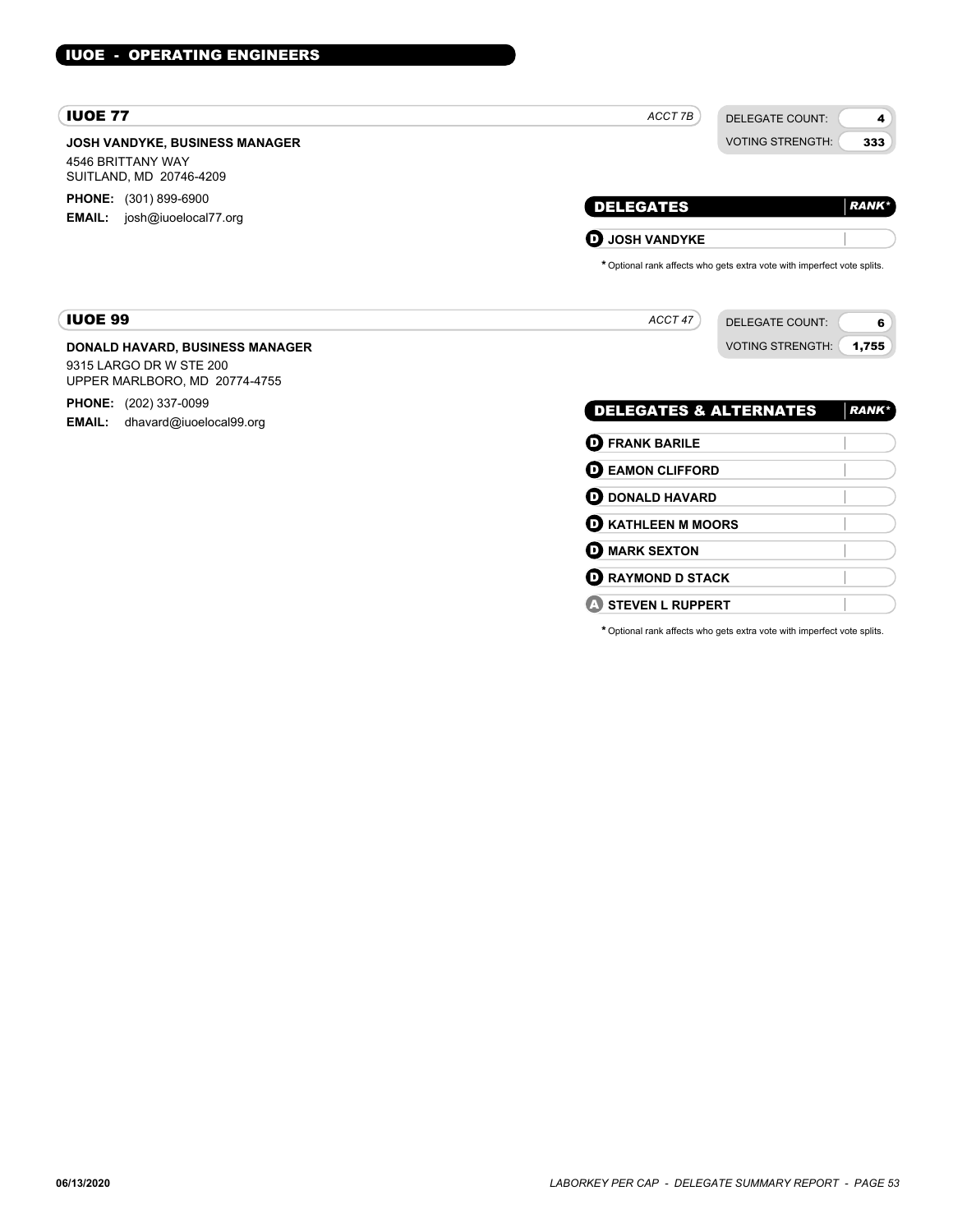# PAINTERS DC 51

**BRIAN COURTIEN, BUSINESS MANAGER/SECRETARY TREASURER**

4700 BOSTON WAY LANHAM, MD 20706-4311

EMAIL: bcourtien@dc51.com

| <b>VOTING STRENGTH:</b> |
|-------------------------|
|                         |
|                         |

*ACCT 73*

DELEGATE COUNT:

1 1

| DELEGATES                | <b>RANK</b> * |
|--------------------------|---------------|
| $\mathbf D$ ROXANA MEJIA |               |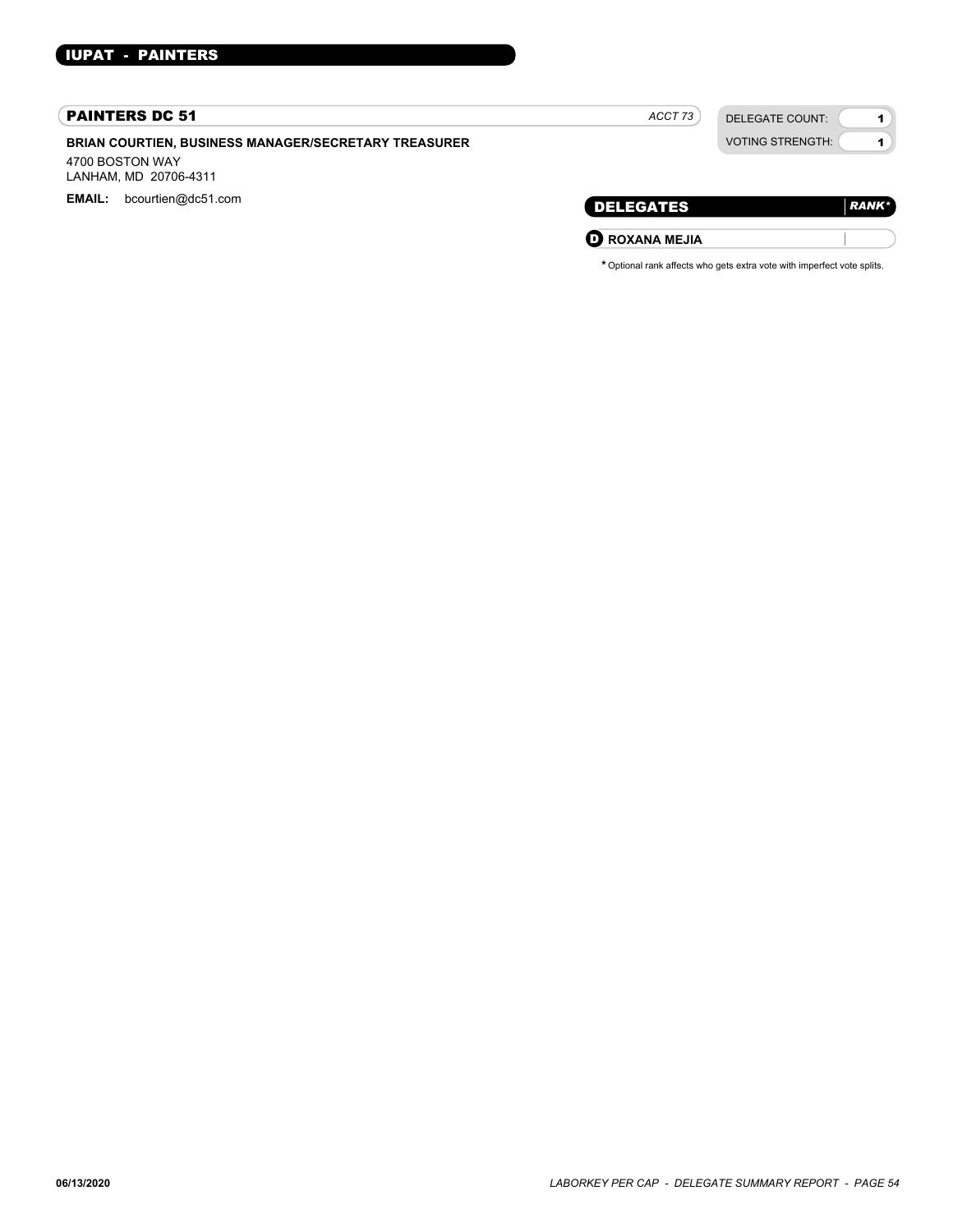# IW - IRON WORKERS

| <b>IRONWORKERS 5</b>                                                    | ACCT <sub>9</sub>                    | <b>DELEGATE COUNT:</b><br>5                                             |
|-------------------------------------------------------------------------|--------------------------------------|-------------------------------------------------------------------------|
| AARON T BAST, BUSINESS MANAGER/FST<br>9301 PEPPERCORN PL                |                                      | <b>VOTING STRENGTH:</b><br>853                                          |
| UPPER MARLBORO, MD 20774-5305                                           |                                      |                                                                         |
| <b>PHONE:</b> (301) 599-0960<br><b>EMAIL:</b><br>abast@ironworkers5.org | <b>DELEGATES</b>                     | <b>RANK*</b>                                                            |
|                                                                         | $\mathbf 0$ AARON T BAST             |                                                                         |
|                                                                         | <b>RAYMOND CLELAND</b><br>O          |                                                                         |
|                                                                         | O<br><b>JOHN RAYNER</b>              |                                                                         |
|                                                                         |                                      | * Optional rank affects who gets extra vote with imperfect vote splits. |
| <b>IRONWORKERS 201 (REINFORCING)</b>                                    | ACCT 8C                              | <b>DELEGATE COUNT:</b><br>$\mathbf{2}$                                  |
| AARON T BAST, BUSINESS MANAGER/FST                                      |                                      | <b>VOTING STRENGTH:</b><br>140                                          |
| 9301 PEPPERCORN PL<br>UPPER MARLBORO, MD 20774-5305                     |                                      |                                                                         |
| <b>EMAIL:</b><br>abast@ironworkers5.org                                 | <b>DELEGATES</b>                     | <b>RANK*</b>                                                            |
|                                                                         | (No Delegates or Alternates Entered) |                                                                         |
|                                                                         |                                      | * Optional rank affects who gets extra vote with imperfect vote splits. |
| <b>IRONWORKERS DISTRICT COUNCIL OF THE MID-ATLANTIC STATES</b>          | ACCT <sub>5D</sub>                   | <b>DELEGATE COUNT:</b><br>1                                             |
| <b>KENDALL MARTIN, PRESIDENT</b>                                        |                                      | <b>VOTING STRENGTH:</b><br>$\mathbf{1}$                                 |
| 415 WILLIAM ST<br>FREDERICKSBURG, VA 22401-5857                         |                                      |                                                                         |
| <b>PHONE:</b> (410) 661-3857<br>kmartin@iwintl.org<br><b>EMAIL:</b>     | <b>DELEGATES</b>                     | <b>RANK*</b>                                                            |

**O** KENDALL MARTIN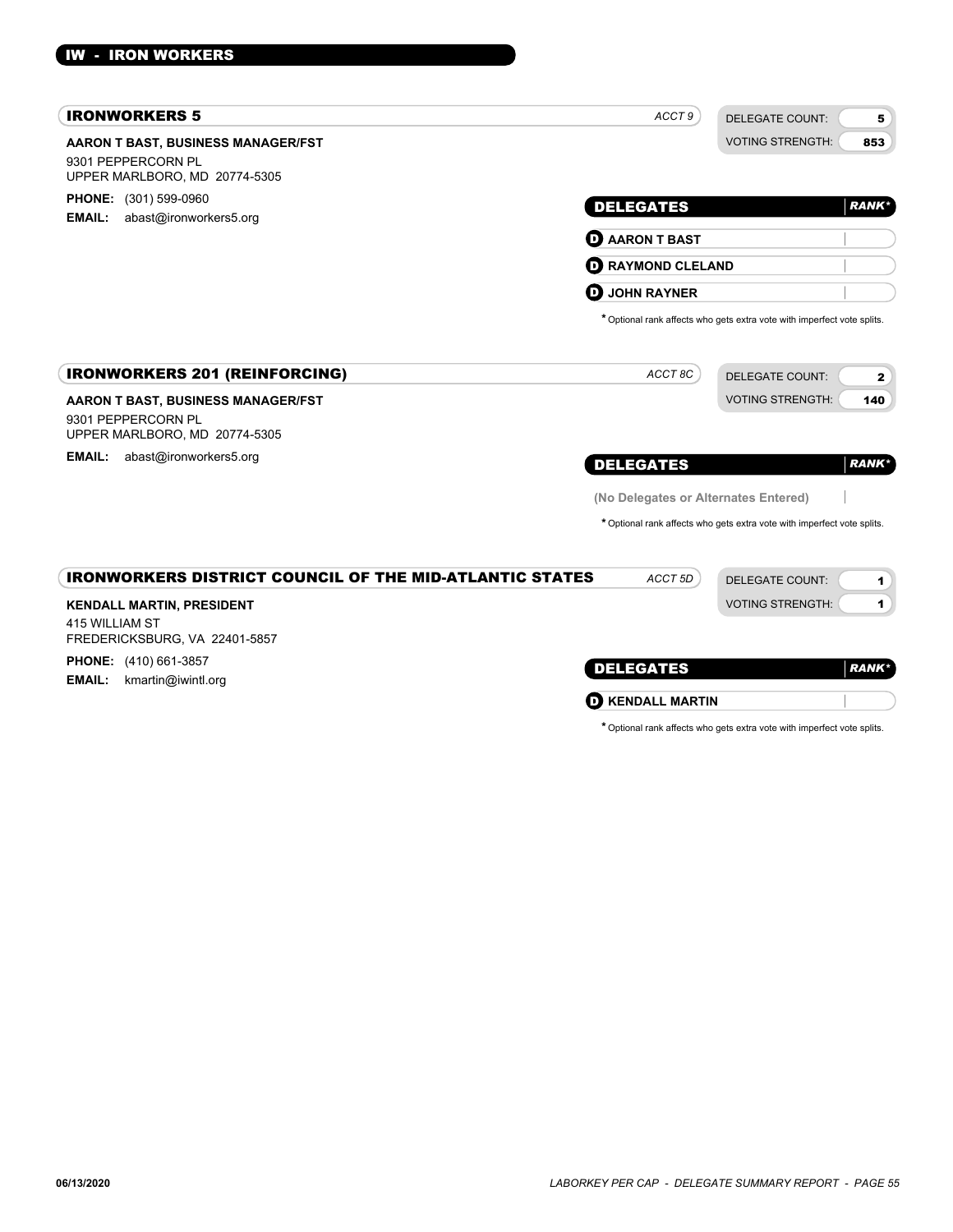# LIUNA - LABORERS

| <b>LABORERS 11</b>                                                                     | ACCT 3E                   | <b>DELEGATE COUNT:</b><br>6                                             |
|----------------------------------------------------------------------------------------|---------------------------|-------------------------------------------------------------------------|
| <b>DENNIS DESMOND, BUSINESS MANAGER</b><br>5201 1ST PL NE<br>WASHINGTON, DC 20011-3403 |                           | <b>VOTING STRENGTH:</b><br>1,350                                        |
| <b>PHONE:</b> (202) 723-3366<br><b>EMAIL:</b><br>ddesmond@bwldc.org                    | <b>DELEGATES</b>          | <b>RANK*</b>                                                            |
|                                                                                        | <b>D</b> HUGO CARBALLO    |                                                                         |
|                                                                                        | <b>OD</b> DENNIS DESMOND  |                                                                         |
|                                                                                        | <b>O SHANNON JONES</b>    |                                                                         |
|                                                                                        | <b>O STEVE LANNING</b>    |                                                                         |
|                                                                                        | <b>O VICTORIA LEONARD</b> |                                                                         |
|                                                                                        | <b>D</b> JULIO PALOMO     |                                                                         |
|                                                                                        |                           | * Optional rank affects who gets extra vote with imperfect vote splits. |
| <b>BALTIMORE/WASHINGTON LABORERS' DISTRICT COUNCIL</b>                                 | ACCT <sub>5</sub>         | <b>DELEGATE COUNT:</b><br>$\mathbf 0$                                   |
| JULIO PALOMO, BUSINESS MANAGER                                                         |                           | <b>VOTING STRENGTH:</b><br>$\mathbf 0$                                  |
| 11951 FREEDOM DR STE 310<br>RESTON, VA 20190-5686                                      |                           |                                                                         |
| EMAIL: jpalomo@bwldc.org                                                               | <b>DELEGATES</b>          | <b>RANK*</b>                                                            |

 $\begin{array}{c} \hline \end{array}$ 

**(No Delegates or Alternates Entered)**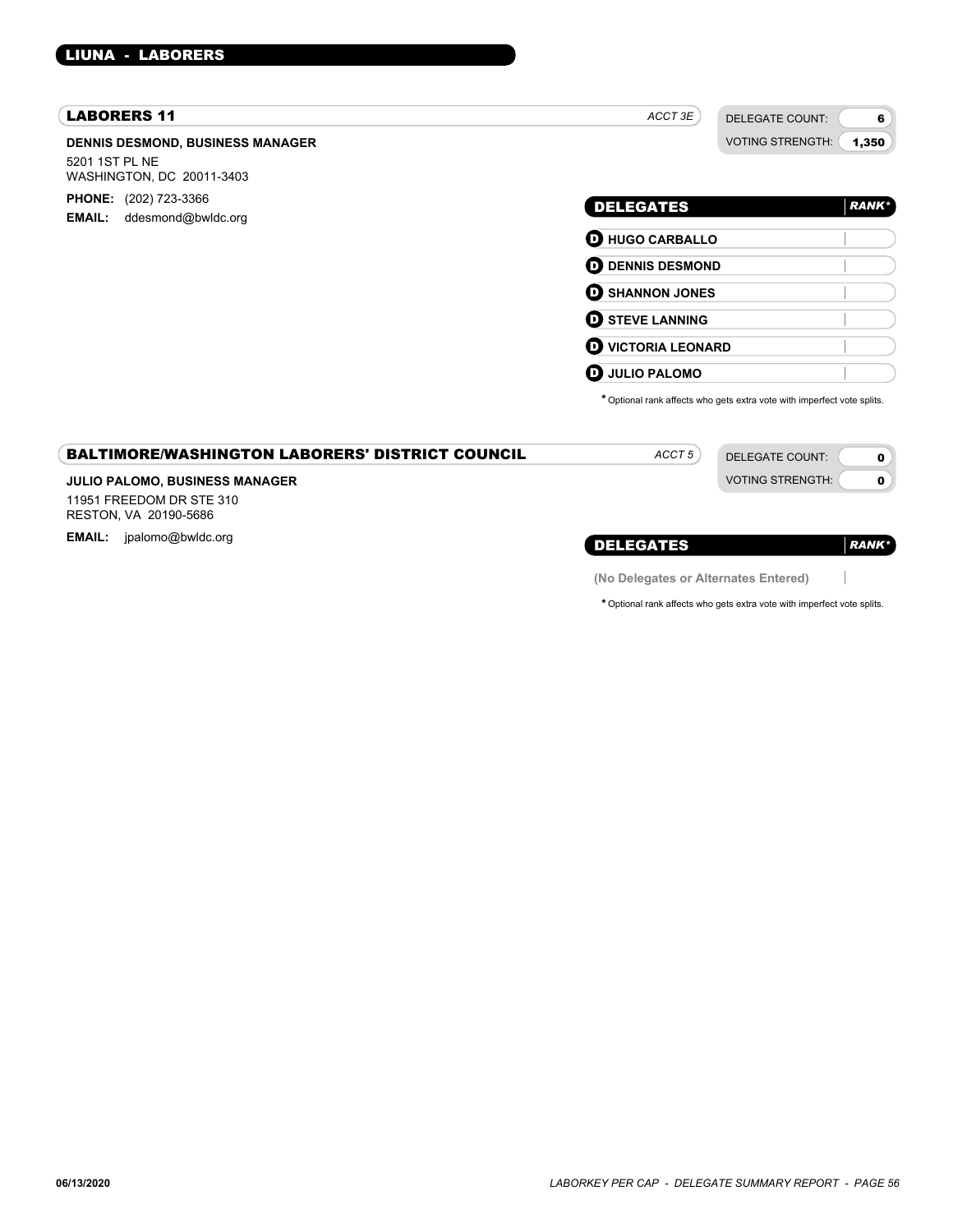# NALC - LETTER CARRIERS

# NALC 142

# **KEITH HOOKS, PRESIDENT**

6310 CHILLUM PL NW WASHINGTON, DC 20011-1404

**PHONE:** (202) 291-4930 **EMAIL:** khooks@branch142.com

| <b>DELEGATES</b>            | <b>RANK*</b> |
|-----------------------------|--------------|
| $\mathbf 0$ KEITH HOOKS     |              |
| <b>O KAREN NANCE</b>        |              |
| <b>D</b> STEVEN P. ROBINSON |              |
| <b>D</b> BARBARA TURNER     |              |
| $\mathbf D$ LATISHA WEIR    |              |
| <b>DARRIEN WILLIAMS</b>     |              |

*ACCT 4D*

DELEGATE COUNT: VOTING STRENGTH:

6 1,329

\*Optional rank affects who gets extra vote with imperfect vote splits.

| <b>NALC 3825</b>                        | ACCT 59<br>DELEGATE COUNT: |               |
|-----------------------------------------|----------------------------|---------------|
| <b>KENNETH LERCH, PRESIDENT</b>         | <b>VOTING STRENGTH:</b>    | 400           |
| PO BOX 1398<br>ROCKVILLE, MD 20849-1398 |                            |               |
| (301) 424-5960<br><b>PHONE:</b>         | <b>DELEGATES</b>           | <b>RANK</b> * |
| nalcbr3825@aol.com<br><b>EMAIL:</b>     |                            |               |

| <b>DELEGATES</b>       | <b>RANK</b> * |
|------------------------|---------------|
| <b>O ALTON BRANSON</b> |               |
| <b>O CHUCK CLARK</b>   |               |
| <b>O KENNETH LERCH</b> |               |
| <b>O HUGH MCELROY</b>  |               |
|                        |               |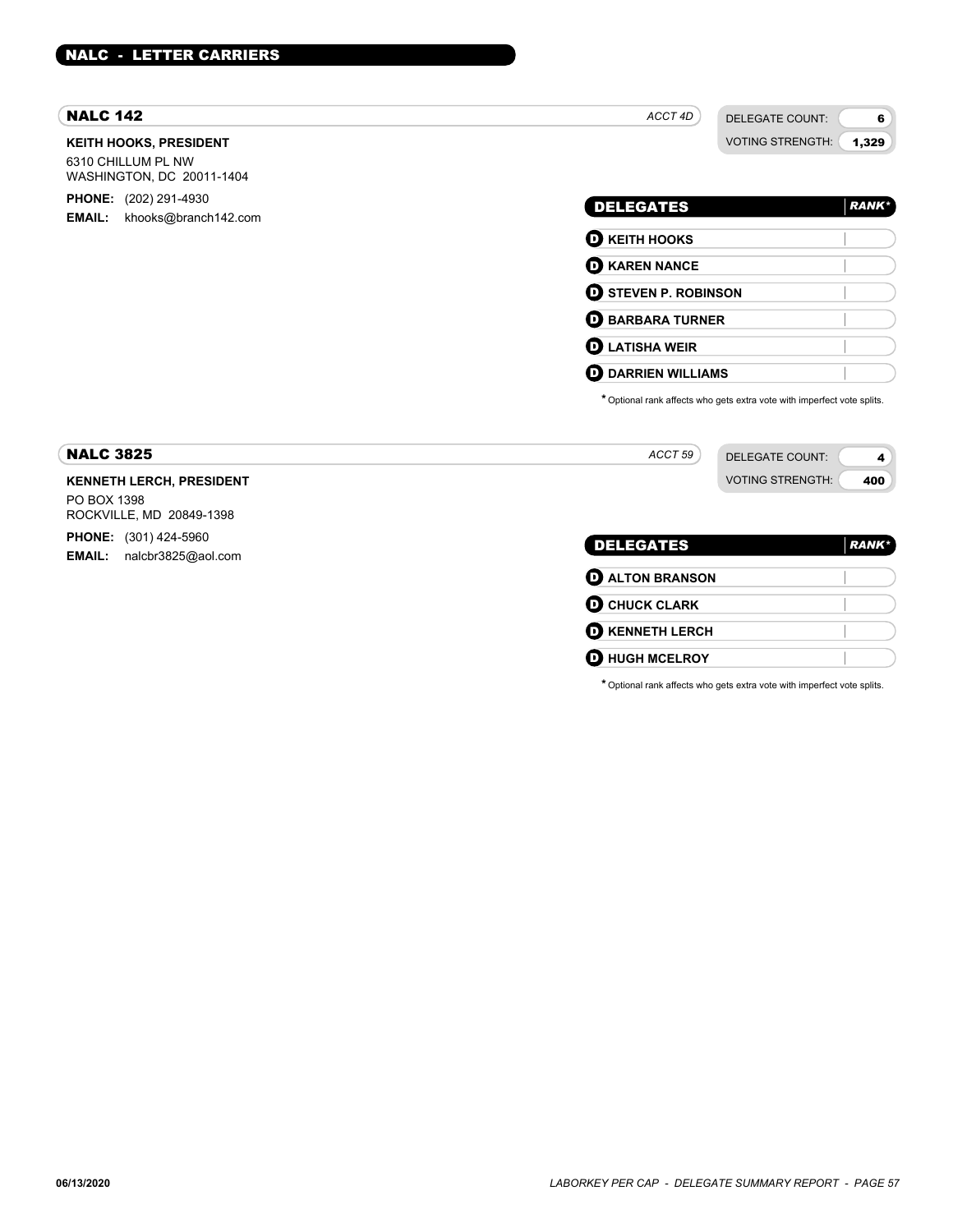#### NEA/UDCFA

## **WILMER JOHNSON, PRESIDENT**

4200 CONNECTICUT AVE NW RM 310 WASHINGTON, DC 20008-1122

**PHONE:** (202) 274-7108

**EMAIL:** udcfanea@udc.edu

|  | $\tau$ .<br>ACC |  |
|--|-----------------|--|
|--|-----------------|--|

2 115

| <b>DELEGATES</b>        | <b>RANK*</b> |
|-------------------------|--------------|
| <b>D</b> WILMER JOHNSON |              |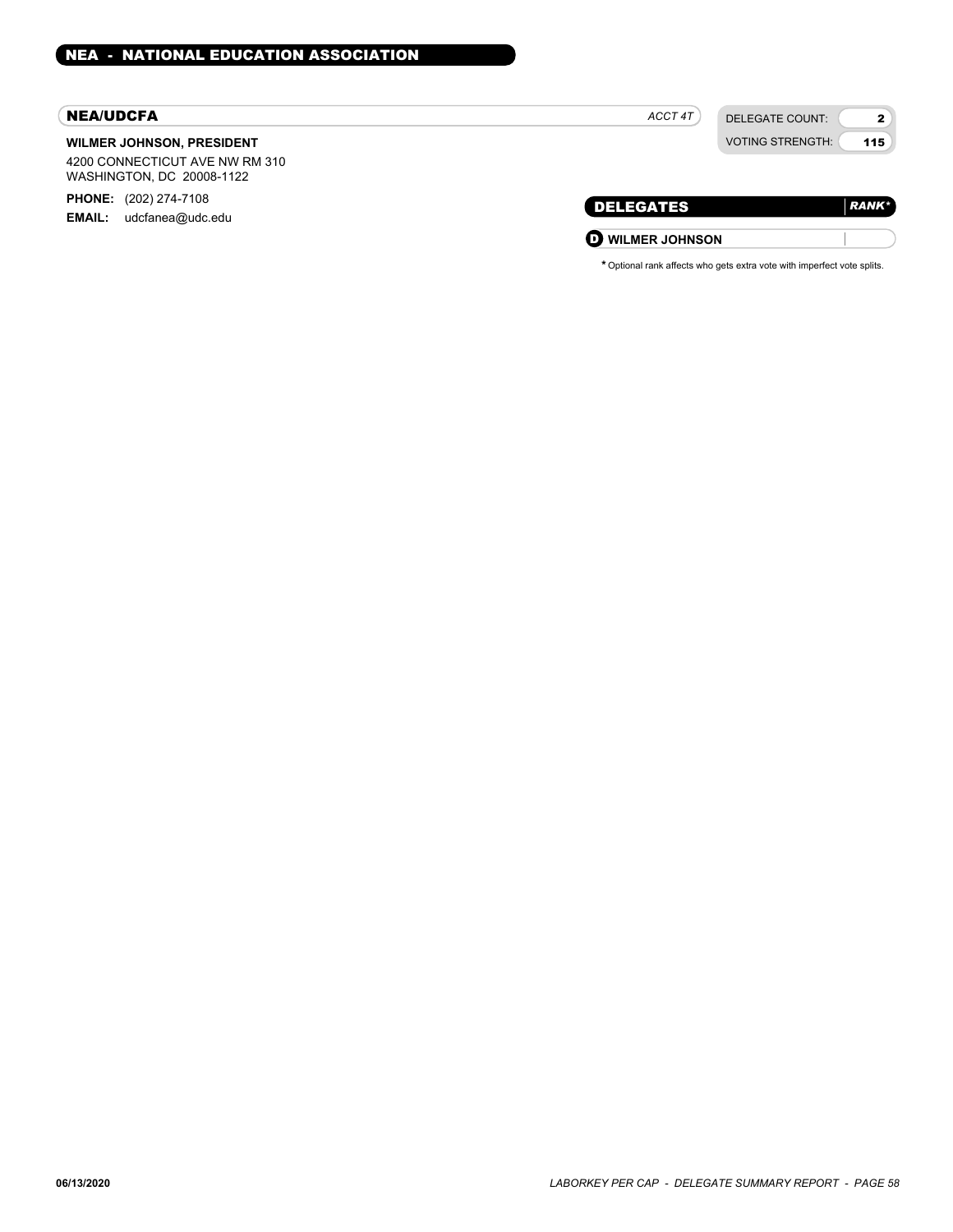# NFL PLAYERS ASSOCIATION

## **HEATHER MCPHEE**

1133 20TH ST NW WASHINGTON, DC 20036-3408

**PHONE:** (800) 372-2000

**EMAIL:** heather.mcphee@nflplayers.com

*ACCT 5N*

DELEGATE COUNT: VOTING STRENGTH:

1 53

 $\begin{array}{c} \hline \end{array}$ 

*RANK\**

# DELEGATES

**(No Delegates or Alternates Entered)**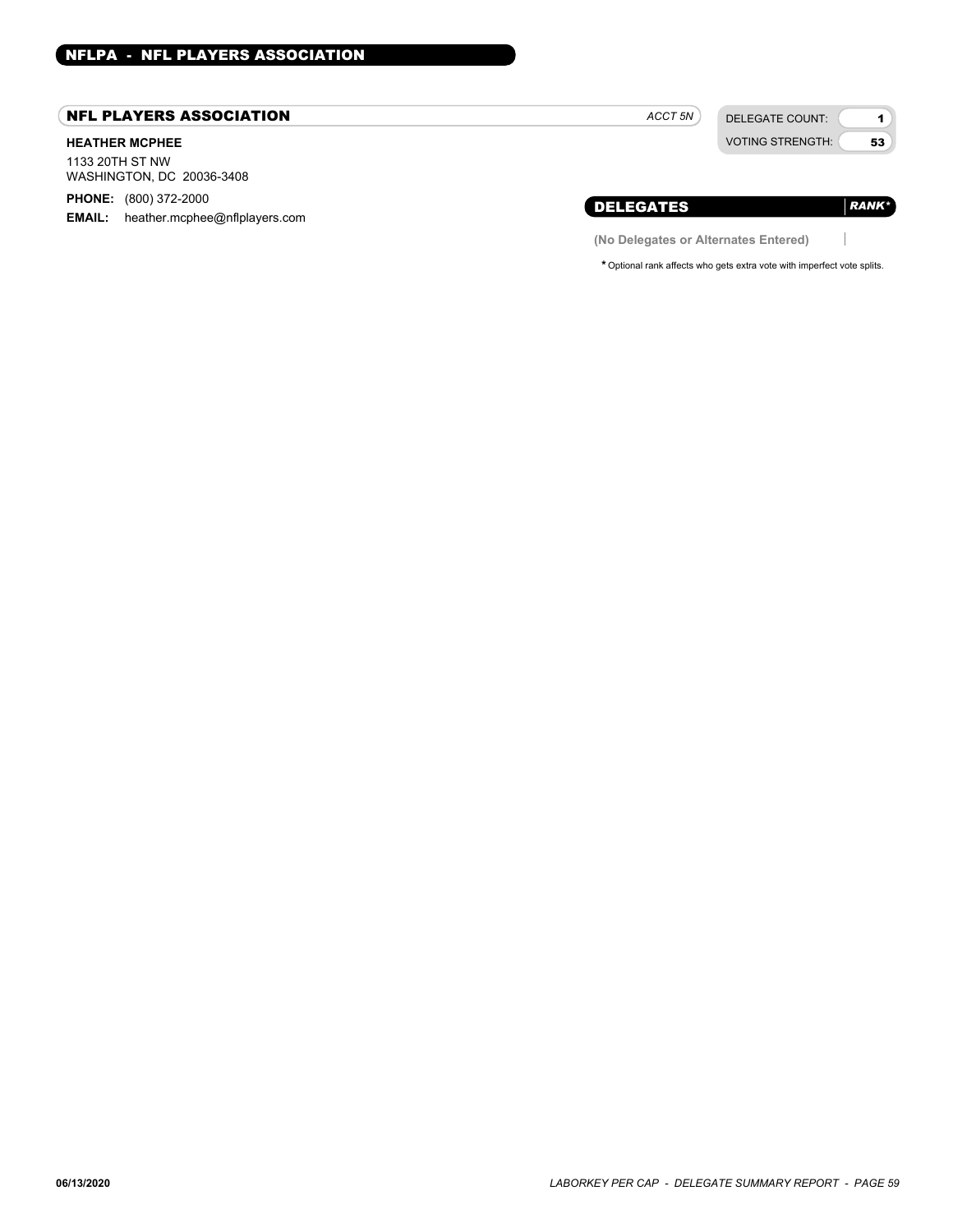#### **EDWARD J SMITH, EXECUTIVE DIRECTOR** DCNA 5100 WISCONSIN AVENUE, NW, STE 306 WASHINGTON, DC 20016-4130 **PHONE:** (202) 244-2705 **EMAIL:** esmith@dcna.org DELEGATE COUNT: VOTING STRENGTH: 6 1,793 DELEGATES *ACCT 6V RANK\** D **APOLLONIA ANDERSON** D **KIMBERLY BABER-GREENWOOD O** ROBIN BURNS D **KAREN MEEK** D **KAREN RICHARDSON** D **TRACY SPANN-DOWNING** \*Optional rank affects who gets extra vote with imperfect vote splits. **KEN ZINN** NNU 8455 COLESVILLE RD STE 1100 SILVER SPRING, MD 20910-3315 **PHONE:** (240) 235-2000 **EMAIL:** kzinn@nationalnursesunited.org DELEGATE COUNT: VOTING STRENGTH: 5 633 DELEGATES *ACCT 9X RANK\** **O** RITA COLLINS **O** STEPHEN FRUM

\*Optional rank affects who gets extra vote with imperfect vote splits.

**D** KOREY HARTWICH **O** ANNE STRAUSS

**D** KEN ZINN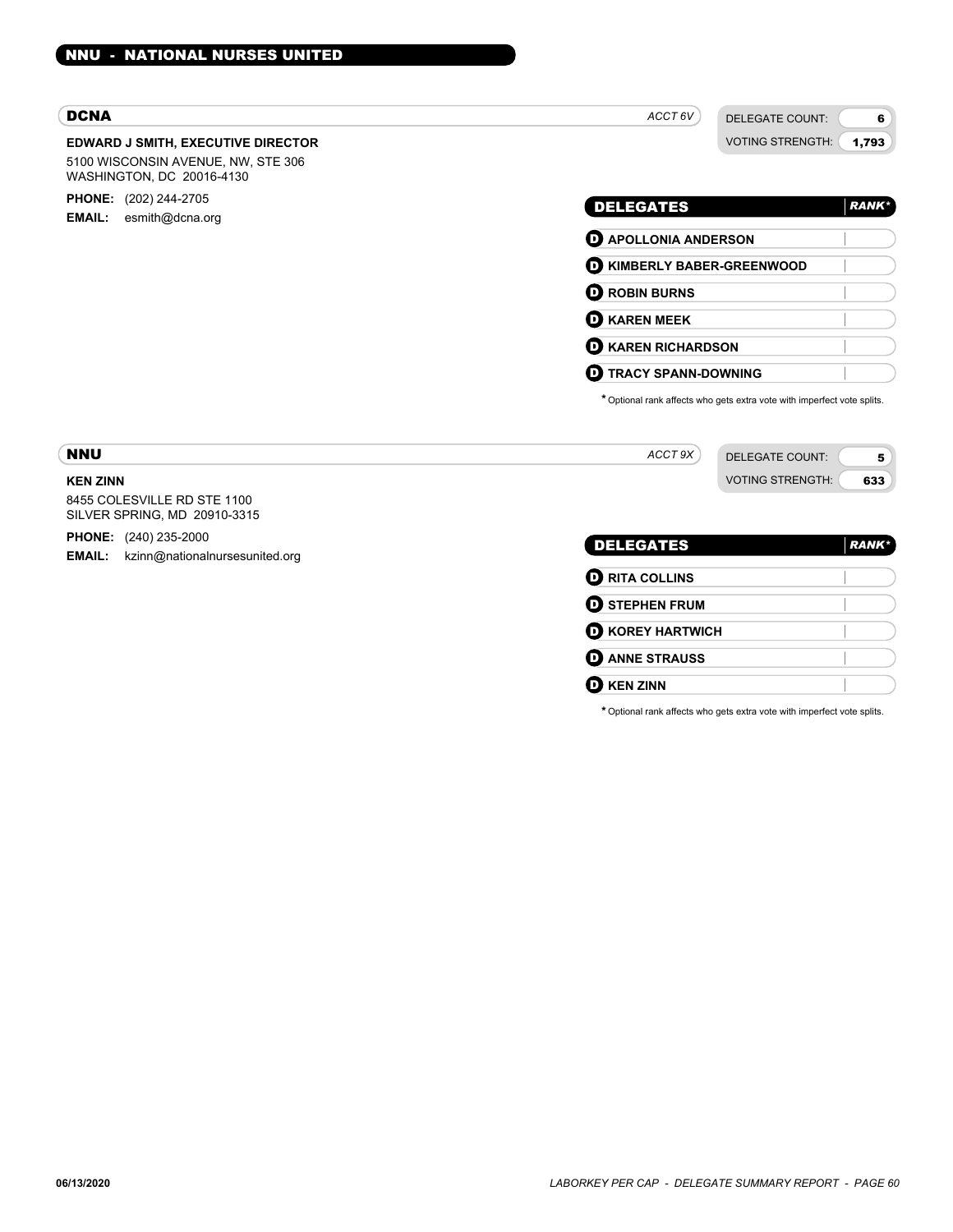# OPCMIA 891

# **CARLOS C JIMENEZ, BUSINESS MANAGER**

1517 KENILWORTH AVE NE WASHINGTON, DC 20019-2006

**PHONE:** (202) 398-5858 **EMAIL:** cjimenezopcmdc@aol.com

| <b>DELEGATES</b>       | <b>RANK*</b> |
|------------------------|--------------|
| <b>O CARL E CARSON</b> |              |

DELEGATE COUNT: VOTING STRENGTH:

3 300

D **CARLOS C JIMENEZ**

*ACCT 4N*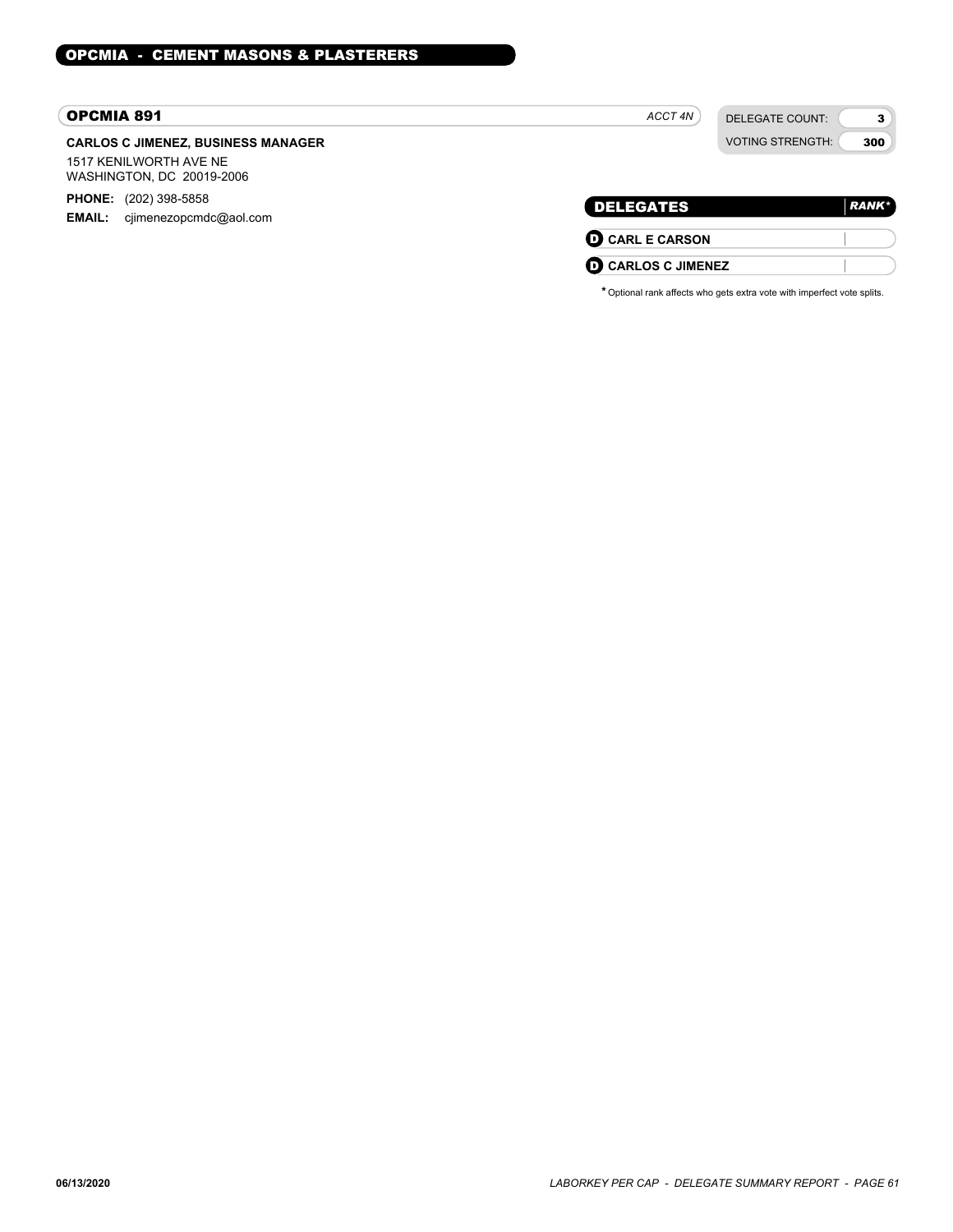# OPEIU - OFFICE & PROFESSIONAL EMPLOYEES

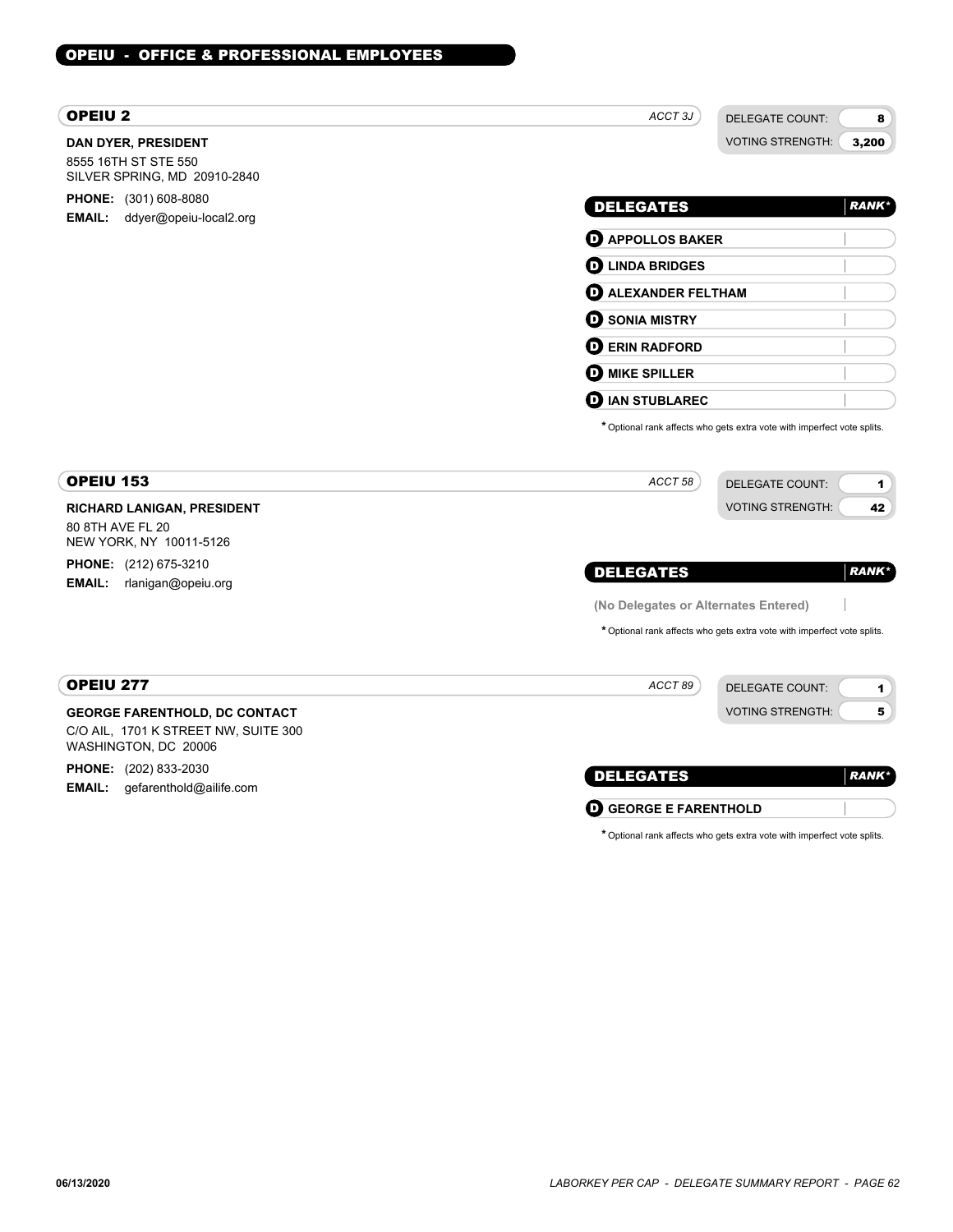#### ROOFERS 30

## **SHAWN MCCULLOUGH, BUSINESS MANAGER** 6447 TORRESDALE AVE

PHILADELPHIA, PA 19135-3320

**PHONE:** (215) 331-8771 **EMAIL:** rooferslocal30@yahoo.com

DELEGATE COUNT: VOTING STRENGTH:

1 45

| 1 H I<br>. .<br>$\mathbf{r}$ |  |
|------------------------------|--|
| The control of the control   |  |

**O** THOMAS PEDRICK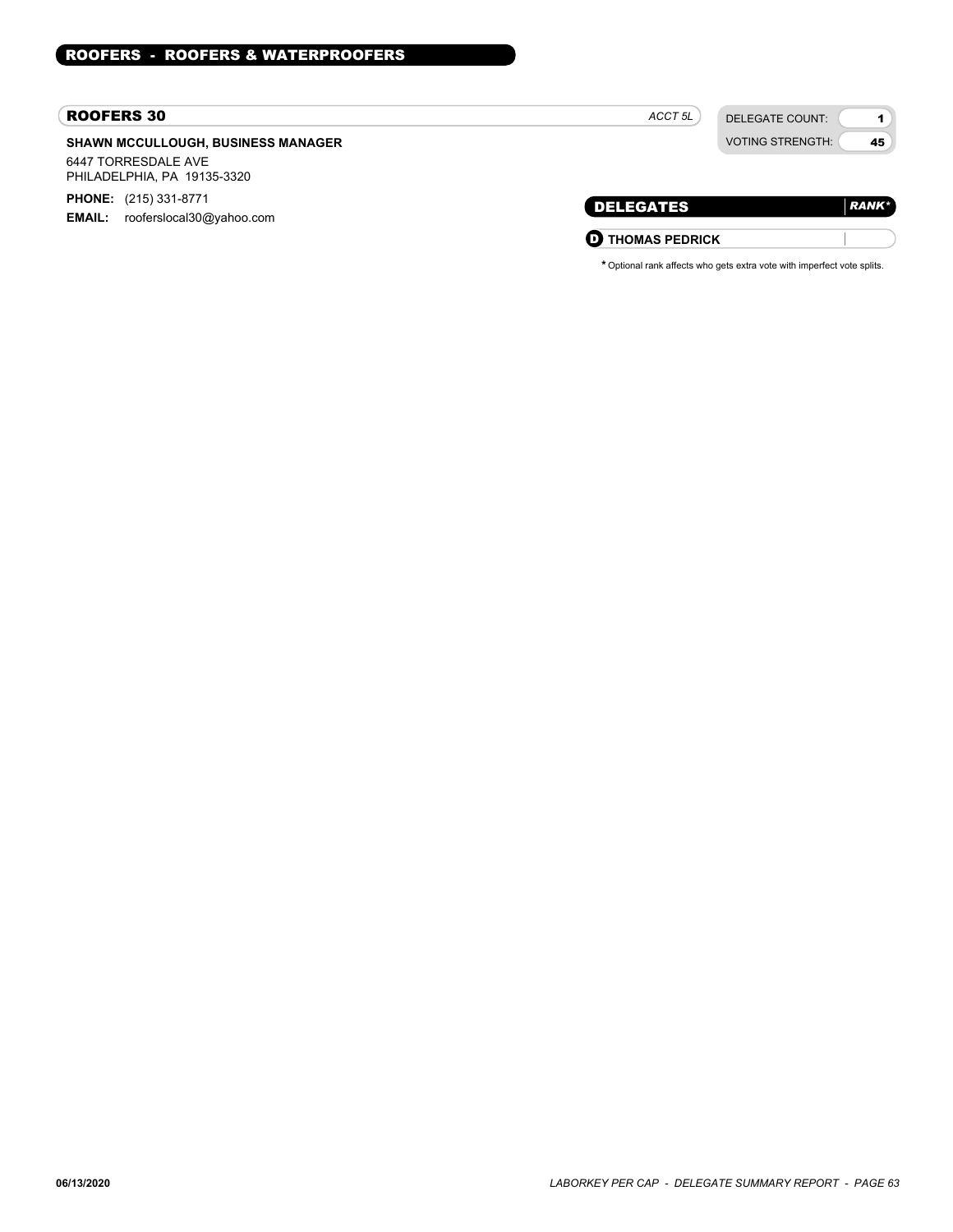### SAG-AFTRA WASHINGTON

## **PATRICIA O'DONNELL, EXECUTIVE DIRECTOR**

7735 OLD GEORGETOWN RD STE 950 BETHESDA, MD 20814-6215

**PHONE:** (301) 657-2560

**EMAIL:** pat.odonnell@sagaftra.org

*ACCT 62*

DELEGATE COUNT: VOTING STRENGTH:

3 270

| <b>DELEGATES</b>            | <b>RANK*</b> |
|-----------------------------|--------------|
| <b>D</b> PATRICIA O'DONNELL |              |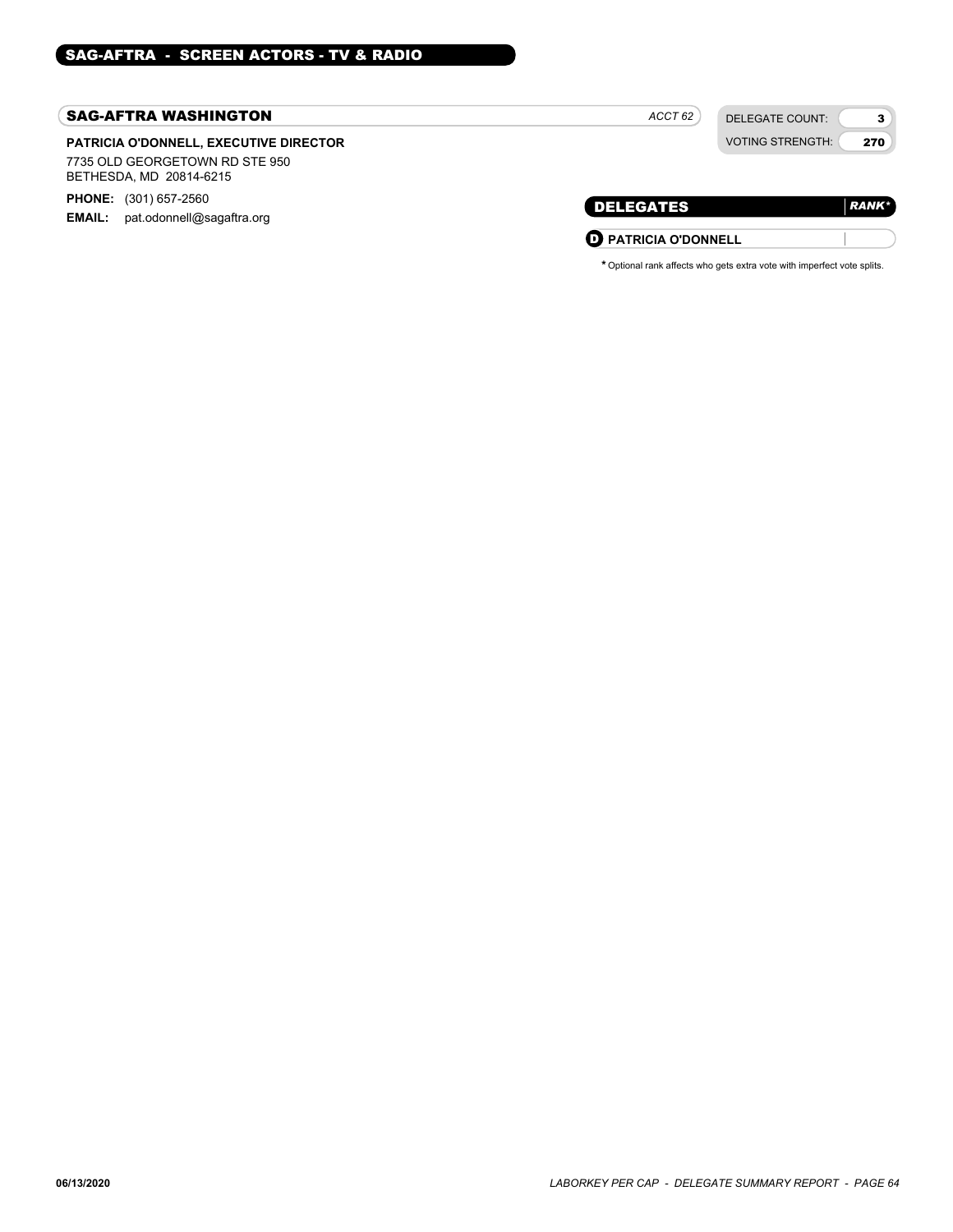# SEIU - SERVICE EMPLOYEES

| <b>WORKERS UNITED MID-ATLANTIC JOINT BOARD</b>                                                     | ACCT 4Y                             | <b>DELEGATE COUNT:</b>                                                                            | $\mathbf{1}$ |
|----------------------------------------------------------------------------------------------------|-------------------------------------|---------------------------------------------------------------------------------------------------|--------------|
| PATRICK JONES SR, REGIONAL DIRECTOR<br>5735 INDUSTRY LANE, BLD. C, STE. 101<br>FREDERICK, MD 21704 |                                     | <b>VOTING STRENGTH:</b>                                                                           | $\mathbf{1}$ |
| EMAIL: pjaysr@marjb.org                                                                            | <b>DELEGATES</b>                    |                                                                                                   | <b>RANK*</b> |
|                                                                                                    | <b>D</b> CHRISTOPHER ROELL          |                                                                                                   |              |
|                                                                                                    | <b>PATRICK JONES SR</b>             |                                                                                                   |              |
|                                                                                                    |                                     | * Optional rank affects who gets extra vote with imperfect vote splits.                           |              |
| <b>WORKERS UNITED MID-ATLANTIC LOCAL 15 (SEIU)</b>                                                 | ACCT P                              | <b>DELEGATE COUNT:</b>                                                                            | 1            |
| <b>ANTOINETTE BROWN</b>                                                                            |                                     | <b>VOTING STRENGTH:</b>                                                                           | 12           |
| <b>EMAIL:</b> antmbrown@msn.com                                                                    |                                     |                                                                                                   |              |
|                                                                                                    | <b>DELEGATES</b>                    |                                                                                                   | <b>RANK*</b> |
|                                                                                                    | <b>O</b> ANTOINETTE BROWN           |                                                                                                   |              |
| <b>SEIU 32BJ</b>                                                                                   | ACCT 36                             | * Optional rank affects who gets extra vote with imperfect vote splits.<br><b>DELEGATE COUNT:</b> | 8            |
| JAIME CONTRERAS, DISTRICT CHAIR AND AREA DIRECTOR                                                  |                                     | <b>VOTING STRENGTH:</b>                                                                           | 3,750        |
| 1025 VERMONT AVE NW FL 7<br>WASHINGTON, DC 20005-3577                                              |                                     |                                                                                                   |              |
| <b>PHONE:</b> (202) 742-1633<br><b>EMAIL:</b> jcontreras@seiu32bj.org                              | <b>DELEGATES</b>                    |                                                                                                   | <b>RANK*</b> |
|                                                                                                    | <b>D</b> JAIME CONTRERAS            |                                                                                                   |              |
|                                                                                                    | <b>D</b> LOUIS A DAVIS              |                                                                                                   |              |
|                                                                                                    | <b>OD</b> DIMAS DIAZ                |                                                                                                   |              |
|                                                                                                    | <b>D</b> XIOMARA FLORES             |                                                                                                   |              |
|                                                                                                    | $\boldsymbol{\Theta}$ judith howell |                                                                                                   |              |
|                                                                                                    | <b>O LEMOYNE MILES</b>              |                                                                                                   |              |
|                                                                                                    | <b>D</b> MARIA NARANJO              |                                                                                                   |              |
|                                                                                                    | <b>D</b> JOSE VENTURA               |                                                                                                   |              |
|                                                                                                    |                                     |                                                                                                   |              |
|                                                                                                    | THEO RODRIGUEZ                      |                                                                                                   |              |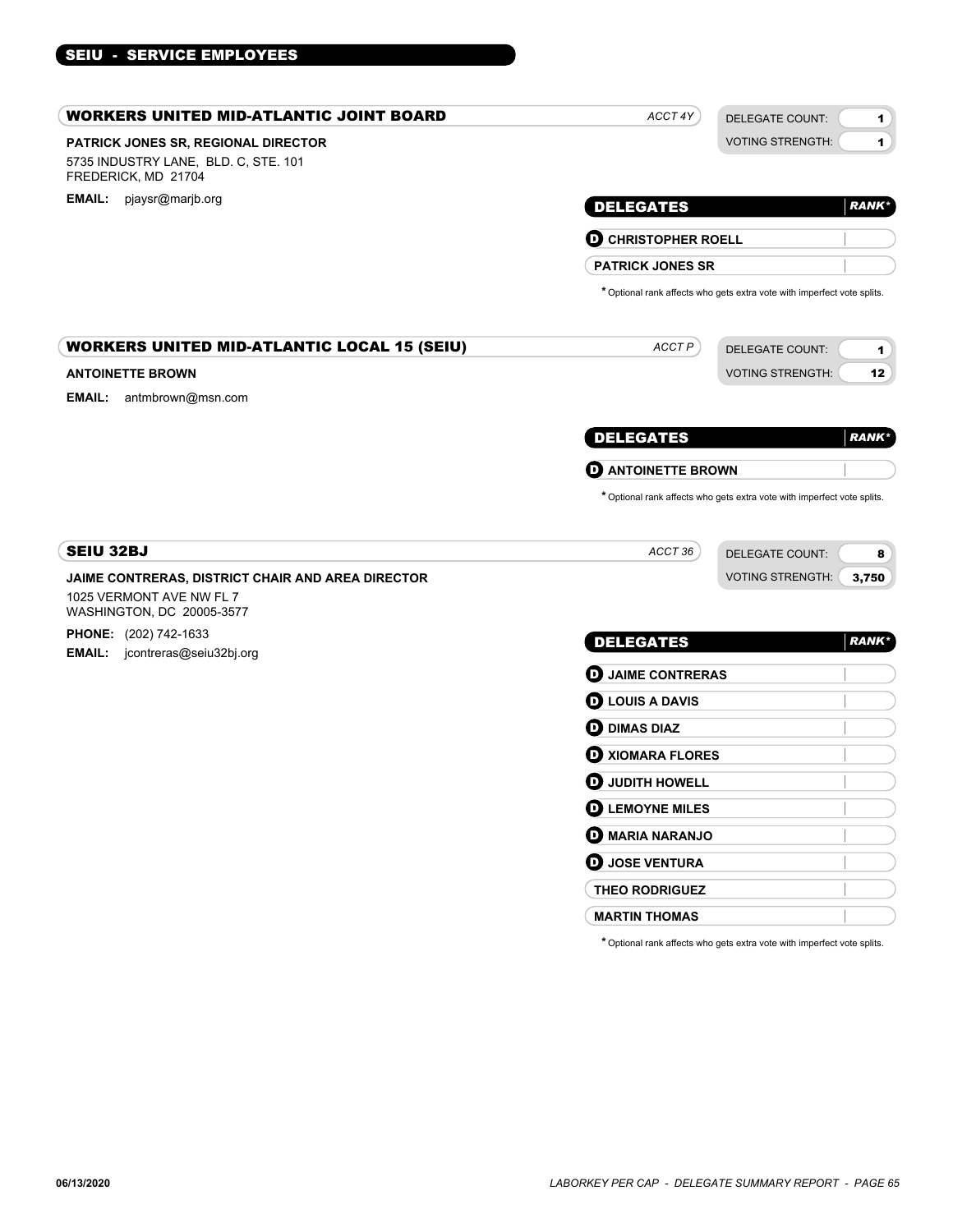| <b>SEIU 400 PG</b>                                                                             | ACCT 6P                             | DELEGATE COUNT:                                                         | 5            |
|------------------------------------------------------------------------------------------------|-------------------------------------|-------------------------------------------------------------------------|--------------|
| <b>WILLIAM SELLMAN, PRESIDENT</b><br>9700 PENNSYLVANIA AVE<br>UPPER MARLBORO, MD 20772-3688    |                                     | <b>VOTING STRENGTH:</b>                                                 | 967          |
| <b>PHONE:</b> (301) 403-0271                                                                   | <b>DELEGATES</b>                    |                                                                         | <b>RANK*</b> |
| EMAIL:<br>seiulocal400pgpres@gmail.com                                                         | <b>O CYNTHIA L. COLLINS</b>         |                                                                         |              |
|                                                                                                | <b>O MARK HARRIS</b>                |                                                                         |              |
|                                                                                                | <b>D</b> TRENT C HOLMES             |                                                                         |              |
|                                                                                                | <b>JAMES KIRK</b><br>O              |                                                                         |              |
|                                                                                                | <b>D</b> FRANKIE PINKNEY            |                                                                         |              |
|                                                                                                |                                     | * Optional rank affects who gets extra vote with imperfect vote splits. |              |
| <b>SEIU 722</b>                                                                                | ACCT 3P                             | DELEGATE COUNT:                                                         | 7            |
| <b>DANIEL FIELDS, PRESIDENT</b><br>1673 COLUMBIA RD NW STE 100<br>WASHINGTON, DC 20009-3612    |                                     | <b>VOTING STRENGTH:</b>                                                 | 2,745        |
| <b>PHONE:</b> (202) 483-6221                                                                   | <b>DELEGATES</b>                    |                                                                         | <b>RANK*</b> |
| <b>EMAIL:</b><br>seiu722@aol.com                                                               | <b>O ORNE BANKS</b>                 |                                                                         |              |
|                                                                                                | $\mathbf 0$ DEBRA DAVIS             |                                                                         |              |
|                                                                                                | $\boldsymbol{\Theta}$ DANIEL FIELDS |                                                                         |              |
|                                                                                                | <b>VANESSA R JONES</b><br>D         |                                                                         |              |
|                                                                                                |                                     | * Optional rank affects who gets extra vote with imperfect vote splits. |              |
| <b>WORKERS UNITED MID-ATLANTIC LOCAL 1071-2 (SEIU)</b>                                         | ACCT <sub>6B</sub>                  | <b>DELEGATE COUNT:</b>                                                  | 2            |
| <b>WILLIAM RAMIREZ, STEWARD</b><br>5735 INDUSTRY LANE, BLD. C, STE. 101<br>FREDERICK, MD 21704 |                                     | <b>VOTING STRENGTH:</b>                                                 | 110          |
| <b>PHONE:</b> (410) 659-2191                                                                   | <b>DELEGATES</b>                    |                                                                         | <b>RANK*</b> |
| <b>EMAIL:</b><br>pjaysr@marjb.org                                                              | <b>O WILLIAM RAMIREZ</b>            |                                                                         |              |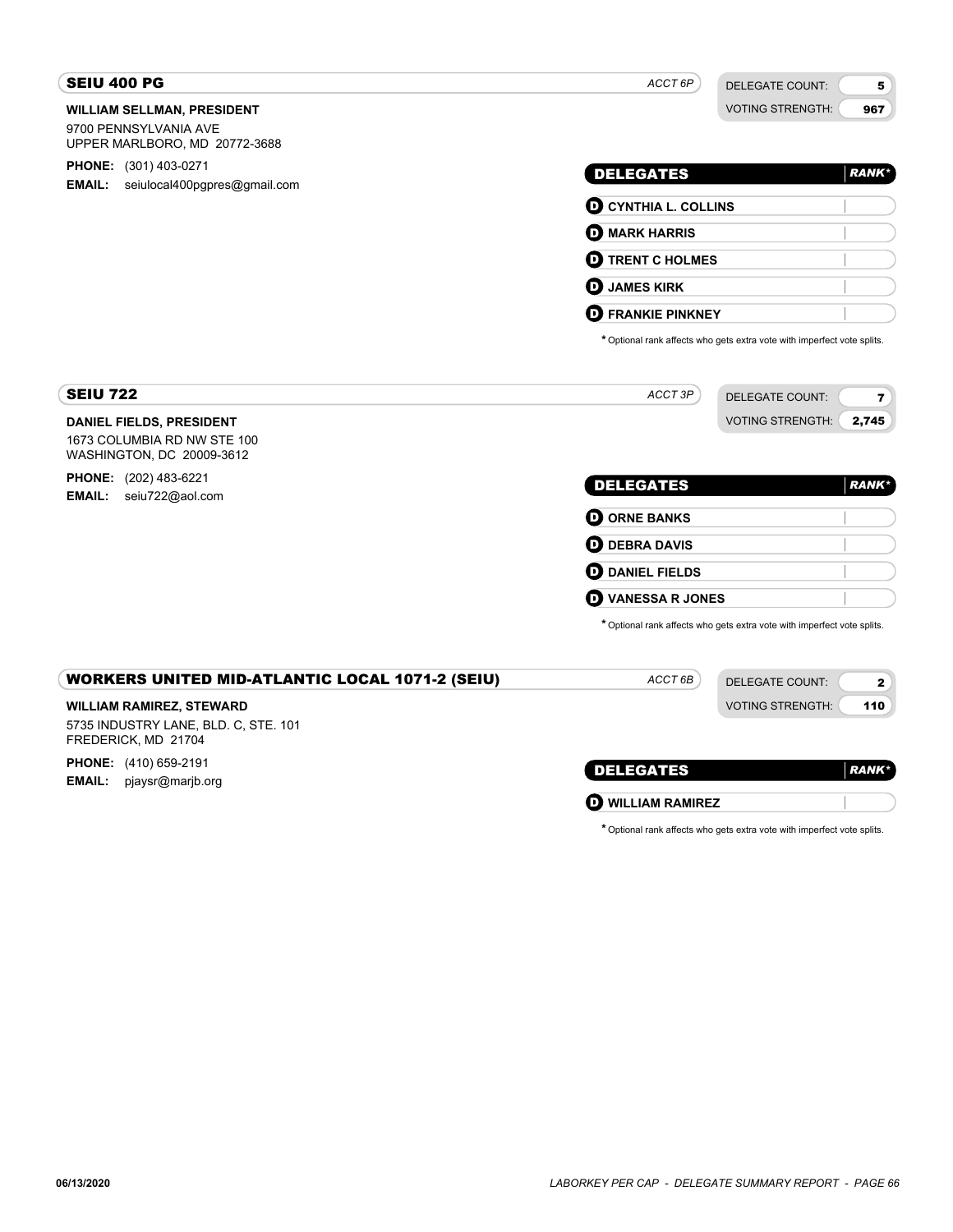#### **LISA BROWN, EXECUTIVE VICE PRESIDENT** 1199 SEIU UHE- MD/DC REGION 611 N. EUTAW STREET BALTIMORE, MD 21201 **PHONE:** (410) 332-1199 **EMAIL:** lisamg@1199.org DELEGATE COUNT: VOTING STRENGTH: 7 2,567 DELEGATES *ACCT 83 RANK\** **D** YAHNAE BARNER D **LISA BROWN D** DJAWA HALL **O** PAT LIPPOLD **D** NATHAN LUECKING D **TERRI PARKER** D **TAREN PETERSON** \*Optional rank affects who gets extra vote with imperfect vote splits. **REUBEN LINDSAY, STEWARD** WORKERS UNITED MID-ATLANTIC LOCAL 2331 (SEIU) 5735 INDUSTRY LANE, BLD. C, STE. 101 FREDERICK, MD 21704 **PHONE:** (410) 659-2191 **EMAIL:** rlindsay41@aol.com DELEGATE COUNT: VOTING STRENGTH: 3 222 DELEGATES *ACCT 5A RANK\** D **PATRICK JONES SR D** REUBEN LINDSAY \*Optional rank affects who gets extra vote with imperfect vote splits. **TERRY CAVANAGH, EXECUTIVE DIRECTOR** SEIU MARYLAND/DC STATE COUNCIL 1410 BUSH ST # F BALTIMORE, MD 21230-1939 **PHONE:** (410) 280-0830 **EMAIL:** tcavanagh@seiumddc.org DELEGATE COUNT: VOTING STRENGTH: 1 1 DELEGATES *ACCT 32 RANK\** **D** TERRY CAVANAGH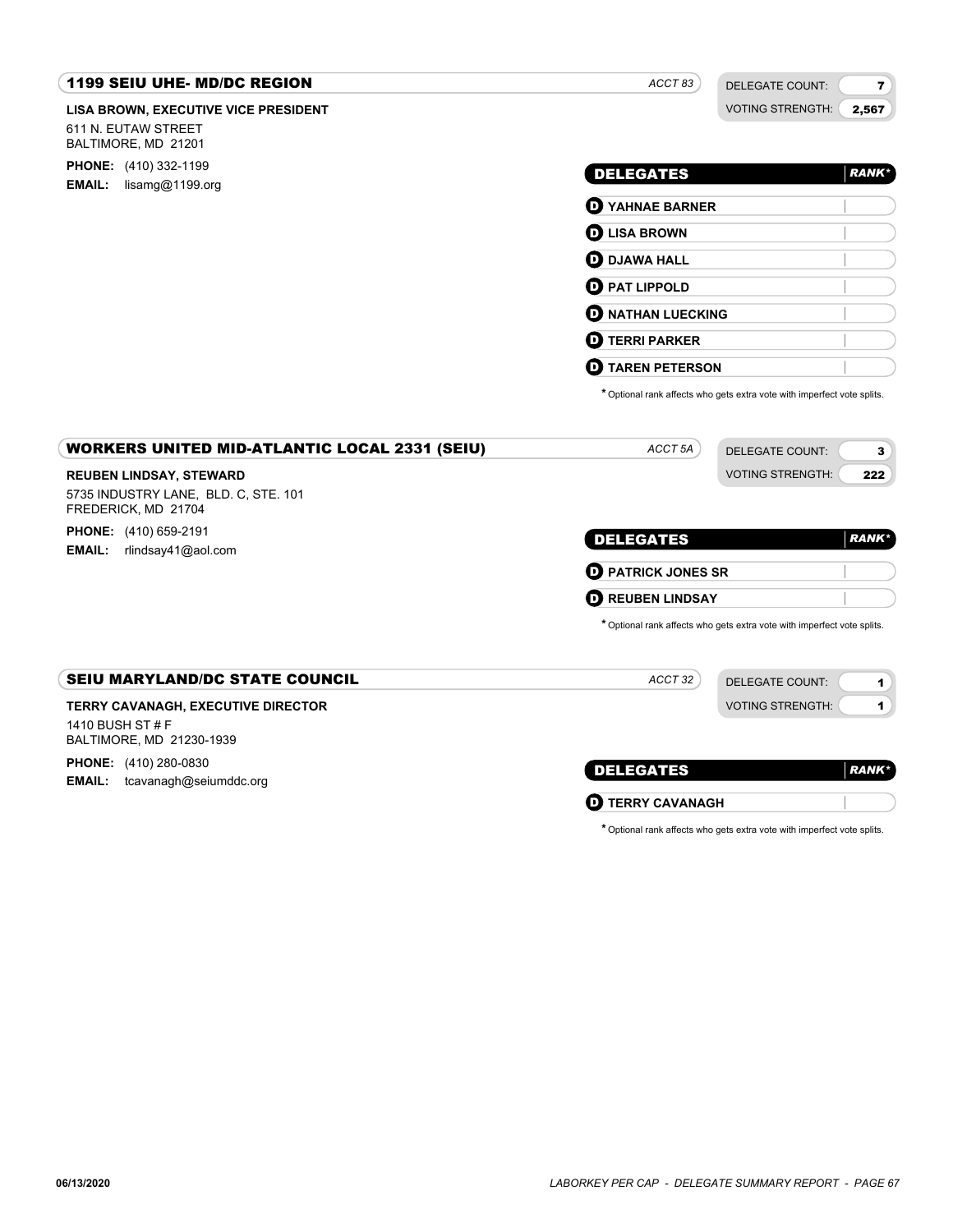#### SMART DIST COL LEG BOARD

## **WILLIAM H BATES, CHAIRMAN/DISTRICT REPRESENTATIVE** 1307 BROOKLAND PARKWAY

RICHMOND, VA 23227

**PHONE:** (804) 920-0691 **EMAIL:** williebates10@verizon.net

| <b>DELEGATES</b>         | <b>RANK*</b> |
|--------------------------|--------------|
| <b>O WILLIAM H BATES</b> |              |
| <b>D</b> JARAD JACKSON   |              |
| <b>E BRANDON LYNCH</b>   |              |
| <b>WILLIAM H BATES</b>   |              |

*ACCT 8N*

DELEGATE COUNT: VOTING STRENGTH:

3 268

\*Optional rank affects who gets extra vote with imperfect vote splits.

| 100<br>SMART                                             | 0.0777<br>יטר | DELEGATE COUNT:         |     |  |
|----------------------------------------------------------|---------------|-------------------------|-----|--|
| <b>RICHARD R LABILLE III. BUSINESS MANAGER/PRESIDENT</b> |               | <b>VOTING STRENGTH:</b> | 746 |  |

## **RICHARD R LABILLE III, BUSINESS MANAGER/PRESIDENT**

4725 SILVER HILL RD SUITLAND, MD 20746-2400

#### **PHONE:** (301) 568-8655 **EMAIL:** rlabille@smart100.org

| <b>DELEGATES</b>               | <b>RANK</b> * |
|--------------------------------|---------------|
| <b>O THOMAS KILLEEN</b>        |               |
| <b>D</b> RICHARD R LABILLE III |               |
| <b>D</b> MIKE MAHAR            |               |
| <b>O MICHAEL NOBLE</b>         |               |
| <b>O CHARLES SEWELL</b>        |               |
| <b>RICHARD LABILLE</b>         |               |

\*Optional rank affects who gets extra vote with imperfect vote splits.

| SMART-TD 1470                               | ACCT 84          | DELEGATE COUNT:<br>◠           |
|---------------------------------------------|------------------|--------------------------------|
| <b>EDWARD TURNER, PRESIDENT</b>             |                  | <b>VOTING STRENGTH:</b><br>116 |
| 63 BRYANS MILL WAY<br>CATONSVILLE, MD 21228 |                  |                                |
| <b>PHONE:</b> (410) 746-3434                | <b>DELEGATES</b> | <b>RANK</b> *                  |
| local1470@gmail.com<br><b>EMAIL:</b>        |                  |                                |

| <b>IRANK</b> |
|--------------|
|              |
|              |
|              |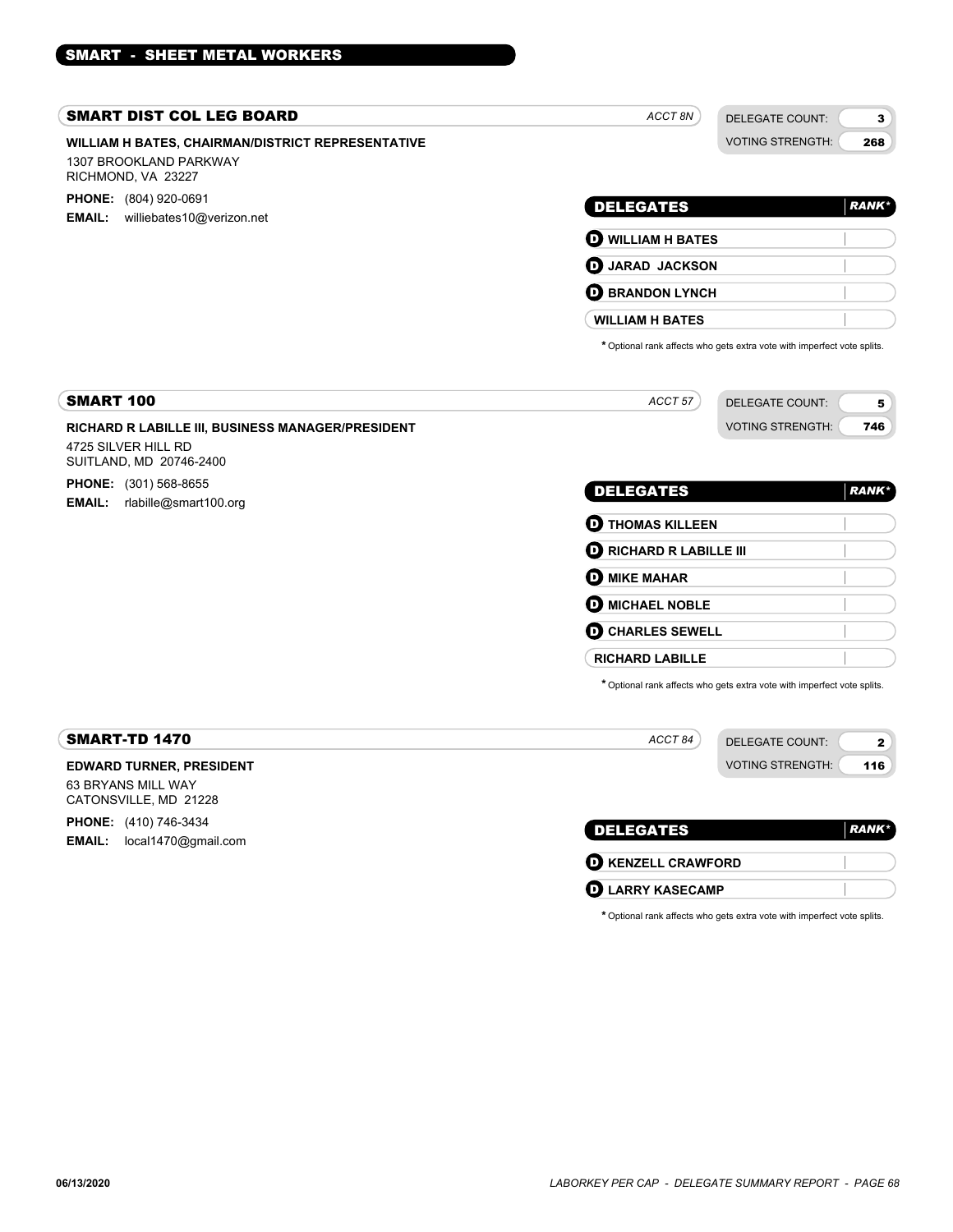# PLUMBERS 5

| <b>PLUMBERS 5</b>                                                                                | ACCT <sub>54</sub><br><b>DELEGATE COUNT:</b><br>5                                                                                    |
|--------------------------------------------------------------------------------------------------|--------------------------------------------------------------------------------------------------------------------------------------|
| <b>JIM KILLEEN, BUSINESS MANAGER</b><br>5891 ALLENTOWN RD<br>CAMP SPRINGS, MD 20746-4570         | <b>VOTING STRENGTH:</b><br>900                                                                                                       |
| <b>PHONE:</b> (301) 899-7861<br>jimkilleen@comcast.net<br><b>EMAIL:</b>                          | <b>RANK</b> *<br><b>DELEGATES</b>                                                                                                    |
|                                                                                                  | <b>WALTER HARRIGAN</b><br>O.                                                                                                         |
| <b>ROAD SPRINKLER FITTERS 669</b>                                                                | * Optional rank affects who gets extra vote with imperfect vote splits.<br>ACCT 3H<br><b>DELEGATE COUNT:</b><br>$\blacktriangleleft$ |
| <b>BRIAN DUNNE, BUSINESS MANAGER</b><br>7050 OAKLAND MILLS RD STE 200<br>COLUMBIA, MD 21046-2194 | <b>VOTING STRENGTH:</b><br>80                                                                                                        |
| <b>PHONE:</b> (410) 381-4300                                                                     | <b>DELEGATES</b><br><b>RANK</b> *                                                                                                    |
|                                                                                                  | <b>KEITH B CUNNINGHAM</b><br>$\mathbf D$                                                                                             |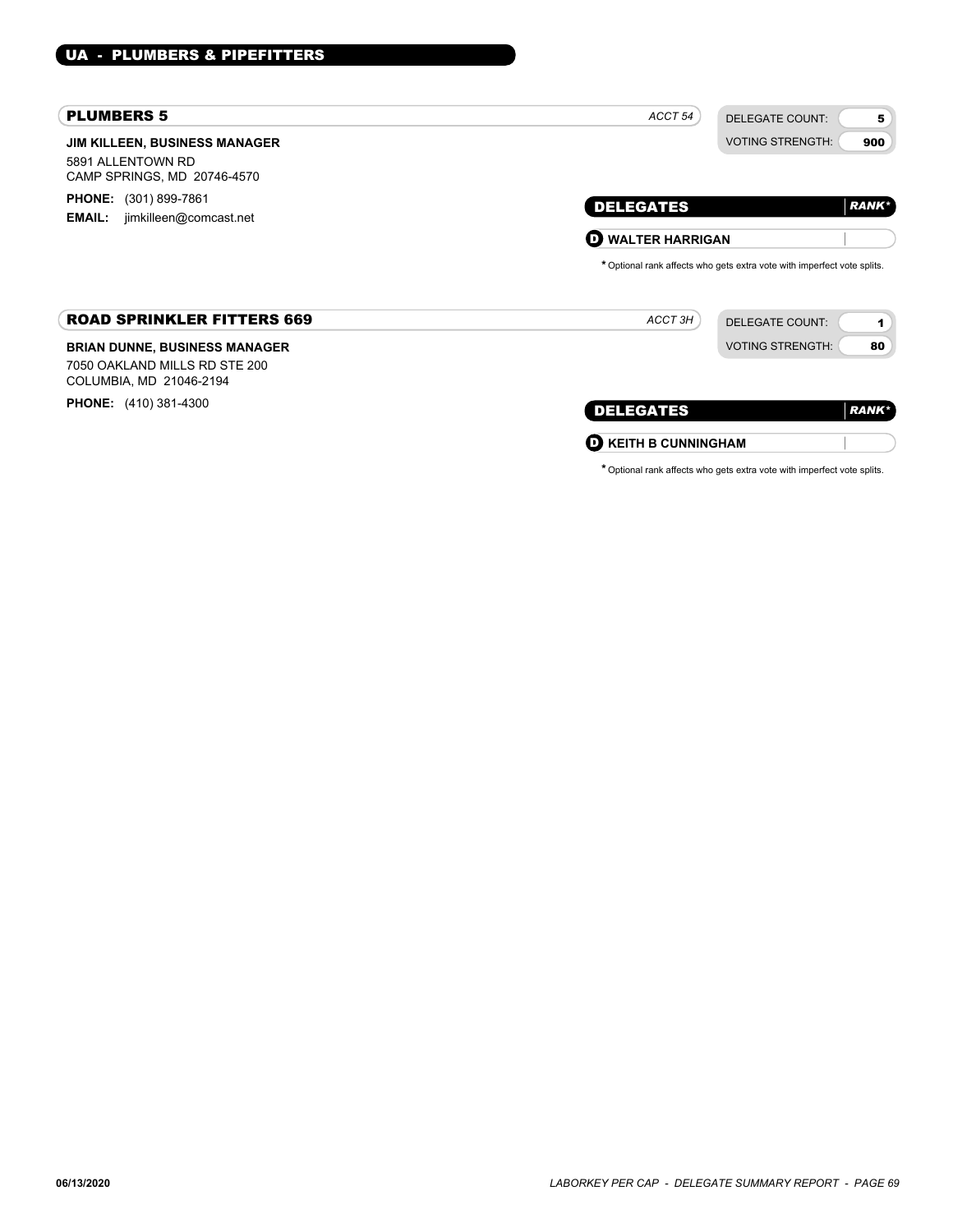# NWU 2 (UAW 1981)

#### **VIRGINIA DIAMOND**

4220 CAMPBELL AVE., UNIT 610 ARLINGTON, VA 22206

EMAIL: diamondvir@aol.com

| ACCT X | DELEGATE COUNT:         |
|--------|-------------------------|
|        | <b>VOTING STRENGTH:</b> |

| <b>DELEGATES</b>     | <b>RANK</b> * |
|----------------------|---------------|
| <b>O ANN HOFFMAN</b> |               |

1 75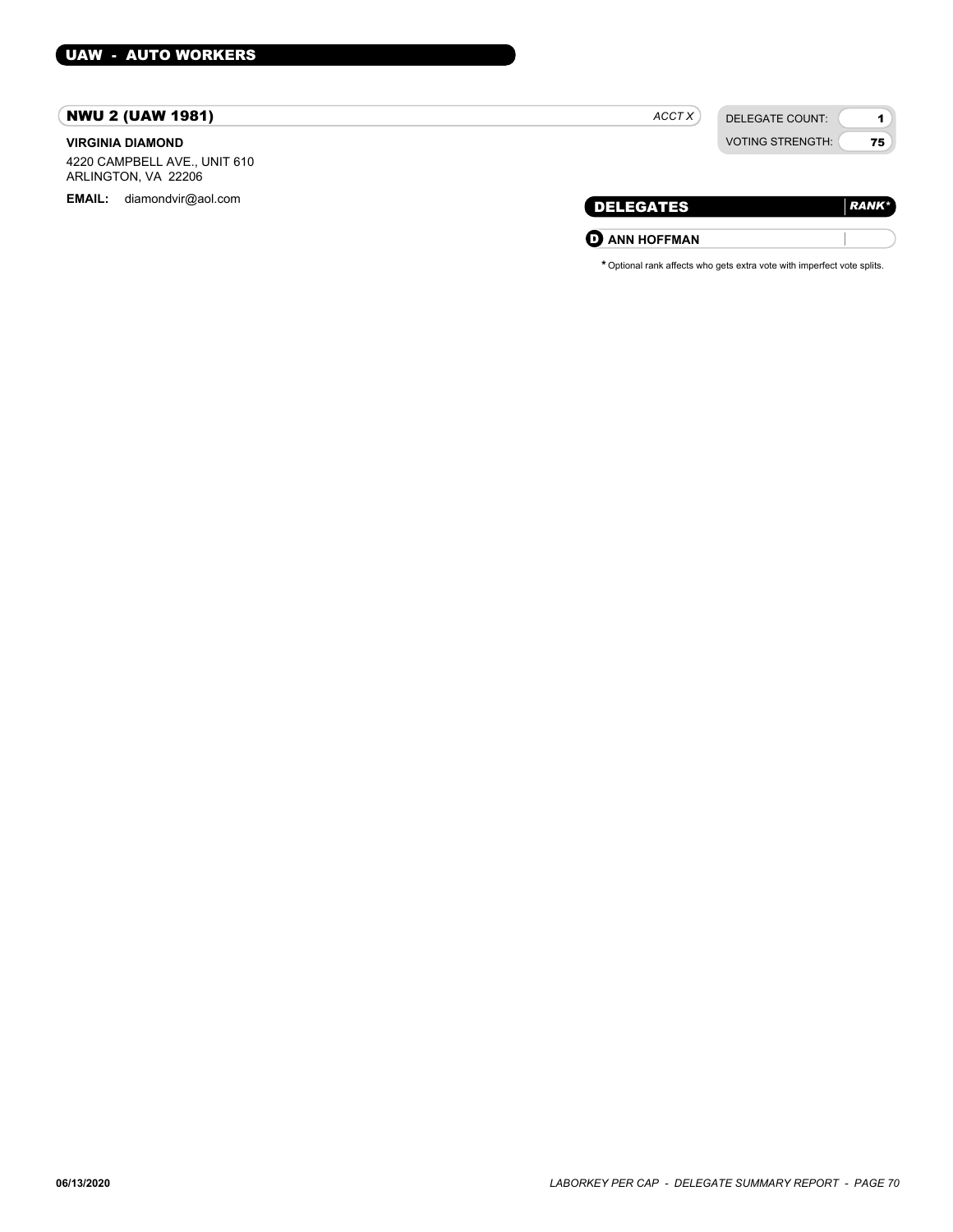# CARPENTERS 197

#### **SCOTT BRUMBAUGH, PRESIDENT**

8500 PENNSYLVANIA AVE UPPER MARLBORO, MD 20772-2659

**PHONE:** (240) 882-2001 **EMAIL:** sbrumbaugh@kmlcarpenters.org

| <b>DELEGATES</b>           | <b>RANK*</b> |
|----------------------------|--------------|
| <b>O KUNTA BEDNEY</b>      |              |
| <b>O SCOTT BRUMBAUGH</b>   |              |
| <b>O</b> FRANCISCO ESPARZA |              |

*ACCT R*

DELEGATE COUNT: VOTING STRENGTH:

3 208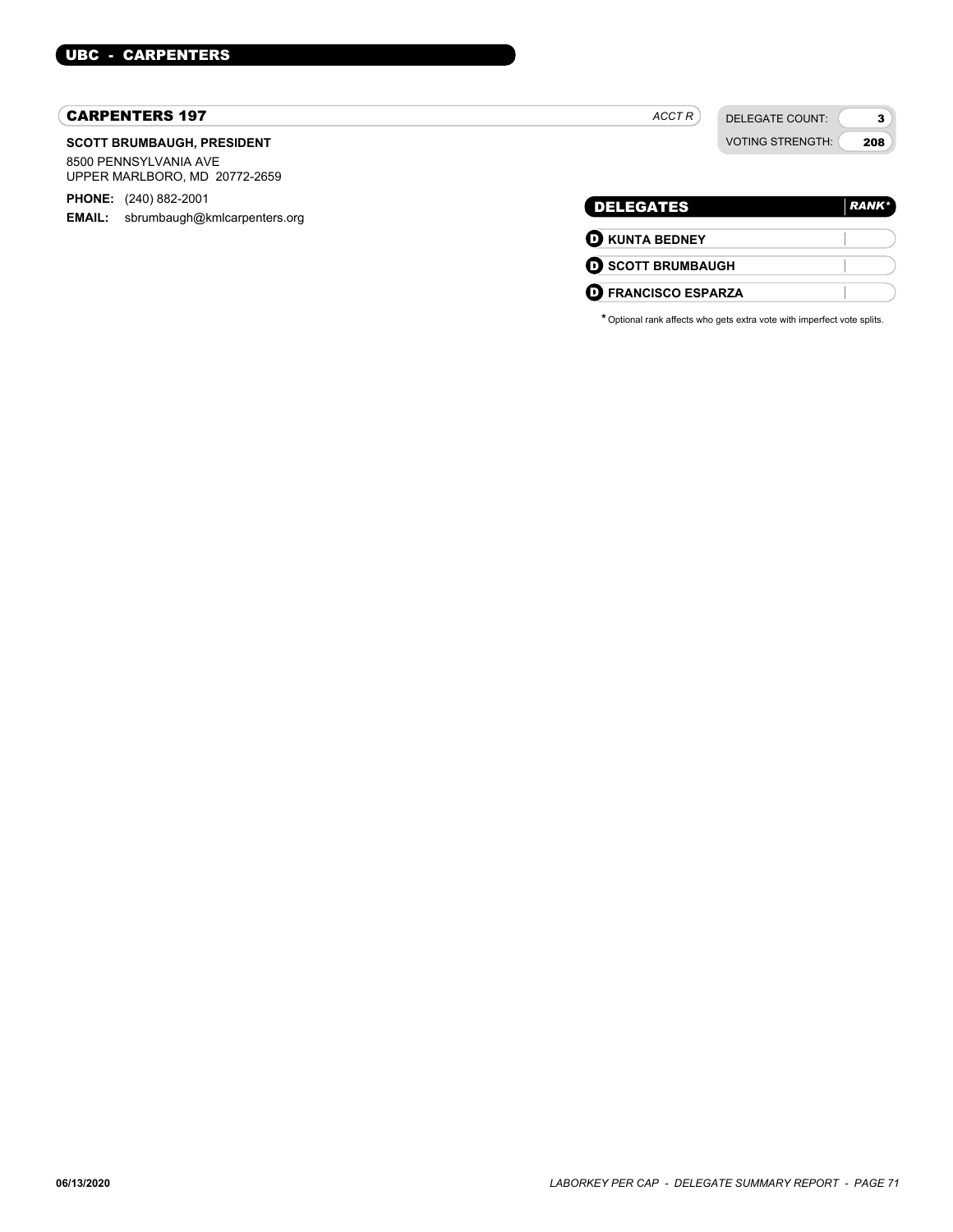## UFCW 400

## **MARK FEDERICI, PRESIDENT**

8400 CORPORATE DR STE 200 LANDOVER, MD 20785-2238

**PHONE:** (301) 459-3400 **EMAIL:** mfederici@local400.org

(  $\overline{\mathbf{r}}$ 

 $\overline{\phantom{a}}$  $\overline{\phantom{a}}$  $\overline{1}$  DELEGATE COUNT: VOTING STRENGTH: 3,017

8

| <b>DELEGATES</b>             | <b>RANK*</b> |
|------------------------------|--------------|
| $\mathbf D$ YOLANDA ANWAR    |              |
| $\mathbf D$ mark federici    |              |
| <b>D</b> LINNETTE FLOYD      |              |
| $\mathbf D$ DYANA N FORESTER |              |
| $\mathbf D$ ALAN HANSON      |              |
| $\mathbf D$ kim mitchell     |              |
| D<br><b>FREDDIE PAYTON</b>   |              |
| D<br><b>MICHAEL WILSON</b>   |              |

\*Optional rank affects who gets extra vote with imperfect vote splits.

| UFCW 1994 MCGEO                    | ACCT 6E | DELEGATE COUNT:                  |
|------------------------------------|---------|----------------------------------|
| <b>GINO RENNE, PRESIDENT</b>       |         | <b>VOTING STRENGTH:</b><br>3.667 |
| <b>COO C EDENEDICK AVE CTE 200</b> |         |                                  |

600 S FREDERICK AVE STE 200 GAITHERSBURG, MD 20877-1276 **PHONE:** (301) 977-2447 **EMAIL:** grenne@mcgeo.org

| <b>DELEGATES</b>                | <b>RANK</b> * |
|---------------------------------|---------------|
| <b>O</b> JOHN BARRY             |               |
| <b>D</b> LISA W BLACKWELL-BROWN |               |
| <b>O</b> RYAN T CONLON          |               |
| <b>O</b> YVETTE CUFFIE          |               |
| <b>D</b> RAYMUN LEE             |               |
| <b>O AMY MILLAR</b>             |               |
| <b>O NELVIN RANSOME</b>         |               |
| <b>O GINO RENNE</b>             |               |
| <b>ROSA ORTIZ</b>               |               |